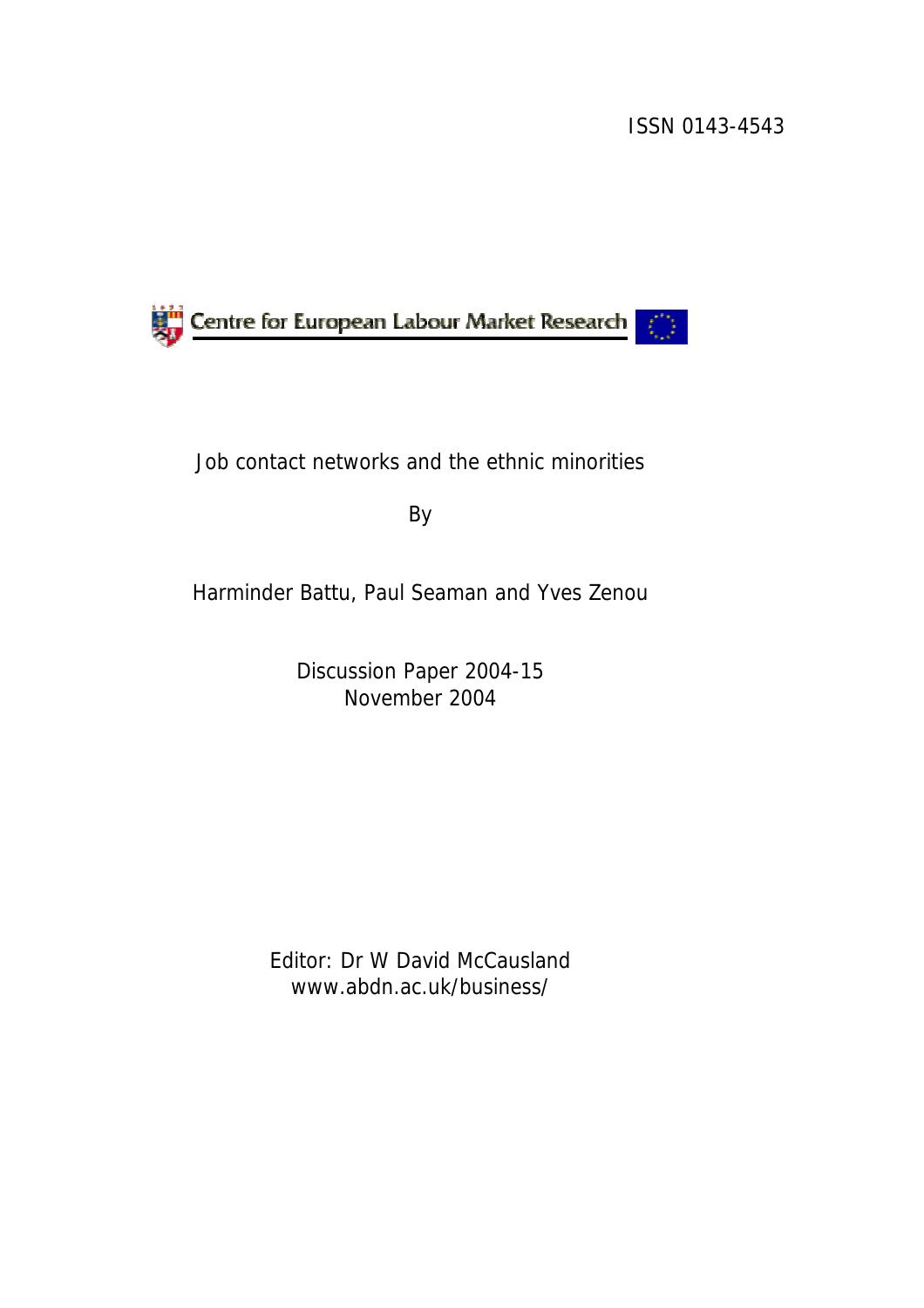# Job Contact Networks and the Ethnic Minorities

Harminder Battu<sup>∗</sup> University of Aberdeen Paul Seaman† University of Dundee

Yves Zenou‡ IUI, University of Southampton and GAINS

September 14, 2004

Abstract: This paper examines the job finding methods of different ethnic groups in the UK. The theoretical framework shows that less assimilated ethnic unemployed workers are more likely to use their friends and family as their main method of search but they have less chance of finding a job using this method compared to whites and more assimilated ethnic unemployed workers that use formal job search methods (adverts, employment agencies etc.). Using data from the UK Quarterly Labour Force Survey (QLFS), we test these hypotheses. Our empirical findings are consistent with the theory since they suggest that, though networks are a popular method of finding a job for the ethnic minorities, they are not necessarily the most effective either in terms of gaining employment or in terms of the level of job achieved. However, there are important differences across ethnic groups with the Pakistani and Bangladeshi groups and those born outside the UK (the least assimilated), losing out disproportionately from using personal networks.

Keywords: Job search, networks, social capital, ethnic disadvantage.

#### JEL Codes: J15, J64

<sup>∗</sup>Department of Economics and Centre for European Labour Market Research (CELMR), University of Aberdeen, Edward Wright Building, Dunbar Street, Old Aberdeen AB24 3QY, UK. E-mail: h.battu@abdn.ac.uk

<sup>†</sup>Department of Economic Studies, University of Dundee, Nethergate, Dundee, DD1 4HN, UK. E-mail: p.t.seaman@dundee.ac.uk

<sup>‡</sup>Corresponding author. Address: IUI, The Research Institute of Industrial Economics, Box 5501, 114 85 Stockholm, Sweden. E-mail: yvesz@iui.se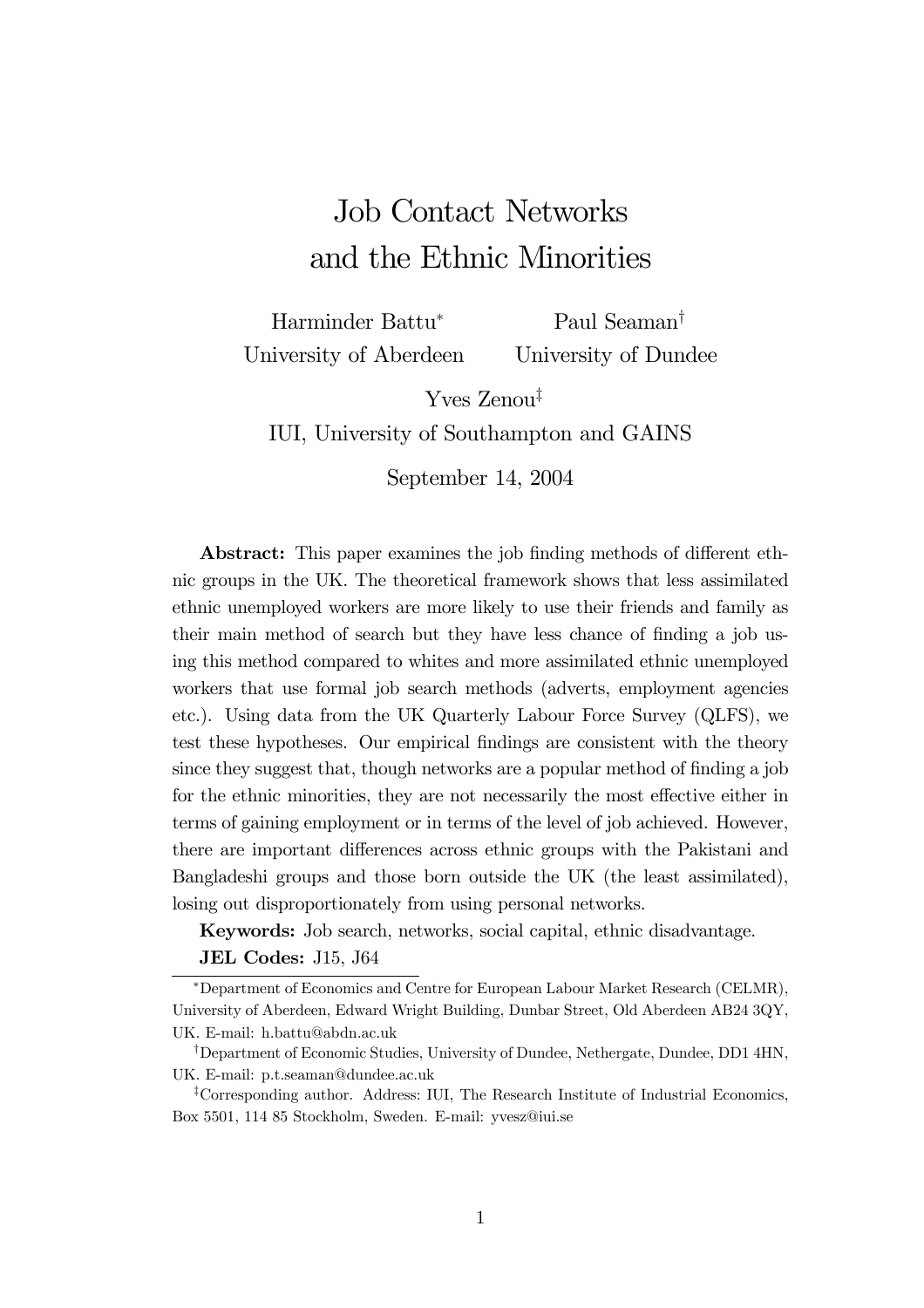# 1 Introduction

Individuals seek jobs using a variety of methods and the methods they use matter. These methods include the use of public employment agencies, their network of friends and family, responding to newspaper advertisements and making unsolicited approaches to employers. A number of studies for a range of countries have emphasized the popularity of using friends and family as a job search mechanism and indicate that they are an effective mechanism for obtaining job offers (Rees, 1966; Granovetter, 1974, 1995; Blau and Robins, 1990; Topa, 2000; Bentolila et. al, 2004; Wahba and Zenou, 2004). The empirical evidence reveals that around 50% of individuals obtain or hear about jobs through friends and family (Holzer 1988; Montgomery, 1991; Gregg and Wadsworth, 1996; Addison and Portugal, 2001). Such methods have the advantage that they are relatively less costly and may provide more reliable information about jobs compared to other approaches such as state employment agencies or direct approaches to firms.

Little is known, however, about the nature of job search methods across different ethnic groups and it is not clear how effective different methods are at linking job seekers to jobs for different ethnic groups. In particular, do the kinds of positive effects that have found for friends and family hold across all ethnic groups in the labor market? One reason to be sceptical is that the degree of assimilation varies considerably across ethnic groups and certain ethnic groups are generally seen as being more economically (in terms of the probability of working, expected earnings and occupational attainment), socially and spatially isolated with respect to the white majority and compared to other ethnic groups (Peach, 1996; Akerlof, 1997; Akerlof and Kranton, 2000; Battu et. al,  $2003$ <sup>1</sup>. In essence, their connections may well be with their own ethnic group and the effectiveness of their ethnic connections may be diminished because of the higher incidence of unemployment amongst their own. Job seekers from these groups have fewer connections to employed individuals and so will be at a disadvantage in terms of gaining employment, since they are less likely to receive inside information about jobs and are also the least likely to be recommended by current employees to employers.<sup>2</sup>

<sup>&</sup>lt;sup>1</sup>In this paper we do not analyse why some ethnic workers choose to adopt or reject particular values. See Akerlof and Kranton (2000) and Battu et. al (2003) for a detailed analysis on identity choices.

<sup>&</sup>lt;sup>2</sup> Another argument presented by Holzer (1987, 1988) is that informal methods may allow race to become more important in hiring, and so be detrimental to minorities' chances of gaining employment. Formal methods since they provide a more explicit criteria by which employers can evaluate potential employees may help Blacks obtain employment.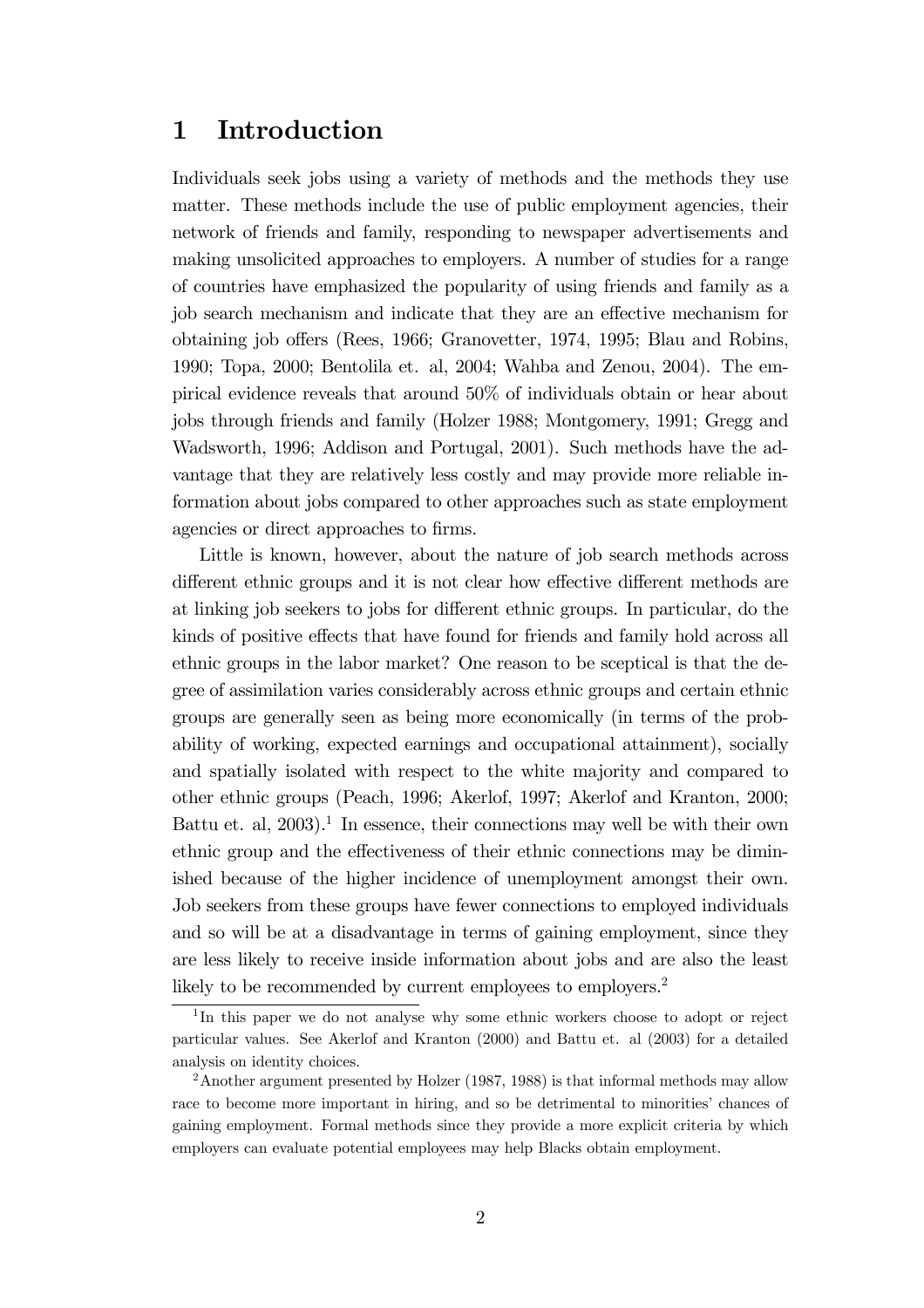The empirical evidence that exists is limited and mostly for the US. Falcon and Melendez (1996) find that Latinos in Boston are more likely to use networks to gain employment relative to other job search methods. However, in an earlier study Falcon (1995) finds that Boston Latino's use of personal networks actually reduces their earnings. Green, Tigges and Browne (1999) also find an earnings penalty for Hispanics and Whites from utilising informal job searches (personal ties) as opposed to formal approaches such as replying to advertisements. In a more recent paper Mouw (2002) using longitudinal data finds that Black workers who used contacts to find employment did no worse compared to where they used formal methods. The European literature on this is practically non-existent, with little or no attention paid to the connections that ethnic individuals have or the role of connections in obtaining employment.<sup>3</sup>

This paper proposes a simple theory and tests it by examining the importance of different job search methods in determining labor market outcomes for ethnic groups in the UK. The theoretical framework shows that the less assimilated the ethnic unemployed workers are the more likely they are to use their network as their main method of search. It also shows that such networks are not always associated with a better chance of obtaining a job and in fact ethnic minorities who use mainly their friends to search for a job have less chance to find a job compared to whites and more assimilated ethnic workers that use formal search methods. We then try and test this theory in two steps. First, what job search methods do different ethnic groups utilize and do the least assimilated make greater recourse to friends and family? Second, do different methods of job search generate differential labor market outcomes and is there a penalty from using friends and family for the least assimilated? We use 12 consecutive waves of the UK Quarterly Labour Force Survey (QLFS).

The remainder of the paper has the following structure. Section 2 offers a theoretical model. Section 3 discusses our dataset and offers some descriptive statistics including information on the use of various job search methods across ethnic groups. Section 4 presents our empirical results. The final section summarizes our findings.

<sup>&</sup>lt;sup>3</sup>A recent paper by Frijters et. al (2003) examines ethnic job search methods in the UK but focuses on the differences between male immigrants and males born in the UK.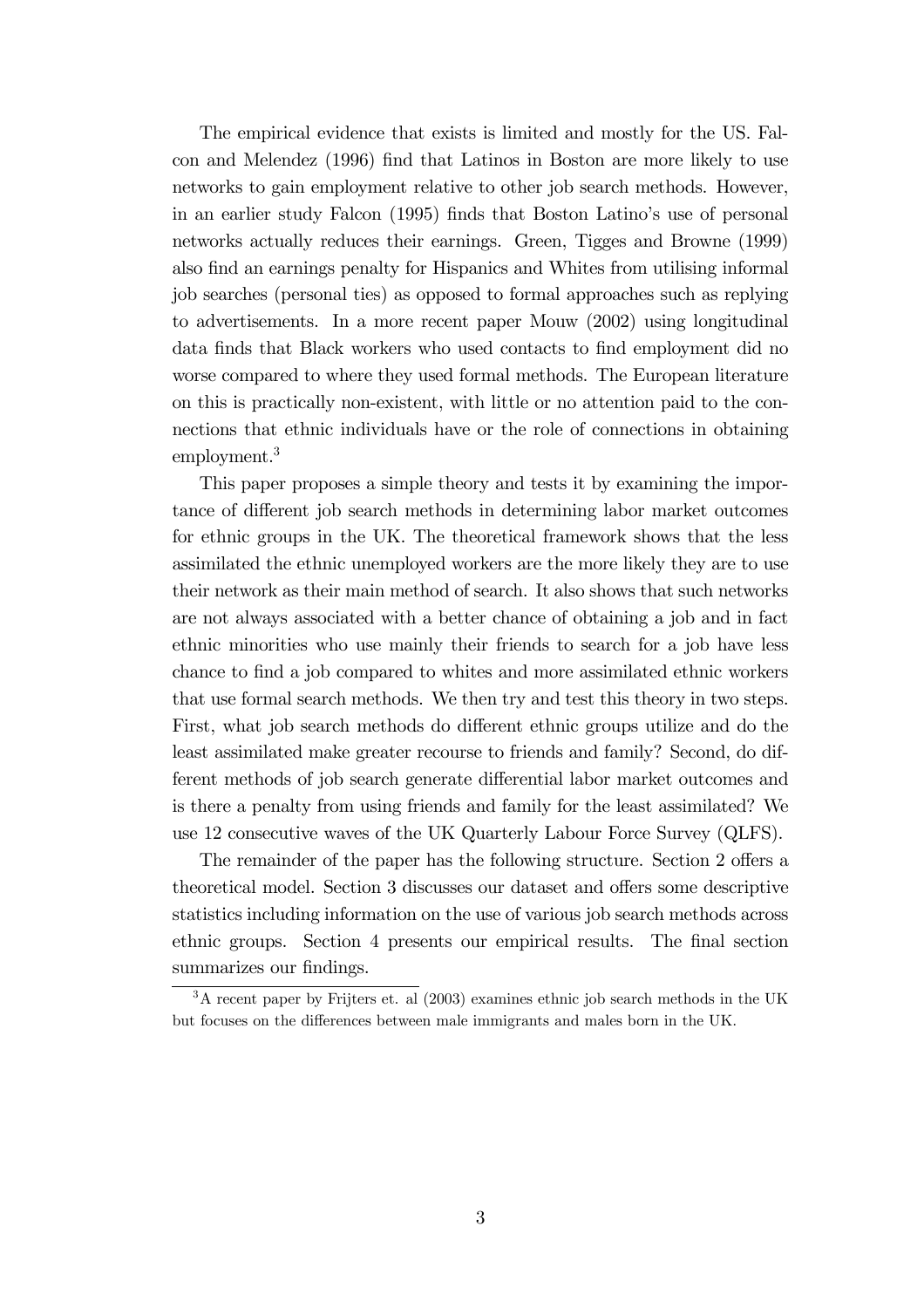### 2 Theoretical model

We develop a simple model that explains how job search decisions are made and how workers decide between formal and informal search methods.<sup>4</sup>

There is a continuum of workers in the economy whose total mass is 1. Workers can be white or nonwhite; the mass of nonwhites is equal to  $N_{NW}$ while the mass of whites is  $N_W$ , with  $N_W + N_{NW} = 1$ . Because this is true in most countries, at least on average (see for example Table 1 in Borjas, 1998), we assume that whites live in predominantly white neighborhoods while nonwhites reside in predominantly nonwhite neighborhoods.<sup>5</sup> Thus, there are two neighborhoods. A predominantly white neighborhood where  $n_W^{PW}$  and  $n_{NW}^{PW}$  are respectively the number of whites and nonwhites (the superscript PW refers to the predominantly white neighborhood) and a predominantly nonwhite neighborhood where  $n_W^{PB}$  and  $n_{NW}^{PB}$  are respectively the number of whites and nonwhites (the superscript  $PB$  refers to the predominantly nonwhite neighborhood). We have  $n_W^{PW} \gg n_{NW}^{PW}$  and  $n_W^{PB} \ll n_{NW}^{PB}$ ,  $n_W^{PW} + n_W^{PB} = N_W$ ,  $n_{NW}^{PW} + n_{NW}^{PB} = N_{NW}$ , and thus

$$
(1 - u_W^{PW})n_W^{PW} > (1 - u_{NW}^{PW})n_{NW}^{PW}
$$
 (1)

$$
(1 - u_W^{PB})n_W^{PB} < (1 - u_{NW}^{PB})n_{NW}^{PB}
$$
 (2)

Nonwhite workers only differ by their degree of assimilation to the white majority group. Assimilation captures different factors such as the fluency in English (for the US or the UK for example), if born or not in the country, the number of years in the country if not born there and so on. We denote by a this degree of assimilation and we assume that  $a$  is uniformly distributed on  $[0, 1]$ . If  $a = 1$ , there is no difference between a white and a nonwhite person so that a white person will always have  $a = 1$  and some completely assimilated nonwhites could also have  $a = 1$ . If  $a = 0$ , then we have the opposite case in the sense that nonwhites are totally socially segregated from the white group. Finally, any value of a strictly between 0 and 1 captures people with diverse degrees of assimilation; the higher is a, the more assimilated is the individual.

There are two possible ways to find a job: either through formal (reply to advertisements or using state employment agencies) or informal methods

<sup>4</sup>For previous search models with social networks, see Calvó-Armengol (2004), Calvó-Armengol and Jackson (2004), Calvó-Armengol and Zenou (2002), Diamond (1981), Mortensen and Vishwanath (1994), Montgomery (1991). Our model is quite different since it focuses on differences between white and nonwhite workers while these papers analyze the different outcomes between formal and informal methods for workers of the same race.

<sup>&</sup>lt;sup>5</sup>Even though the degree of residential segregation amonst ethnic groups in Britain is lower than that in the US (Peach, 1996), there is still considerable segregation, especially among Bangladeshis and Pakistanis.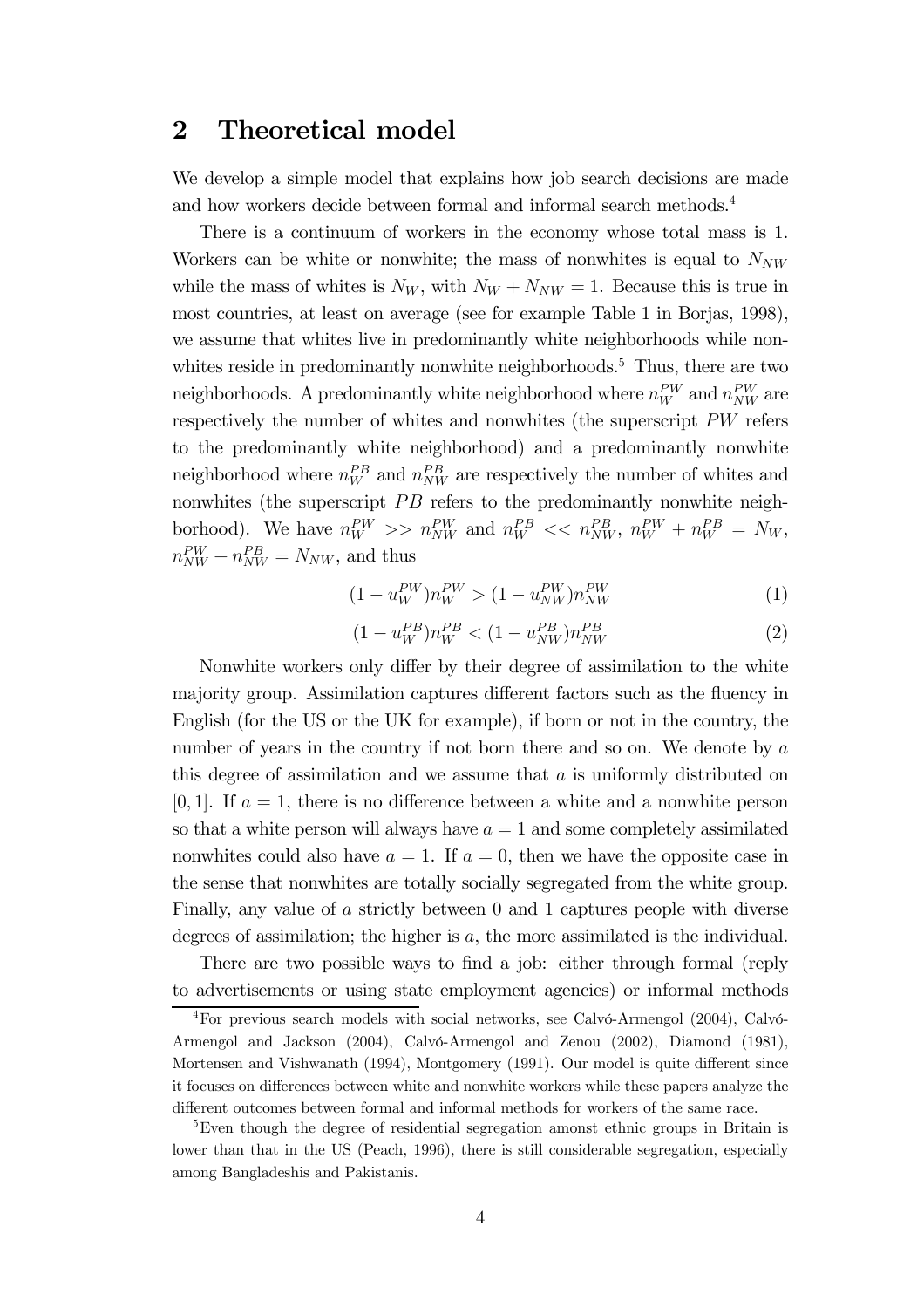(social networks). We assume that time is continuous and workers live forever. All workers are ex ante identical (apart from differing ethnicity). A vacancy can be filled according to a random Poisson process. Similarly, unemployed workers can find a job according to a random Poisson process. In aggregate, these processes imply that there is a number of contacts (or matches) per unit of time between the two sides of the market that are determined by the following standard matching function:

$$
M \equiv M(U, V) \tag{3}
$$

where  $U$  and  $V$  respectively denote the total number of unemployed workers and vacancies in the economy. As usual (Pissarides, 2000),  $M(.)$  is assumed to be increasing in both its arguments, concave and exhibits constant returns to scale. As a result, the rate at which workers leave unemployment using search method  $f$ , i.e. formal method, is given by:

$$
p_f = d\frac{M(U, V)}{U} = dM(1, \frac{V}{U}) \equiv dp(\theta)
$$
\n<sup>(4)</sup>

where  $\theta = V/U$  represents labor market tightness and d labor discrimination. For whites, there is no discrimination and  $d = 1$  while for nonwhites,  $0 < d < 1$ . Here there are two steps to get a job. First, one must have a contact with a firm (this occurs with probability  $p(\theta)$ ) and then transform this contact into a match (this occurs with probability 1 for a white and  $d < 1$  for a nonwhite).

Similarly, the rate at which workers of type a leave unemployment using search method  $n$ , i.e. networks, is equal to:

$$
p_n^a = d\,\gamma(a)\frac{M(U,V)}{U} = d\,\gamma(a)p(\theta)
$$

where  $\gamma(a)$  is the number of employed friends a worker has. Obviously, the larger  $\gamma(a)$ , the higher the chance to obtain a job through friends and relatives since workers are connected to larger networks. We take the following specific form for  $\gamma(a)$ :

$$
\gamma(a) = a(1 - u_W)N_W + (1 - a)(1 - u_{NW})N_{NW}
$$

where  $u_W \equiv U_W / N_W$  and  $u_{NW} \equiv U_{NW} / N_{NW}$  denote respectively the unemployment rate of white and nonwhite workers. Here what matters for the social network is both the quantity (number of friends) and the quality (proportion of friends employed) of friends.

This formulation of  $\gamma(a)$  implies that the more a worker is assimilated (a close to 1), the more white friends they have and the reverse is true for someone who has an  $a$  close to 0. Those with an  $a$  close to 1 would be more likely to receive job information from white friends.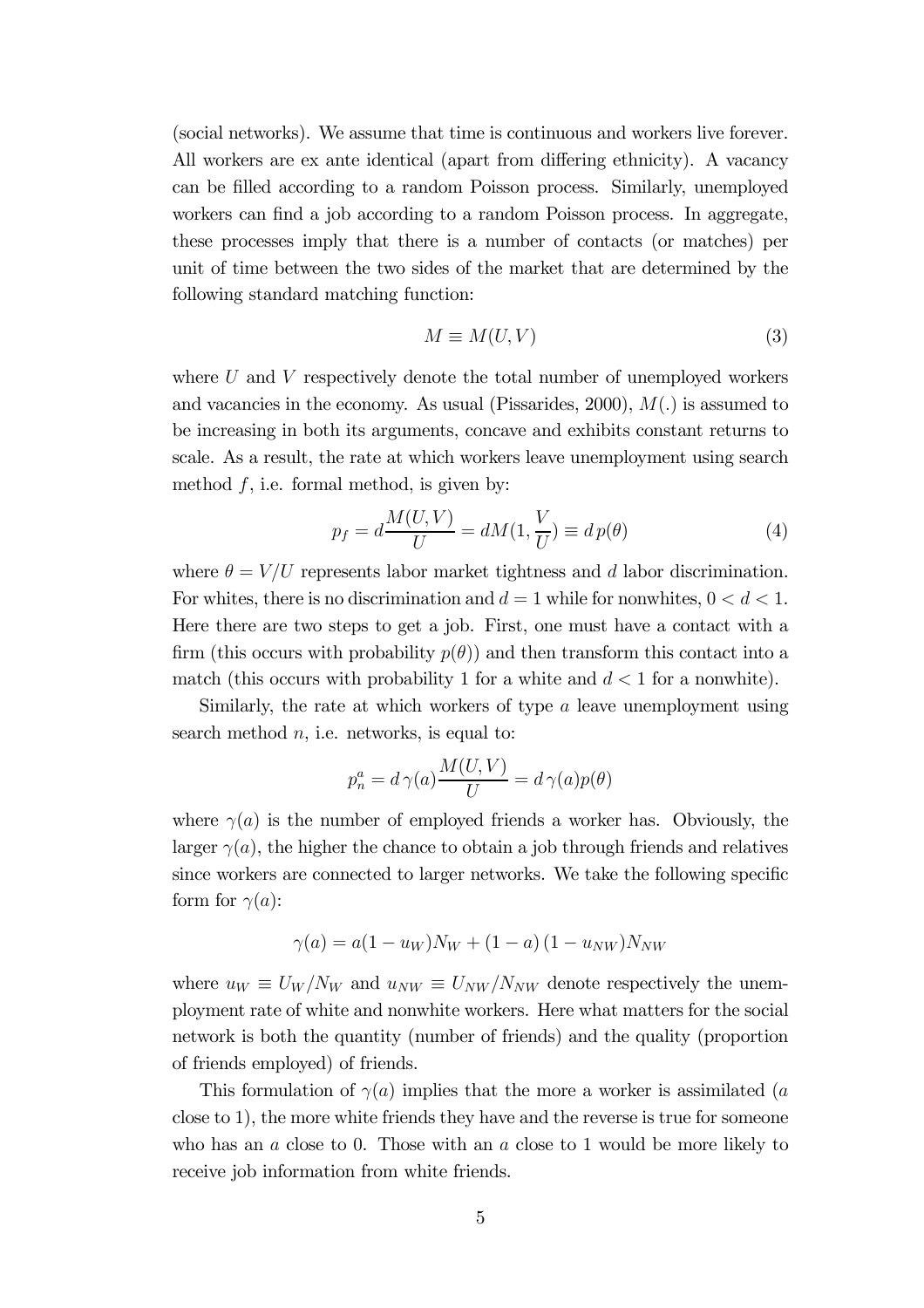Thus for whites living in any neighborhood we have:  $6^{\circ}$ 

$$
\gamma_W \equiv \gamma(a=1) = (1 - u_W)N_W \tag{5}
$$

This means that their social networks depends only on the number of white employed friends living in the same neighborhood. For nonwhites living in neighborhood  $l = PW, PB$ , we have:

$$
\gamma_{NW}^l \equiv \gamma(0 \le a \le 1) = a(1 - u_W^l) n_W^l + (1 - a)(1 - u_{NW}^l) n_{NW}^l \tag{6}
$$

with

$$
\frac{\partial \gamma_{NW}^l}{\partial a} = (1 - u_W^l) n_W^l - (1 - u_{NW}^l) n_{NW}^l \tag{7}
$$

which, using  $(1)$ , is positive in the "white" neighborhood  $PW$ , and, using  $(2)$ , is negative in the "nonwhite" neighborhood  $PB$ .

In this paper, we are not interested in the choice of a so we only consider the impact of a on the size and the quality of the network. In a more general model where a is chosen, there will be a trade off since higher a provides a better quality network (positive effect) but reduces the interaction with people of the same ethnic group (negative effect). See Akerlof (1997), Akerlof and Kranton (2000), and Battu et al. (2003) for models on this issue.

We now focus on the behavior of an unemployed worker of type a who searches for a job using search method  $j = f, n$ . Denote by  $W_{ujk}^a$ , the expected discounted lifetime utility of an unemployed worker of type a using search method j and being of race  $k = W, NW$  and  $W_{ejk}^a$ , the expected discounted lifetime utility of an employed worker of type a using, when unemployed, search method j, and being of race  $k = W, NW$ . In steady-state, the Bellman equations describing these expected utilities are given by:

$$
rW_{ufk}^a = b - C + d_k p(\theta) \left( W_{efk}^a - W_{ufk}^a \right) \tag{8}
$$

$$
rW_{unk}^a = b + d_k \gamma_k(a) p(\theta) \left( W_{enk}^a - W_{unk}^a \right) \tag{9}
$$

$$
rW_{ejk}^{a} = w - \delta \left( W_{ejk}^{a} - W_{ujk}^{a} \right)
$$
\n
$$
(10)
$$

where  $r \in (0, 1)$  is the discount rate, w and b, the wage and the unemployment benefit,  $\delta$  is the job destruction rate and C the cost of searching when using a formal method. Observe that  $d_W = 1$  and  $d_{NW} = d$ , with  $0 < d < 1$ . Equation (8) has a standard interpretation. When a worker is unemployed today and searches using a formal method, they obtain an instantaneous (indirect) utility equal to  $b - C$ . Then, they can get a job with probability  $d_k p(\theta)$  if nonwhite

 $6$ This is obviously a restrictive assumption but does not affect our results since the main focus is on nonwhites.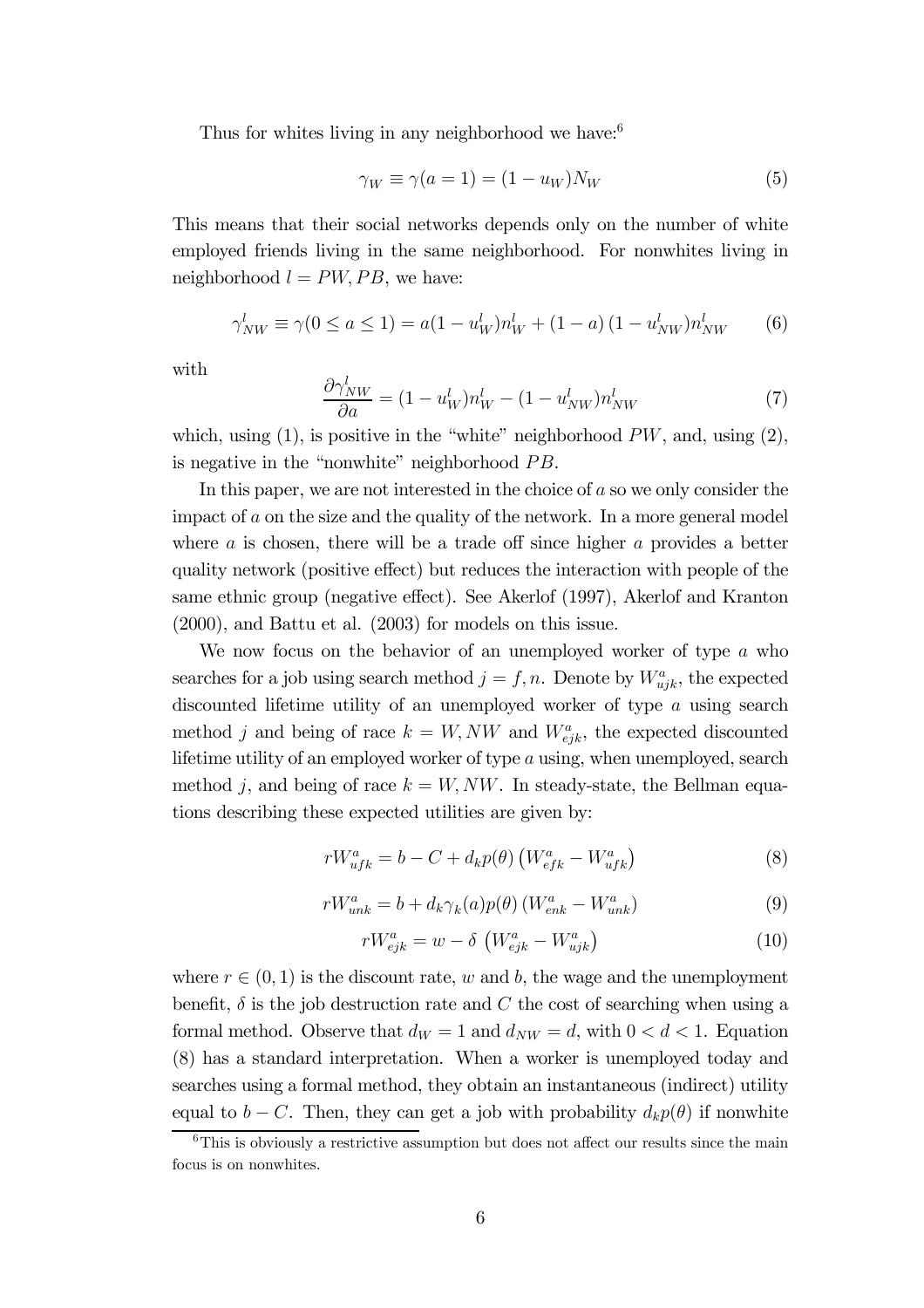(and  $p(\theta)$  if white) and, if so, obtain an increase in utility of  $W_{eff}^a - W_{ujk}^a$ . Equations (9) and (10) have a similar interpretation.

Observe that there is a trade off between the two search methods. If workers use a formal method (employment agency, replying to adverts, newspapers etc.), then they have to pay a cost  $C$  per unit of time for commuting to the employment agency, buying newspapers etc. but then have a probability  $d_k p(\theta)$  of obtaining a job. When someone uses his/her network as his/her main method of search, he/she does not have to pay  $C$  (there is no cost to talk with friends) but their probability of obtaining a job depends of the size of their network. As a result, there must be a critical network size  $(\widetilde{\gamma})$  or equivalently a critical degree of assimilation  $\left(\tilde{a}\right)$  that make workers indifferent between the two search methods since workers with small networks prefer to use formal search methods while those with large networks prefer to rely on referrals.

We have the following result:

#### Proposition 1

(i) For whites, there is a critical level of network size,  $\widetilde{\gamma}_W$ , which is given by:

$$
\widetilde{\gamma}_W = 1 - \frac{\left[r + \delta + p(\theta)\right]C}{p(\theta)\left(w - b + C\right)}\tag{11}
$$

such that for  $\gamma \equiv (1 - u_W^l) n_W^l < \tilde{\gamma}_W$ , workers use formal methods whereas for  $\gamma \equiv (1 - u_W^l) n_W^l > \tilde{\gamma}_W$ , workers use their social networks.

(ii) For nonwhites, for neighborhood  $l = PW$ , PB, there is a critical degree of assimilation:

$$
\widetilde{a}^{l} = \frac{1 - (1 - u_W^{l})n_{NW}^{l} - \frac{[r + \delta + dp(\theta)]C}{dp(\theta)(w - b + C)}}{(1 - u_W^{l})n_W^{l} - (1 - u_{NW}^{l})n_{NW}^{l}}
$$
(12)

such that:

- (iia) In the predominantly white neighborhood, for  $a < \tilde{a}^{PW}$ , workers use formal methods whereas for  $a > \tilde{a}^{PW}$ , workers use their social networks. This means that the lower the degree of assimilation, the more likely nonwhites use "formal methods" as their main method of job search.
- (iib) In the predominantly nonwhite neighborhood, for  $a < \tilde{a}^{PB}$ , workers use their social networks whereas for  $a > \tilde{a}^{PB}$ , workers use formal methods. This means that the lower the degree of assimilation, the more likely nonwhites use their social networks as their main method of job search.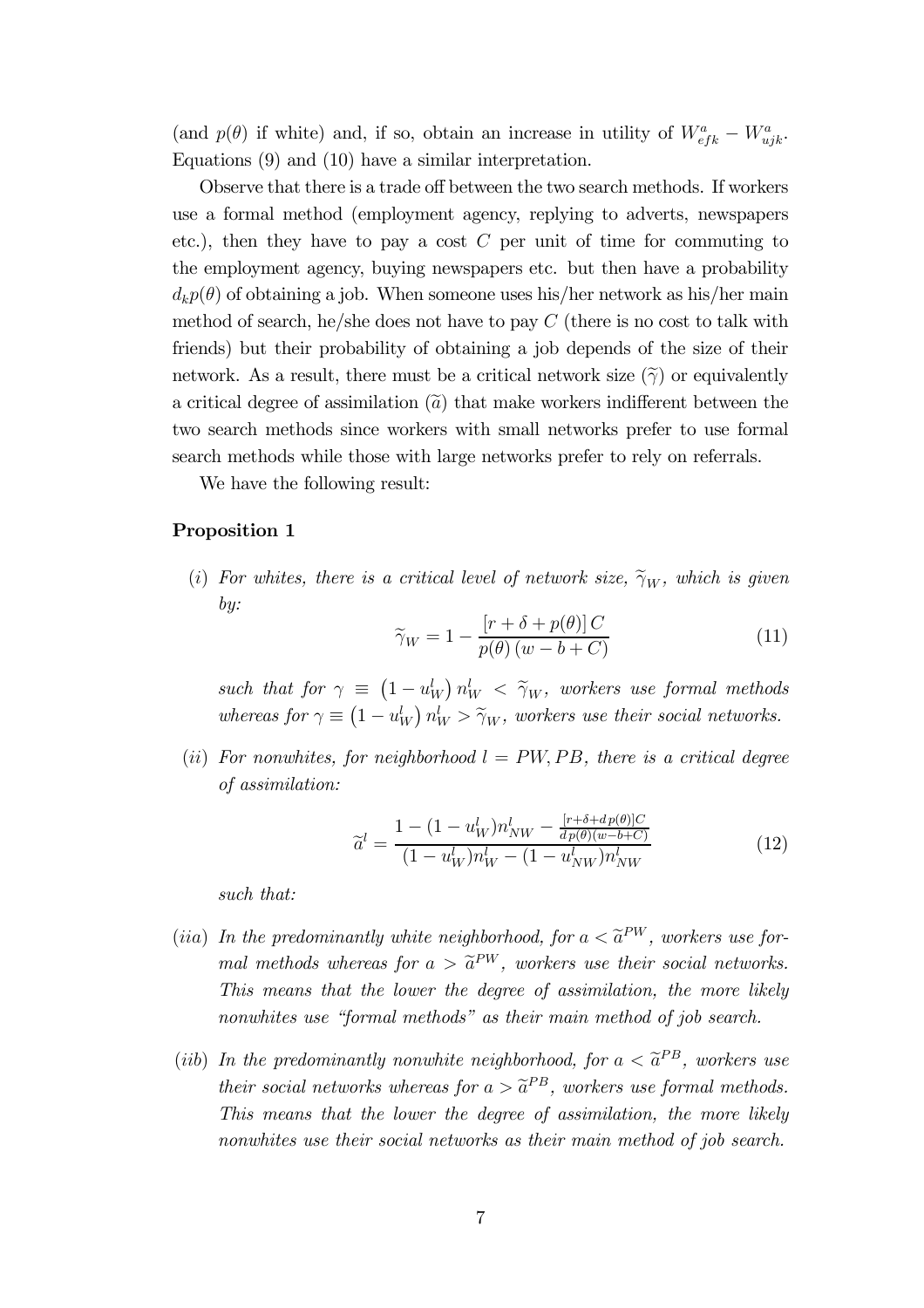**Proof.** See the Appendix.

This result is quite intuitive. For whites, whatever the neighborhood, there is a size threshold of network above which they will use friends and relative as their main job-search method because the chance to obtain a job is quite high. However, when the size and quality of their network is below this threshold, they prefer to use formal methods and pay the cost  $C$  because the rewards of networking are low (either they do not have enough friends and/or too many are unemployed). For nonwhites, it depends on the neighborhood. If nonwhites live in predominantly white neighborhoods, then the more they are assimilated, the more they benefit from their white neighbors so that they are more likely to use networks as their main method of job search.

Let us focus on the most interesting case, i.e. when nonwhites live in predominantly nonwhite neighborhoods. In this case, workers who are the least assimilated are the ones who are most likely to use friends and relatives as their main search method. Indeed, workers who are less assimilated have obviously more nonwhite friends and thus are more likely to use their social contacts to find a job because the size of their networks is quite large. On the contrary, workers who are more assimilated but live in a predominantly nonwhite neighborhood have a network of lower size and thus prefer to use formal methods to search for a job.7

Observe that the critical network size for both white and nonwhite workers is given by (see (15) in the Appendix):

$$
\widetilde{\gamma}_k = 1 - \frac{\left[r + \delta + d_k p(\theta)\right]C}{d_k p(\theta) \left(w - b + C\right)}, \qquad k = W, NW
$$

It is easy to check that

$$
\frac{\partial \widetilde{\gamma}_k}{\partial C}<0
$$

i.e. the higher the cost of searching for jobs using formal methods  $C$ , the more likely workers use networks as their main search method.

In order to have more intuition of this result, let us extend the model in the following way. Assume now that  $C$  is a negative function of  $a$  (i.e.  $C'(a) < 0$  so that the less a minority worker is assimilated, the higher is this

<sup>&</sup>lt;sup>7</sup>In this model, we are not determining where people choose to live. However, a natural question that arises is the following: Why do assimilated nonwhites not live in predominantly white neighborhoods since they want to interact with whites? Two answers that are well documented can be given. First, most whites do not want to live with nonwhites (see e.g. Cutler, Glaeser and Vigdor, 1999). Second, housing discrimination is extremely important against nonwhites (see e.g. Yinger, 1976, 1995) and thus individuals do not always have the choice as to where to live.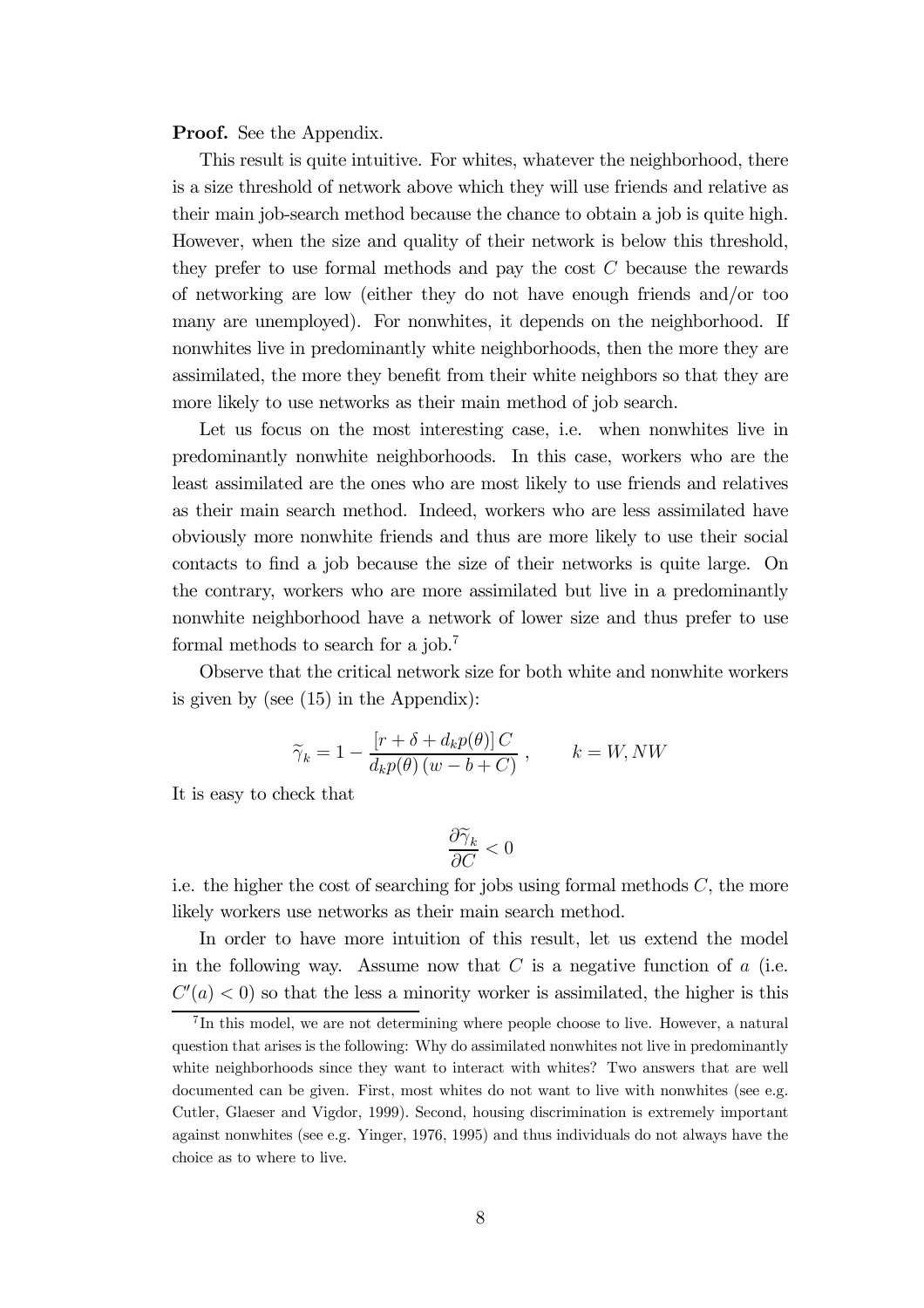searching cost because, for example, it is more costly for someone who speaks poor English to search formal jobs than someone who speaks better English or who has been in the country for a longer period of time. Then we have

$$
\frac{\partial \widetilde{\gamma}_{NW}}{\partial C} \frac{\partial C}{\partial a} > 0
$$

which means that the lower a (less assimilation), the higher C, the lower  $\tilde{\gamma}_{NW}$ and thus the more likely these workers use their networks. In other words, this reinforces our result *(iib)* of Proposition 1. Indeed, if  $C$  is higher for less assimilated workers, then if these workers reside in predominantly nonwhite neighborhoods, there are more likely to use "friends and relatives" as their main search method both because it is more costly to use formal methods and because they have a larger network of ethnic workers (i.e. poor English, little contact with whites).

Of course, the next natural question is how the choice of job search method affects the success of job search activities? We know from Proposition 1 that the rate at which whites leave unemployment is as follows: If  $(1 - u_W) n_W <$  $\widetilde{\gamma}_W$ , it is  $p(\theta)$  while if  $(1 - u_W) n_W > \widetilde{\gamma}_W$ , it is  $\widetilde{\gamma}^W p(\theta)$ . We also know that, in predominantly nonwhite neighborhoods, the rate at which type-a nonwhites leave unemployment is: If  $a < \tilde{a}$ , it is given by  $d\gamma_{NW} p(\theta)$  while for  $a > \tilde{a}$ , it is equal to  $d p(\theta)$ . We have the following straightforward result.

#### **Proposition 2** For a given  $\theta$ , if there is enough labor discrimination, then

- (i) Whatever the method of search used, whites have a higher probability to find a job than nonwhites.
- (ii) In predominantly nonwhite neighborhoods, nonwhites who are less assimilated use mainly social networks and have a lower job acquisition rate than nonwhites who are more assimilated and who use mainly formal methods.

These results are also fairly intuitive. Some ethnic minorities who are not very assimilated because, for example, they do not speak English fluently or have just arrived in the country are more likely to use their social networks as their main method of job search because they have a lot of 'similar' friends. However, because ethnic minorities are more likely to be discriminated against in the labor market than whites, then the quality of their social networks is quite poor and thus their chance to obtain a job is quite low. Other ethnic groups, who are more assimilated but use formal search methods because they do not interact very much with ethnic neighbors, have a greater chance to find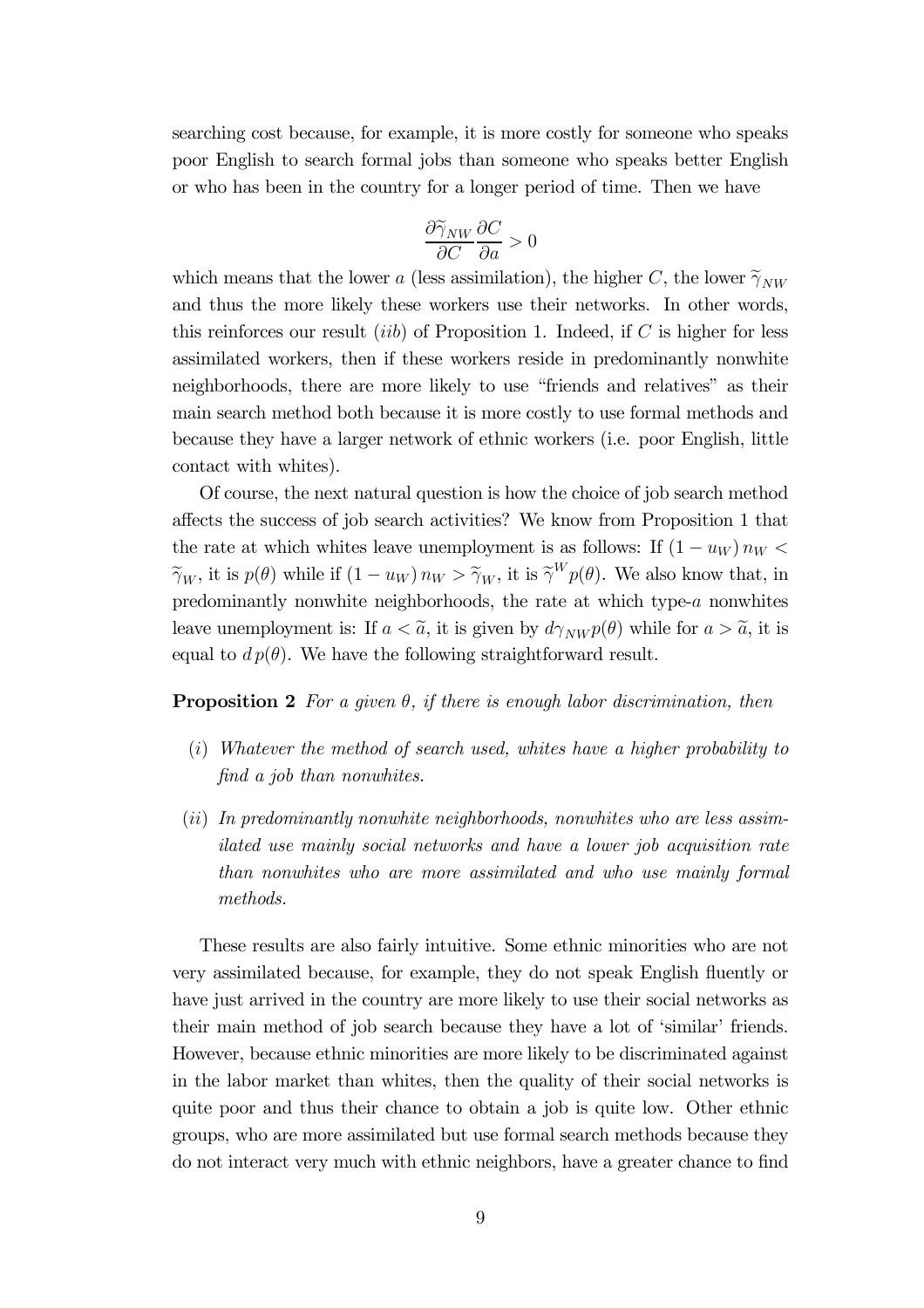a job since they do not rely on the 'quality' of their social networks. As a result, by choosing to use their friends to search for a job, very assimilated ethnic groups can end up having a low chance to obtain a job both because of labor discrimination and the fact that their network is of poor quality.

We would like to now test our two main results (propositions 1 and 2) using British data.

### 3 Data and descriptive statistics

The empirical analysis presented in this paper utilizes data drawn from twelve consecutive waves of the Quarterly Labour Force Survey (QLFS) — the first wave is the December 1998 to February 1999 wave while the last wave is the September 2001 to November 2001 wave. Each wave covers around 60,000 households incorporating around 150,000 individuals. Only those of working age are used in our analysis (aged 16 to 65 for males and 16 to 60 for females).

The design of the QLFS has a quasi-panel aspect to  $it$  – individuals should be surveyed for five consecutive quarters before leaving the sample. Thus, in each sample around 12,000 households and 30,000 individuals should leave the sample and a similar number of each join the sample (this abstracts from the possibility of unintended levels of sample attrition). Thus, we should be able to view each individual for one year on a quarterly basis, and this quasipanel aspect of the QLFS data is utilized in the empirical analyses discussed below. Aside from the quasi-panel element of the QLFS the dataset offers the advantage that it contains extensive information on the current job search methods of the unemployed and the recent job searches of the newly employed, and also contains sufficient numbers from each ethnic group in the UK to warrant econometric estimation.

The job search method data we utilize is obtained from the respondents in two ways. First, the currently unemployed are asked which job search method is their primary method for finding employment — they are shown a list of fifteen possibilities and asked which is the main one used (only one can be chosen). The fifteen options are:

job centre, careers office, job club, private employment agency, advertise yourself, answer adverts, situations vacant, direct approach, friends and family, waiting for responses, looking for premises/equipment, seeking permits, obtaining finance, anything else, not seeking employment

These are aggregated into four groups or methods in our empirical analyses:8 direct method (direct approach); adverts method (advertise yourself,

<sup>8</sup>Three of the original categories (looking for premises/equipment, seeking permits, and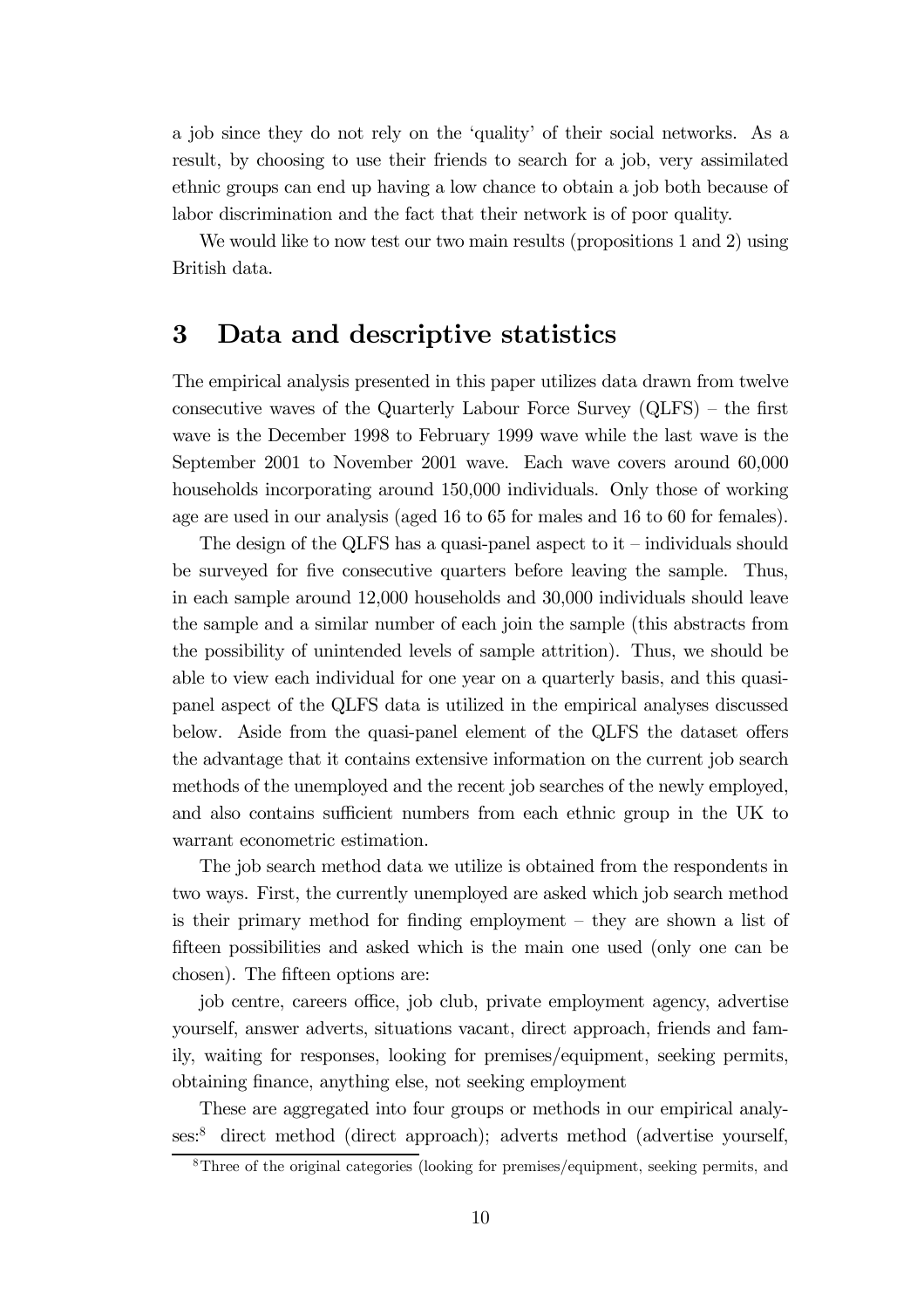answer adverts, situations vacant); institutional method (job centre, careers office, job club, private employment agency, waiting for responses, anything else, not seeking employment) and the personal networks method (friends and family).

Second, the newly employed (i.e. in their current job for no more than three months) are asked which job search method was the main method by which they obtained their current job — they are shown a list of eight possibilities and asked which was the main one used (only one can be chosen). The eight options are:9

replying to a job advertisement, job centre or job market, careers office, job club, private employment agency or business, hearing from someone who worked there, direct application, some other way.

These are also aggregated into four groups in our empirical analyses: direct method (direct application); adverts method (replying to a job advertisement); institutional method (job centre or job market, careers office, job club, private employment agency or business and some other way) and the personal networks method (hearing from someone who worked there).

To a considerable degree, the two aggregated variables we generate from the raw information are generally consistent with each other, encompassing the same number of categories and broadly the same range of raw information within each of those categories.

To ensure a reasonable sample size for our empirical analyses, we aggregate the twelve waves of data referred to above. However, to ensure that no one individual appears more than once in any particular empirical analysis, we use only the first instance where their employment status 'qualifies' them for inclusion in that empirical analysis.

Table 1 shows the primary job search methods used by our sample of unemployed individuals. By far the two most commonly used methods are institutional (job centres) and adverts with fewer than 10% of the unemployed having friends and family as their main job search method (personal networks). This ranking has been found elsewhere (Gregg and Wadsworth, 1996) and the relative unimportance of personal networks in the UK has also been found by Fritiers et al. (2003). The use of each of these job search methods does vary widely across different ethnic groups. Friends and family are used more heav-

obtaining finance) are excluded from the analysis on the basis that they contain very small numbers of observations (less than 150 combined) and (being very much related to business start-up) don't fit in well with any other group.

<sup>9</sup>By definition this question excludes the three business start-up options available in the earlier question. Some of the categories in the second question are effectively amalgamations of categories in the first question.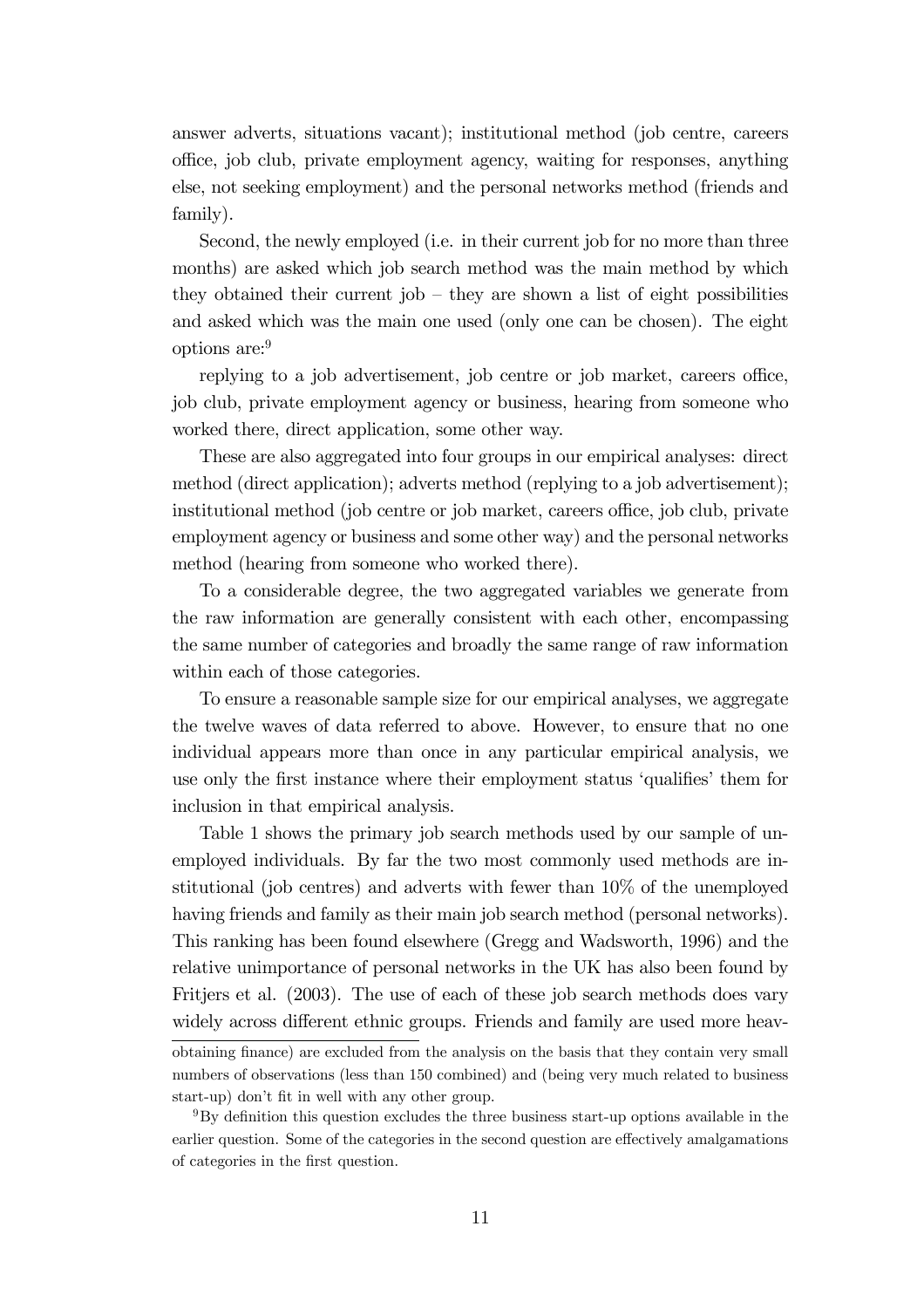ily by Indians, Pakistanis, Bangladeshis and 'Others' compared to Whites and Blacks. 14.2% of the Pakistani/Bangladeshi group have friends and family as their primary job search method. Blacks (Black-Caribbean and Black-African) are the least likely to use personal networks (8.2% of them use personal networks) and are the most likely to resort to the institutional method. The Pakistani/Bangladeshi ethnic group are also less likely to use adverts compared to the other ethnic groups.

Table 2 shows what job search method was successful — not necessarily what they were using as their primary job search method. The job search methods that generated the greatest success for the newly employed were in order of importance adverts, institutional and personal networks. Direct applications were only deemed successful for around 15% of respondents. From Table 2 it is clear that although Indians, Pakistanis, Bangladeshis and 'Others' used personal networks the most (Table 1), there is little evidence that they benefited from this method more so than whites.

# 4 The empirical results

As stated above, we would like now to test the main results of our model, that is less assimilated ethnic unemployed workers are more likely to use their friends and family as their main method of search but they have less chance of finding a job using this method compared to whites and more assimilated ethnic unemployed workers that use formal job search methods

### 4.1 The determinants of job-search methods

The first stage of our empirical analysis examines the determinants of job search methods. As previously indicated the job search method data within the QLFS was aggregated together, turning fifteen separate methods into four aggregated ones. The nature of this dependent variable (four mutually-exclusive, non-ordered values) indicates that a *multinomial logit estimation procedure* would be appropriate. The default category in the estimations is the institutional method incorporating both state and private employment agencies.

We estimate *four empirical models*, which only differ in the way ethnic and/or assimilation information is incorporated into the analysis. For each of the four (empirical) models there are three sets of estimates — one for a combined sample of males and females, one for males only and one for females only. Model 1 includes a simple dummy for whether or not the respondent is from an ethnic minority. Model 2 disaggregates this single ethnic dummy into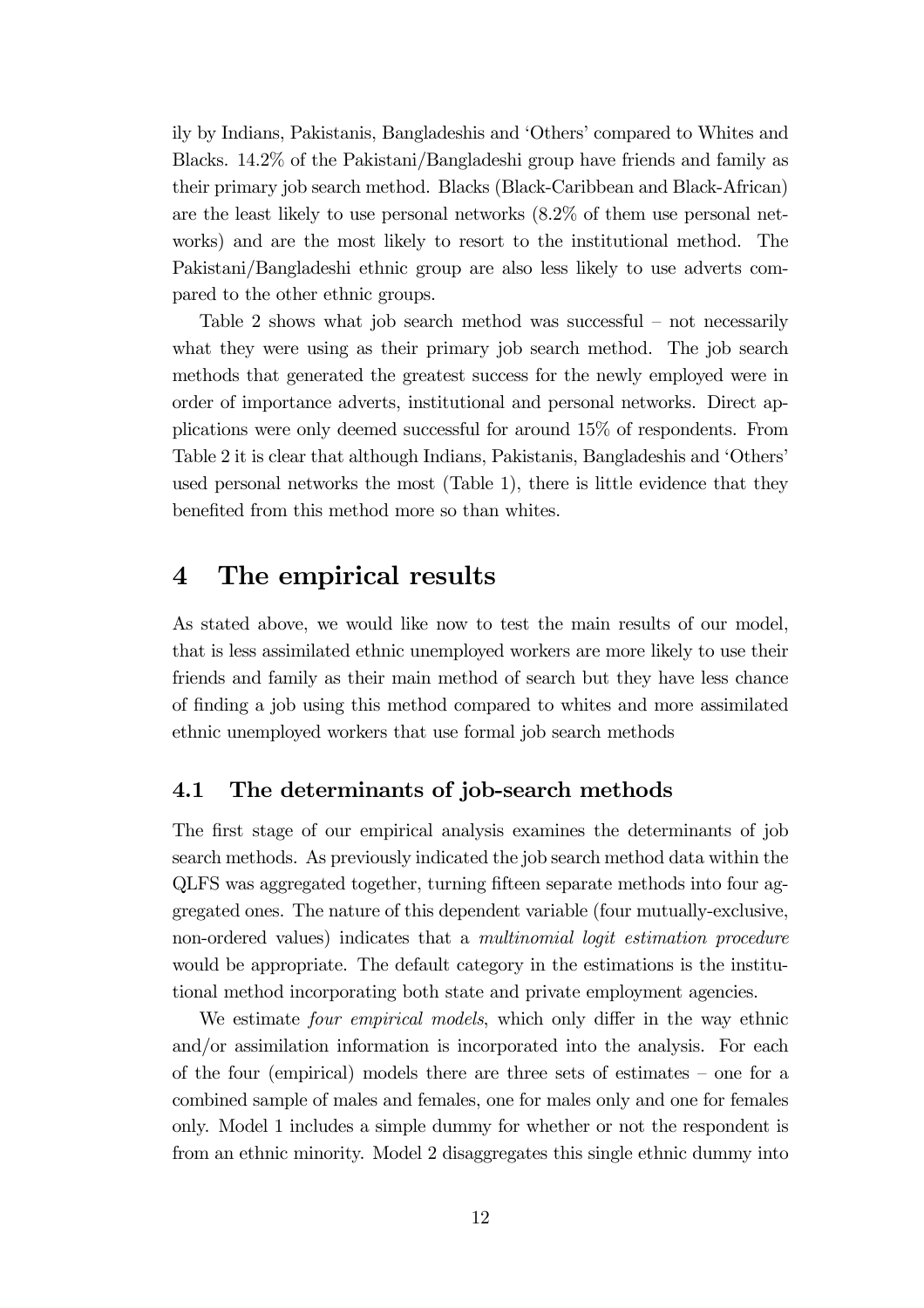separate dummies for the Black, Indian, Pakistani and Bangladeshi and Other ethnic groups. Model 3, rather than using ethnic dummies, includes a set of assimilation variables: a dummy for whether the respondent was foreign born and (for those born outside of the UK) years since migration and its square. Model 4 incorporates both the four ethnic dummies from Model 2 and the three assimilation variables from Model 3.

Table 3 presents, for the unemployed sample as a whole and for each of the ethnic minorities individually, means for the variables used to explain the primary job search method chosen. These statistics present an interesting comparison of the different ethnic minority groups. The Pakistani and Bangladeshi unemployed respondents are the ones most likely to have been born in a foreign country, but have actually lived in the UK a little longer than the others; this, combined with the fact that they suffer the worst from unemployment, have the lowest levels of attained educational qualifications (UK qualifications) and make the greatest use of their personal networks, does suggest that they have the greatest problems assimilating into the UK's mainstream labor market.

Table 4 presents the full set of results for Model 1. Table 5 presents a summary of all four models, focusing on the effects of the ethnic and assimilation variables. Given that the coefficients and z-statistics for the other variables in Models 2, 3 and 4 were not materially different from those in Model 1 we exclude them from Table 5 for the sake of brevity.

From Model 1 it is clear that unemployed ethnic group member utilize personal networks more than whites. The single ethnic dummy is a significant predictor of the use of personal networks in the combined and female only results, and is just short of being statistically significant for the males only results. In addition, it is found that ethnic group members are more likely to use direct approaches to employers, though only for the combined and female samples. Given the degree of ethnic homophily direct approaches to employer's may be indicative of the use of broader networks where ethnic group members are directly approaching employers from their own community.

In Model 2 we replace the single ethnic dummy with separate dummies for Blacks, Indians, Pakistanis and Bangladeshis, and Others. In general the results indicate a greater use of personal networks and direct approaches to employers amongst South-Asians (Indian, Pakistani and Bangladeshi) relative to whites. The results for the combined sample indicate that Indians, Pakistanis, Bangladeshis and Others are more likely to use personal networks. Three out of four groups (Indian, Pakistani/Bangladeshi and Other) are more likely to use the direct methods approach relative to whites. There also some indication that Pakistanis and Bangladeshis are less likely to utilize adverts.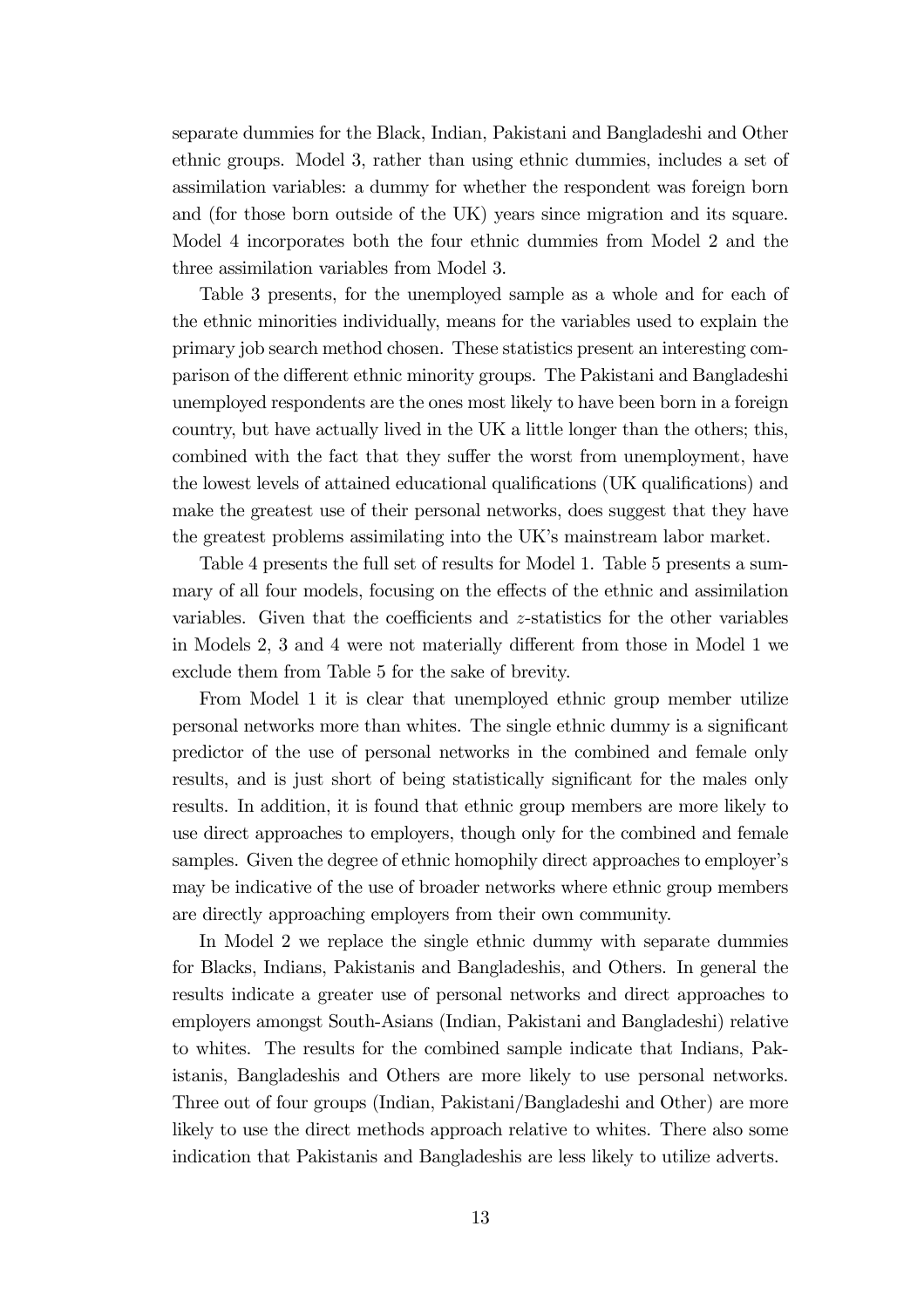When disaggregating by gender, we find that the personal networks method is favored by South-Asian females and Indian females are more likely to resort to direct applications to employers. The negative effect on the adverts method for the Pakistani and Bangladeshi ethnic group is driven by males; they are less likely to answer adverts, place their own adverts or respond to situations vacant columns in newspapers. One reason for this is evident from the descriptive statistics in Table 3. Pakistanis and Bangladeshis are, out of all the unemployed, the ones least likely to possess good qualifications (e.g. higher/further education qualifications or A-levels and their equivalents). Success via adverts is likely to significantly depend on "objective" measures such as qualifications. The poor use of adverts may also reflect the low degree of assimilation of this group since confidence in, use of and responses to newspaper advertisements may only come with language proficiency and years of stay.

In conformity with our theoretical model, the results from both Model 1 and Model 2 suggest that ethnicity does play a role in the choice of job search methods. South-Asians tend to make greater use of personal networks and are more likely to approach directly potential employers. Given the extent of ethnic homophily it is not fanciful to suggest that such contacts are through ones own ethnic group or with employers within ones own community in ethnicallyowned or ethnically-oriented businesses. Within the South-Asian category the Pakistani and Bangladeshi group standout in their lower reliance on adverts. On various dimensions Blacks display greater levels of assimilation; they tend to be located in less geographically defined areas or communities with selfowned or self-oriented businesses, their primary language is English and a majority are born in the UK and as such they make less use of personal networks or direct approaches to employers. Indeed, there is little discernible difference between the Black ethnic group and whites with respect to job search methods. and, as such, differential job search patterns would seem to offer little by way of explanation of the gap between Blacks and Whites in the labor market.

Model 3 undertakes an explicit investigation as to whether assimilation, rather than ethnicity, has a role to play in determining the method of job search, and incorporates a dummy for being born outwith the UK, as well as years since first arrival in the UK (years since migration) and its square.<sup>10</sup> The effects of these variables on the use of adverts and personal networks supports

 $10$ For those born in the UK there is a value of zero for the years since migration variable and its square. This ensures that the 'default' respondent for these three migration variables combined is someone born in the UK. Were we not to include the foreign born variable the default respondent for the two migration variables would be the UK born respondents and those foreign born respondents who had only just arrived in the UK, a rather strange default grouping.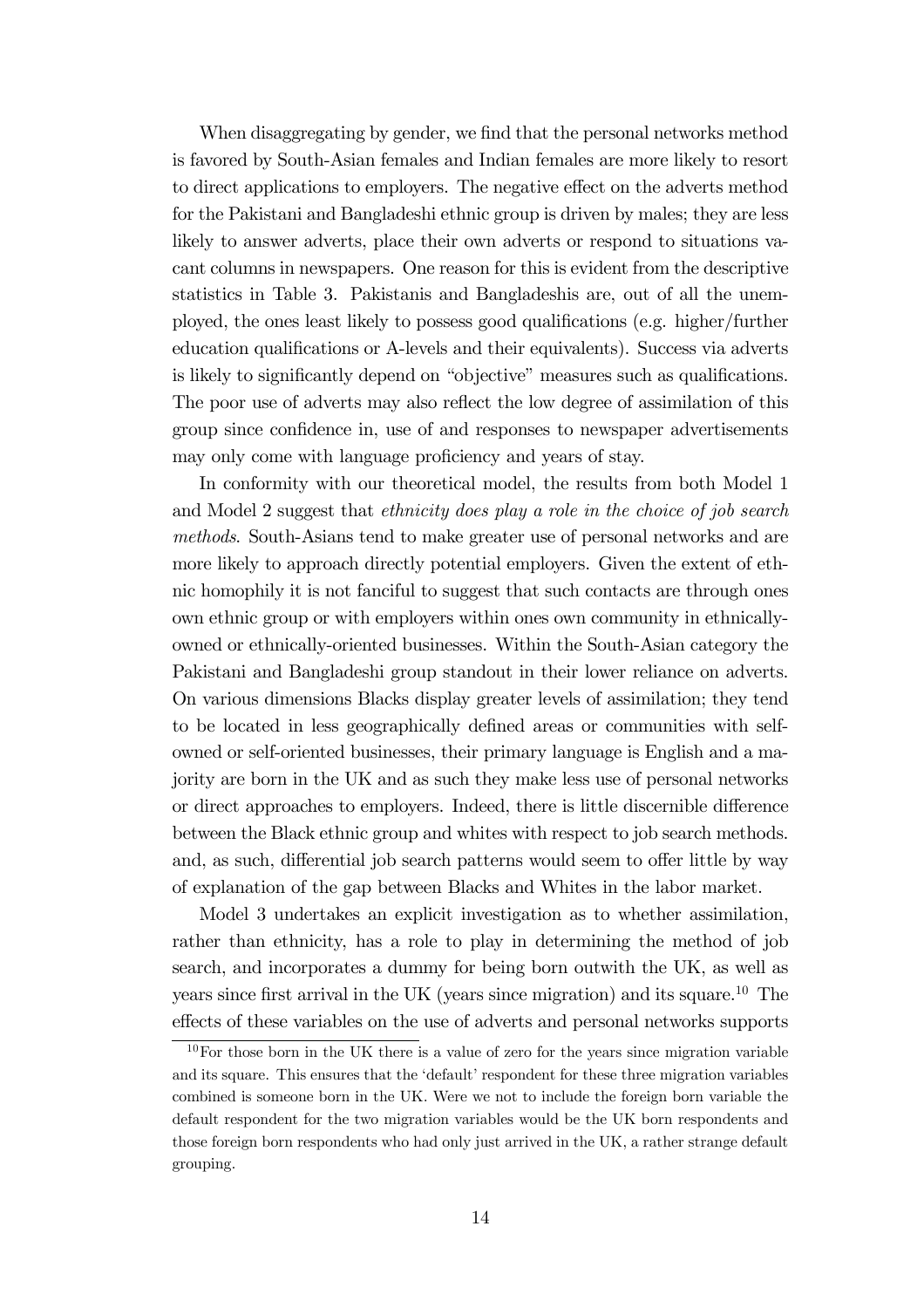our assimilation hypothesis. For the combined and males-only samples we find that use of the adverts method increases with years since migration (reaching peaks at 23 and 24 years respectively). For the females-only sample we find either no such effects or considerably less significant effects. Furthermore, for the adverts method only, there is a negative effect from being foreign born. This may reflect language problems though it is not possible to test this using the QLFS since no information is available on language proficiency. The negative effect for the foreign born may stem from the holding of only foreign qualifications, which may make replying to adverts less effective if prospective employers are unaware of what these qualifications are. For both the combined and males-only samples the foreign born effect on the use of the adverts method almost exactly offsets the years since migration effect at its peak, such that after 23 or 24 years of living in the UK the foreign born are little different (in terms of their propensity to use the adverts method) than the UK born. One can argue that the use of the adverts method is indicative of integration/assimilation into the general labor market. Though this constitutes only one perspective on labor market assimilation, at more than two decades it does seem to indicate that assimilation is not particularly easy.

For the personal networks method, the years since migration variables are insignificant but there is a positive effect for the foreign born dummy for all three samples. This suggests that the foreign born make use of personal networks to an extent that does not differ according to their years since migration to the UK. This finding is consistent with the view that the foreign born make use of personal networks related to their 'home country' (the relevant 'émigré' community) since on arrival in the UK they are unlikely to have many contacts outwith their own ethnic group. The use of the direct approach increases with years since migration (reaching peaks at 20 and 21 years respectively).

The results from Model 3 are consistent with the notion of a gradual assimilation of migrants into the home country's labor market — over perhaps two decades or more they come to utilize the adverts method just about as much as the native born, but they never give up the labor market opportunities offered to them by their personal networks. Thus, we have further evidence in support of Proposition 1 (iib) from our theoretical section.

The results from Model 4 where we include individual ethnic dummies and our assimilation variables wash out most of the effects for the individual ethnic dummies. For example, controlling for assimilation means that South-Asians are no longer more likely to use personal networks compared to whites. The assimilation variables behave as before.

The remainder of the right-hand-side specification was the same for each of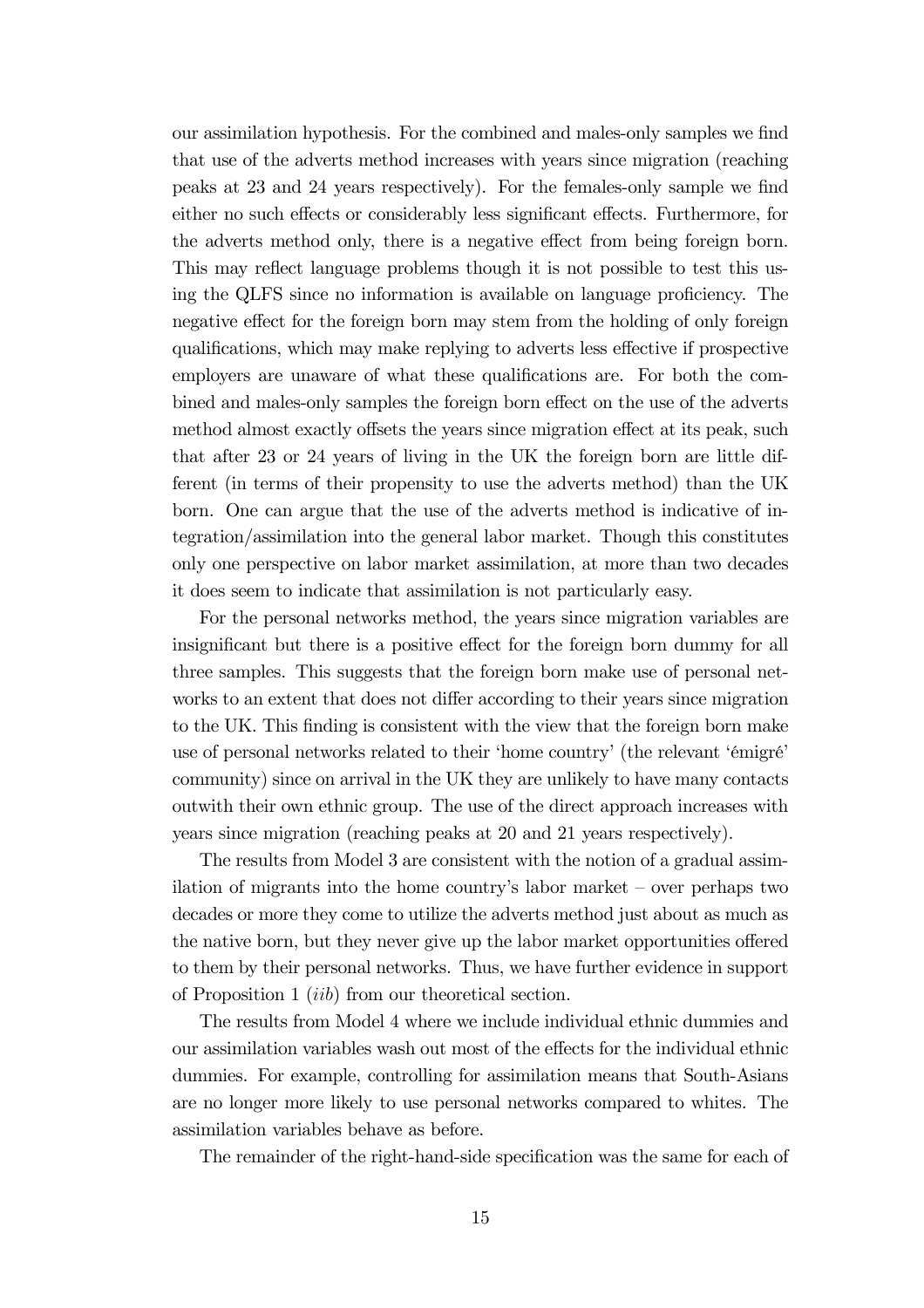the four models, and we briefly discuss the results from the remaining variables. The "First Six Waves" dummy variable (for whether the observation of the unemployed respondent was from the first six waves of the twelve QLFS waves we used) showed a general tendency for a positive and significant effect for the personal networks method. This is consistent with both a business cycle effect (as we move through the twelve waves the UK's unemployment rate was declining and so there was less need of 'non-mainstream' methods<sup>11</sup>) and also a 'New Deal' effect (a new government initiative introduced in this period to cajole the unemployed into improving their job search activity); part of the New Deal initiative included greater supervision of the job search activities of the unemployed and this encourages the use of the institutional and adverts methods since they more readily provide documentation to support genuine claims of job search activity.

The gender and marital status variables indicate that females and married people use the direct approach and adverts methods more. The age and age-squared variables generate significant and consistent results for the direct approach method (this is less utilized in the middle of your working life) but the results for the adverts method were not consistently signed. There are similar findings in Schmitt and Wadsworth (1993) and Boheim and Taylor (2001).

The relationship between educational qualifications and job search methods is investigated through a series of dummies indicating the respondent's highest qualification. Previous studies have found that contacts are especially important for lowly educated workers (Corcoran, Datcher and Duncan, 1980; Boheim and Taylor, 2001). Our results support this. In particular, we find that the more highly educated (possessing a degree) are more likely to offer themselves directly to potential employers and are more likely to respond to advertisements. The highly educated are in a sense more pro-active in selling themselves to potential employers via more mainstream methods. The greater use of informal networks by those with no qualifications (the omitted category) suggests that they are more likely to use local information networks and have a narrower job search area. The more educated would also seem to operate in a wider labor market and are less reliant on local information networks (Boheim and Taylor, 2001). This is consistent with the view that formal screening will tend to 'weed out' those with lower levels of education and hence there is less of a disadvantage in situations where someone can 'put in a good word for you'.

Having lived in the same area for a long period of time (Time here 1

 $11$ Between 1998 and 2001 the unemployment rate in the UK fell from 4.6% to 3.2%.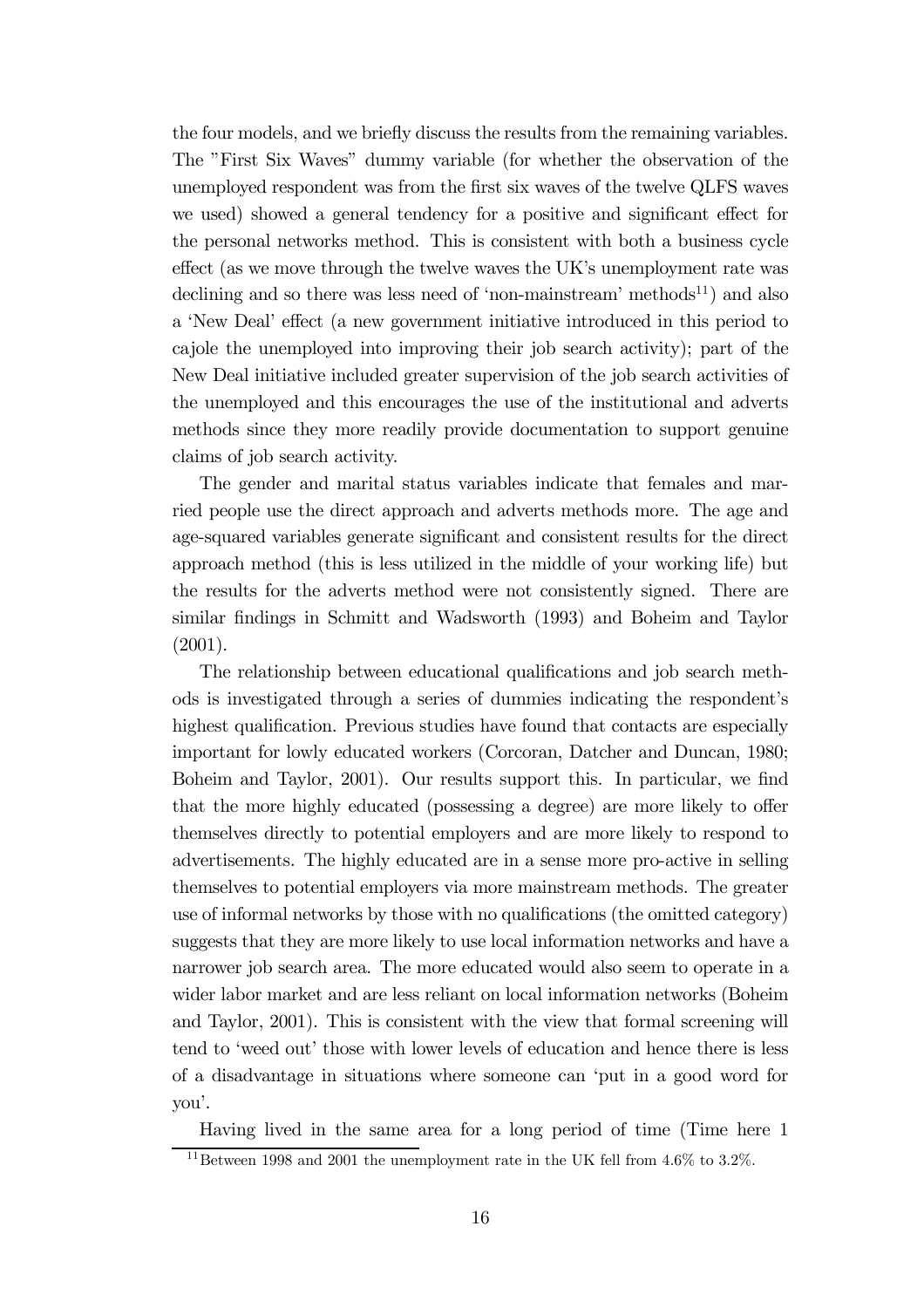and Time here 2) can increase the likelihood of using either the adverts or the personal networks method. Personal networks tend to be local so that moving from one area to another area is likely to disrupt/undermine the usefulness of personal networks and encourage the use of other methods. Those who have a long residential tenure may have greater opportunities to generate and maintain networks.

It is expected that the longer the duration of your current spell of unemployment the less likely you are to use any of the alternatives to the institutional method. Institutional methods (via formal organizations) may then be seen as a method of last resort and may be used by job seekers primarily when jobs are scarce (Abraham, 1993). Formal screening is also likely to make the use of the direct approach and adverts methods pointless for the long-term unemployed, and there is only so much that 'putting in a good word' can do for them via the personal networks method, and so they must rely on the least worst option — the institutional method.

We evaluate whether the duration of unemployment matters across ethnic groups by interacting the duration of unemployment and ethnicity. It is found that those from the ethnic minorities sometimes have a lower propensity to utilize the direct approach method (racial prejudice perhaps reinforcing a general prejudice against the long-term unemployed). With respect to personal networks and in Model 1 only we find a lower propensity to use personal networks amongst unemployed non-whites relative to whites. There is little difference across whites and non-whites in this regard in the other three models

Finally, high local rates of unemployment discourage all three of the main alternatives to the institutional method. High unemployment (low local demand) tends to go hand-in-hand with few vacancies, and hence there are few adverts to respond to and the direct approach and personal networks methods are looking for the proverbial needle in the haystack — respondents may simply keep a close eye on the minimal offerings on offer at the local job centre and wait for local employment prospects to improve.

To conclude our discussion of the determinants of job search method, both ethnicity and (in particular) assimilation variables play an important role both lead to a greater dependence on the use of personal networks. The South Asians and Others are more likely to make use of personal networks, as are those born outside of the UK; however, over time assimilation helps the foreign born (a large share of whom will be ethnic) to embrace more mainstream methods of job search activity. In particular, those born within the UK and those who have stayed longer in the UK rely more heavily on the adverts method (advertise yourself, answer adverts, situations vacant). As such these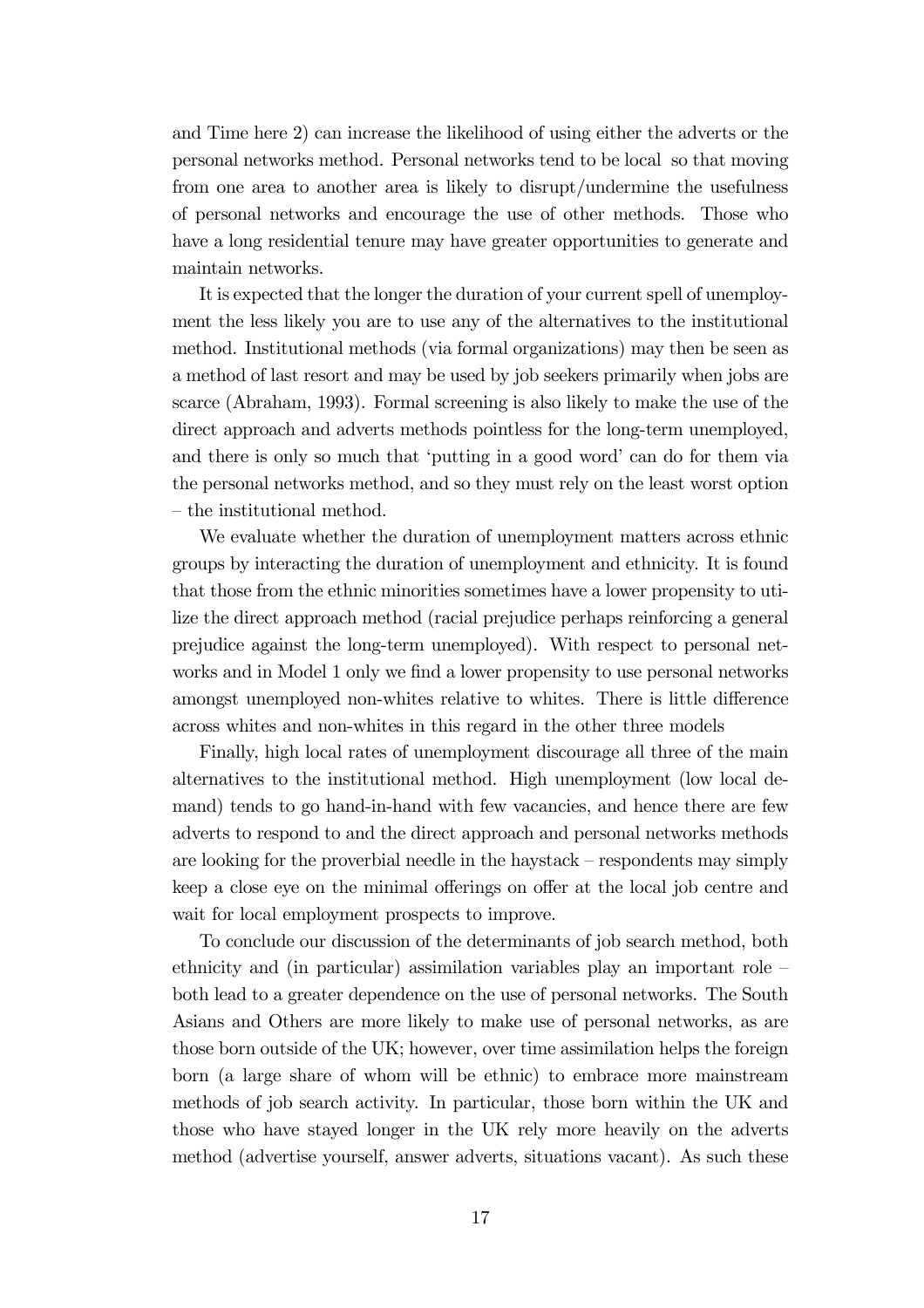findings support the prediction of our theoretical model that a lower degree of assimilation amongst non-whites results in a greater reliance on friends and family as a job search method (Proposition 1  $(iib)$ ).

#### 4.2 The effects on employment

This section focuses on Proposition 2 of our model according to which irrespective of job search method whites have a higher probability of finding work than nonwhites and non-whites who are less assimilated (who use mainly personal networks) have a lower probability of finding work than nonwhites who are more assimilated. This we test by examining the likelihood that individuals in the sample do find employment. In particular, we take those who are observed as being unemployed during their five-wave sample period and examine whether they enter employment (before they leave the QLFS sample). We construct a binary variable below and undertake a logit regression with a range of empirical specifications:

 $0 =$  did not find employment before they left the QLFS sample

 $1 =$  did find employment before they left the QLFS sample

The results are presented in Table 6. The first part of this table focuses on ethnicity (Table 6a) and the second part focuses on assimilation (Table 6b). We go through each of them in turn.<sup>12</sup>

The first thing to note is that on controlling for job search methods whites are more likely to enter employment than non-whites (Model 1) and this disadvantage is clearly evident for Blacks and the Pakistani/Bangladeshi groups. Both models also reveal that the direct approach method is the most successful method of gaining employment. There is a strong effect throughout the estimations in Table 6a and b and being a member of an ethnic group does not diminish the importance of this effect relative to whites. Though personal networks do not seem to matter on their own they matter when interacted with the ethnic dummy and with each of the ethnic group dummies separately. With respect to the former we find that non-whites who make use of personal networks are less likely to enter employment (for the combined and male samples). However, this penalty is not evident across all the ethnic groups. Indeed, only in the case of the Bangladeshis and Pakistanis are networks a hindrance in terms of obtaining jobs. One interpretation of this is that this group's social network is disproportionately made up of other low-skilled

<sup>&</sup>lt;sup>12</sup>The analysis does not control for selection bias. Gregg and Wadsworth (1996) find that controlling for selection effects has no significant impact on the effect of institutional methods on the probability of entering work in Britain.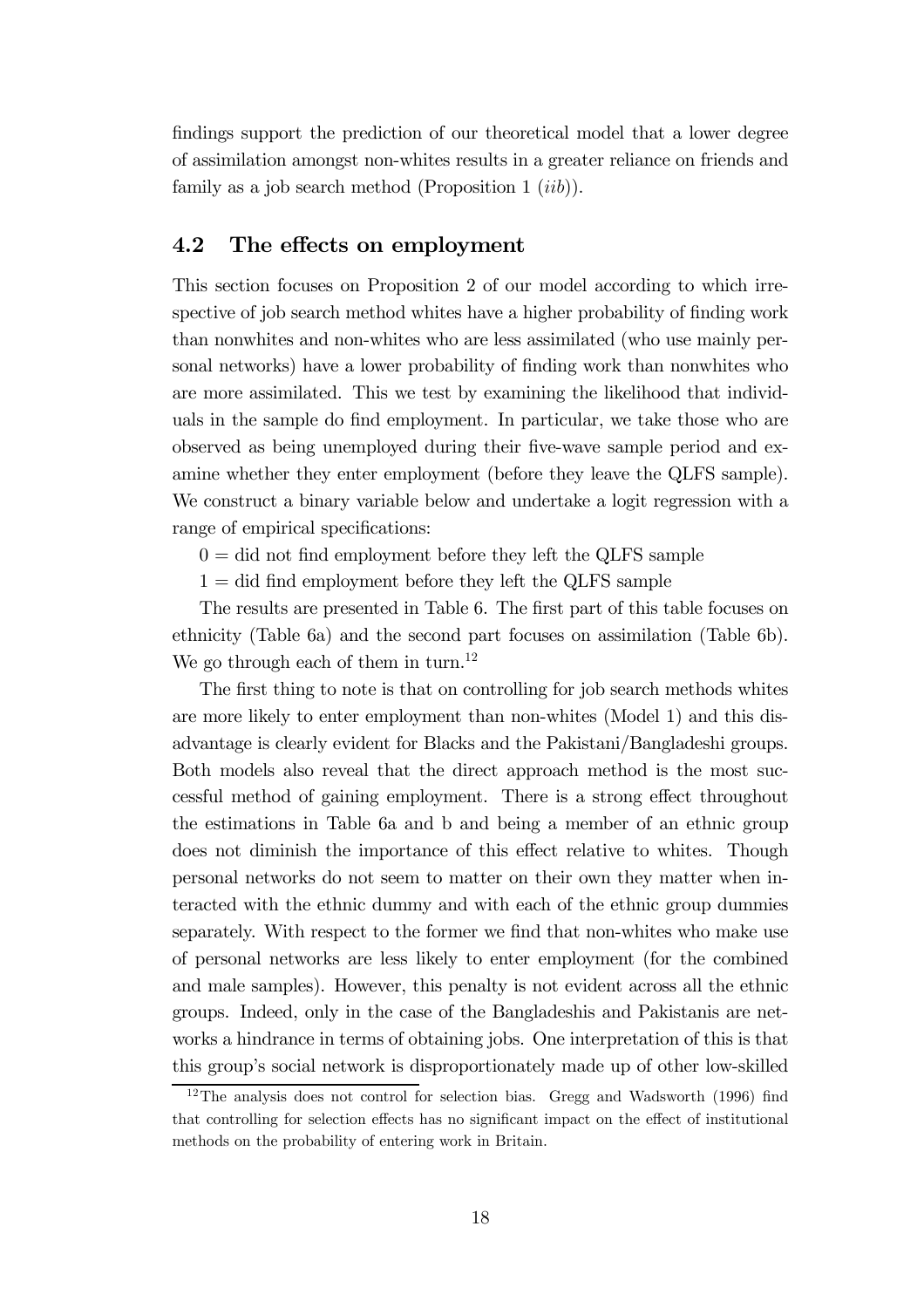Bangladeshis/Pakistanis and the low quality of this network implies a lower return from using networks. Other research does seem to support this in that these groups are the most disadvantaged and also the least assimilated (Modood et al., 1997; Battu et. al, 2003). In contrast, Indians do not experience a penalty from using personal network despite their greater use of such networks. One explanation might be that they are more assimilated and less segregated so that they have less racially homophilous friendship ties.

We also include the local unemployment rate in the regressions (not listed in the table). This captures not only the fewer vacancies in a local area but also the quality of networks. Information about jobs is more likely to come from those who are already employed and thus there will be less useful information in high unemployment neighborhoods (a low information area). Our results confirm that the higher is local unemployment the less likely it is that individuals escape unemployment.

The second part of Table 6 focuses on our assimilation variables. As one would expect the foreign born are less likely to enter employment. However, years since migration (and its square) matter little in the results. Again direct methods are the most successful in terms of gaining employment. Replying to adverts or using personal networks does not seem to matter. However, foreign-born females who directly approach employers are less likely to gain employment. Crucially, the use of personal networks by those born outside the UK lowers the probability of gaining employment and this effect is evident across all three samples.

Overall, these results are in line with our theoretical model in finding an employment penalty through using personal networks as your main method of finding employment – this is clearly evident for non-whites (and in particular, Pakistanis and Bangladeshis) and those born outside the UK.

### 4.3 The effects on job level

The choice of job search method affects not only the length of time required to move out of unemployment, but also the level (seniority) of the job that is obtained. In the QLFS the most appropriate variable for capturing this is the socio-economic group (SEG), which reflects the skill requirement of the job, ranging from unskilled work (a 'score' of 1) to professional work (a 'score' of 6). The ranking nature of this variable lends itself to an ordered logit analysis, and thus we were able to examine the effect of different job search methods on the level of job obtained. Note that in this instance we used the second job search method variable — those respondents who had been in their current job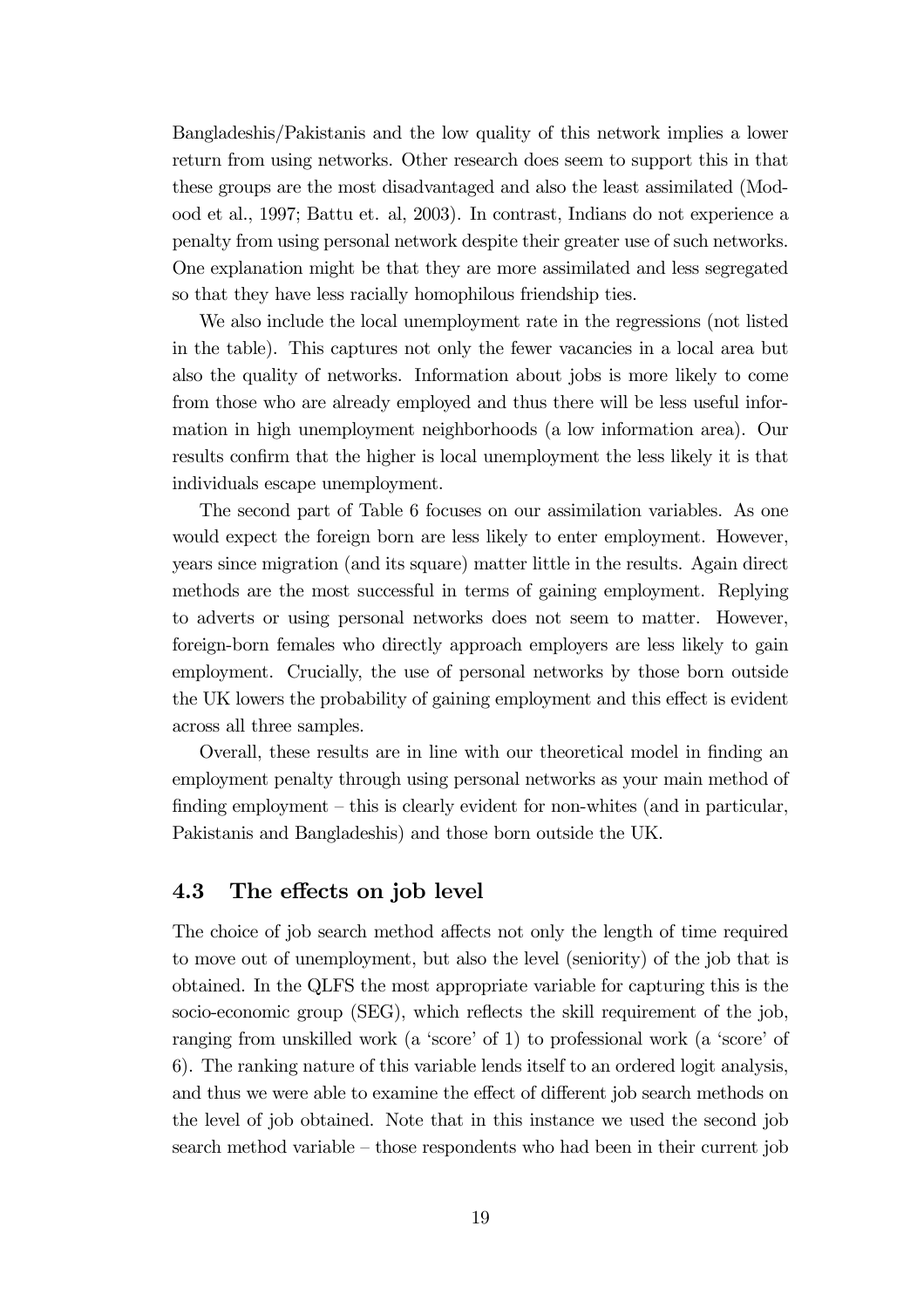for less than three months were asked which job search method had actually been successful in getting them their current job.

We can see from Table 7 (a and b) that the ethnic minorities appear to be currently entering into higher level jobs than whites, though this effect seems to be generated primarily by the males in our sample.

The job search method that elicited the current job plays a major role in determining the job level attained, with the direct and advert approaches generating higher level jobs for the combined and males-only samples, and the personal network approach generating lower level jobs for the combined and females-only samples. Perhaps the most interesting effect is obtained from the interaction of ethnicity and personal networks — for all three samples we find that those ethnic workers who obtained their current job as a result of their personal network are in a lower level job as a result (for the females-only sample this is significant at the 5.2% level). The coefficients on this interaction variable are not only significant, but also quite large (and similar across all three samples), suggesting that (at this level of disaggregation) ethnic group members have poor quality personal networks, or they use them inefficiently. Given that the ethnic minorities are more likely to use their personal networks (see results in Table 5), this is much to their disadvantage. This also helps to offset the surprising coefficients on the ethnic dummy and the separate ethnic dummies.

However, we have already seen that differences exist between the ethnic minorities, and Table 7 suggests that these differences also affect the level of job obtained. These ethnic-specific effects build on the finding that the use of personal networks continues to have negative and significant effects for the combined and females-only samples. In particular we find that obtaining a job as a result of personal networks has a negative and significant effect for Pakistanis and Bangladeshis in both the combined and males-only samples, and for Blacks in the females-only sample. That Indians (whether male or female) do not differ significantly from the default group (whites).

Turning to the assimilation variables we have used previously, we find in the second part of Table 7 that years since migration, its square, and a foreign born dummy are insignificant for all three samples, though obtaining a job through the direct approach or adverts methods tends to significantly improve the job level whilst personal networks tend to significantly worsen job level. However, the assimilation terms do gain significance when we interact them with the job search method dummies. In particular, for the foreign-born only, obtaining your current job through a personal network reduces the job level for the combined and females-only samples whilst for the direct approach the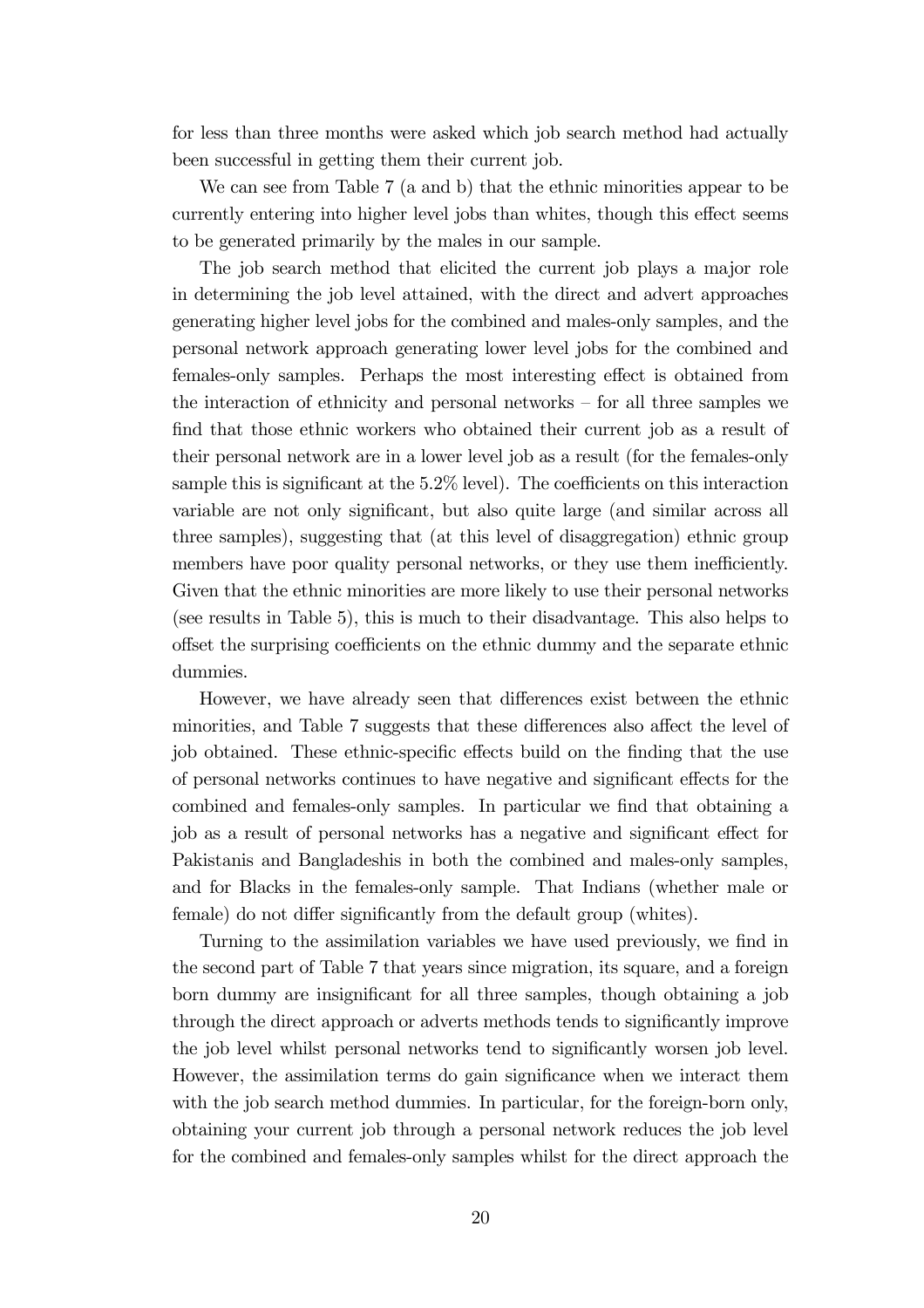effect is negative for the combined and males-only samples.

To conclude, the use of personal networks typically results in a lower level job, and for the ethnic minorities this effect is often compounded in the sense that they make a greater use of personal networks resulting a more severe job level penalty. This effect is most pronounced for male Pakistanis and Bangladeshis and female Blacks. The negative effect of personal networks is also present for the foreign born.

## 5 Conclusion

Though there is a considerable body of evidence examining ethnic disadvantage in the labor market, most of these studies tend to focus on individual characteristics such as education. This paper tries to gauge the importance of the connections that individuals from different ethnic groups have with others and endeavours to ascertain whether such connections hinder labor market achievement. This is done by examining the job finding methods of various groups and in particular, the importance of using friends and family for employment.

At the heart of our analysis is the view that informal contacts or connections with friends or relatives can affect the matching of workers to jobs by providing information and/or influence. The theoretical model that we set out shows that less assimilated ethnic unemployed workers are more likely to use their friends and family as their main method of search but they have less chance of finding a job compared to whites and more assimilated ethnic workers that use formal search methods. Our empirical results support the conclusions of the theoretical model. In terms of the determinants of job search method, both ethnicity and assimilation variables play an important role — both lead to a greater dependence on the use of personal networks. Three groups, namely the Pakistani and Bangladeshi and Indians, are more likely to utilize personal networks. However, there is no evidence from our results that more assimilated non-whites make greater recourse to formal means of job search

The greater use of personal networks amongst non-whites in general generates no payoff, since non-whites who make use of their friends and family are less likely to enter employment and tend to have a lower job level. This penalty is clearly evident in the case of the Bangladeshi and Pakistani ethnic groups. Thus our key conclusion is that informal job searches do not necessarily lead to better outcomes and may even be detrimental to certain ethnic groups (in our case, the Pakistani and Bangladeshi communities).

The heterogeneity across groups in terms of the use of networks and the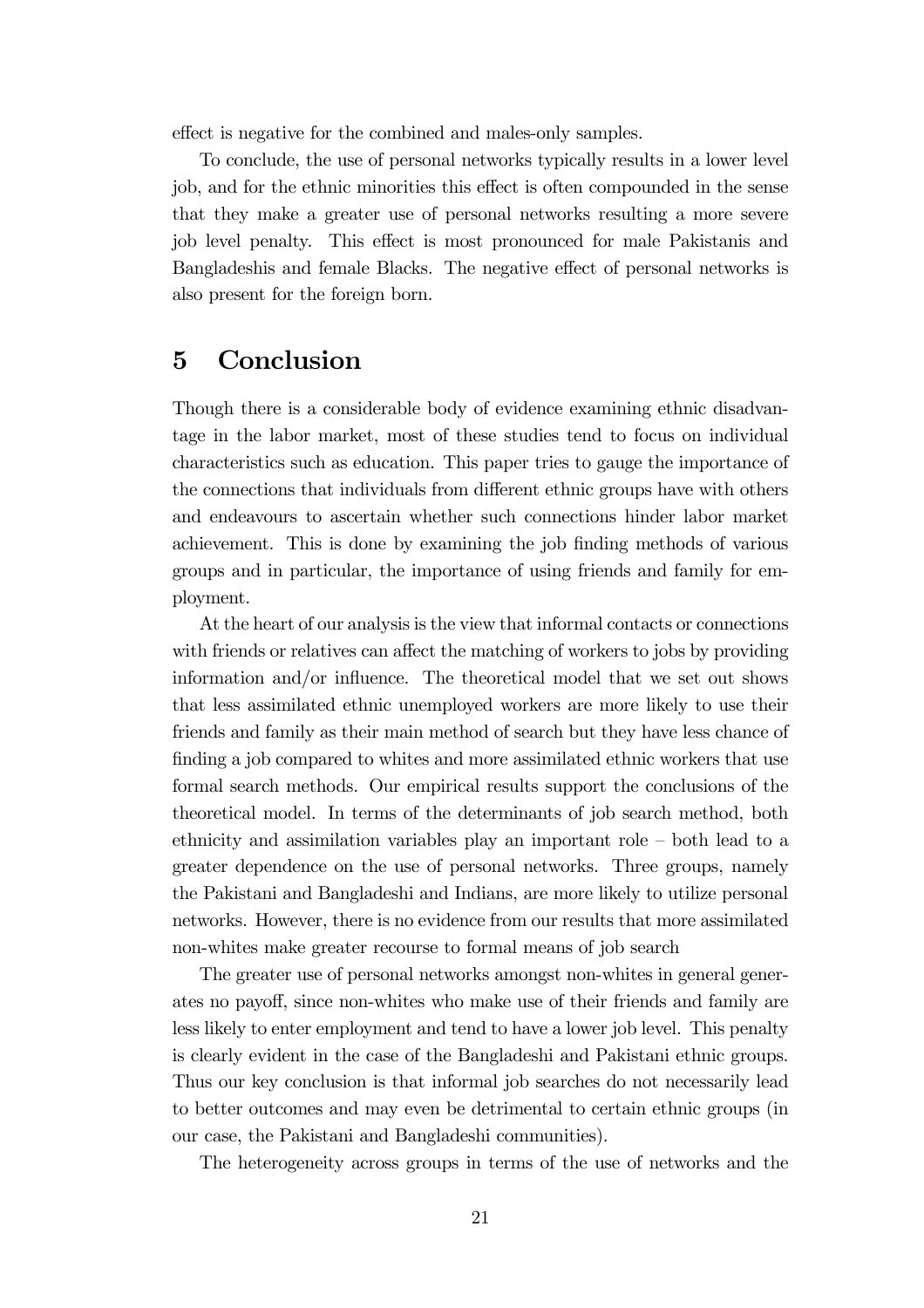lack of payoff to networks suggest that blanket assumptions about the potential payoff to personal networks are unwarranted. Part of the explanation for the differences across ethnic groups has to lie with the quality or nature of contacts. Not all the unemployed are equally well connected. Pakistani and Bangladeshi friendship ties may display greater ethnic homophily so that there connections are with their own. If their own exhibit higher unemployment on average individuals in this group may have fewer friends and relative who are employed and can help them attain steady jobs.

# References

- [1] Addison J.T. and Portugal, P. (2002) "Job search methods and outcomes", Oxford Economic Papers, 54, 505-533.
- [2] Abraham, K. G. (1993), "Comment on "Improving job matches in the U.S. labor market" by J. Bishop", Brookings Papers on Economic Activity, 1, 391-396.
- [3] Akerlof, G.A. (1997), "Social distance and social decisions", Econometrica, 65, 1005-1027.
- [4] Akerlof, G.A. and R.E. Kranton (2000), "Economics and identity", Quarterly Journal of Economics, 115, 715-753.
- [5] Battu, H. McDonald, M and Y. Zenou (2003), "Do oppositional identities reduce employment for ethnic minorities?" IZA Discussion paper No. 721.
- [6] Bentolila, S., Michelacci, C. and J. Suárez (2004), "Social occupational choice", CEPR Discussion Paper No. 4308.
- [7] Blackaby, D. Drinkwater, S. Leslie, D. and P. Murphy (1997), "A picture of male and female unemployment among Britain's ethic minorities", Scottish Journal of Political Economy, 44, 182-197.
- [8] Blackaby, D. Leslie, D. Murphy, P. and N. O'Leary (1999), "Unemployment among Britain's ethnic minorities", Manchester School, 67, 1-20.
- [9] Blau, D.M. and P.K. Robins (1990) "Job search outcomes for the employed and unemployed", Journal of Political Economy, 98, 637-655.
- [10] Boheim, R. and M.P. Taylor (2001) "Job search methods, intensity and success in Britain in the 1990s", ISER Working Paper, 07.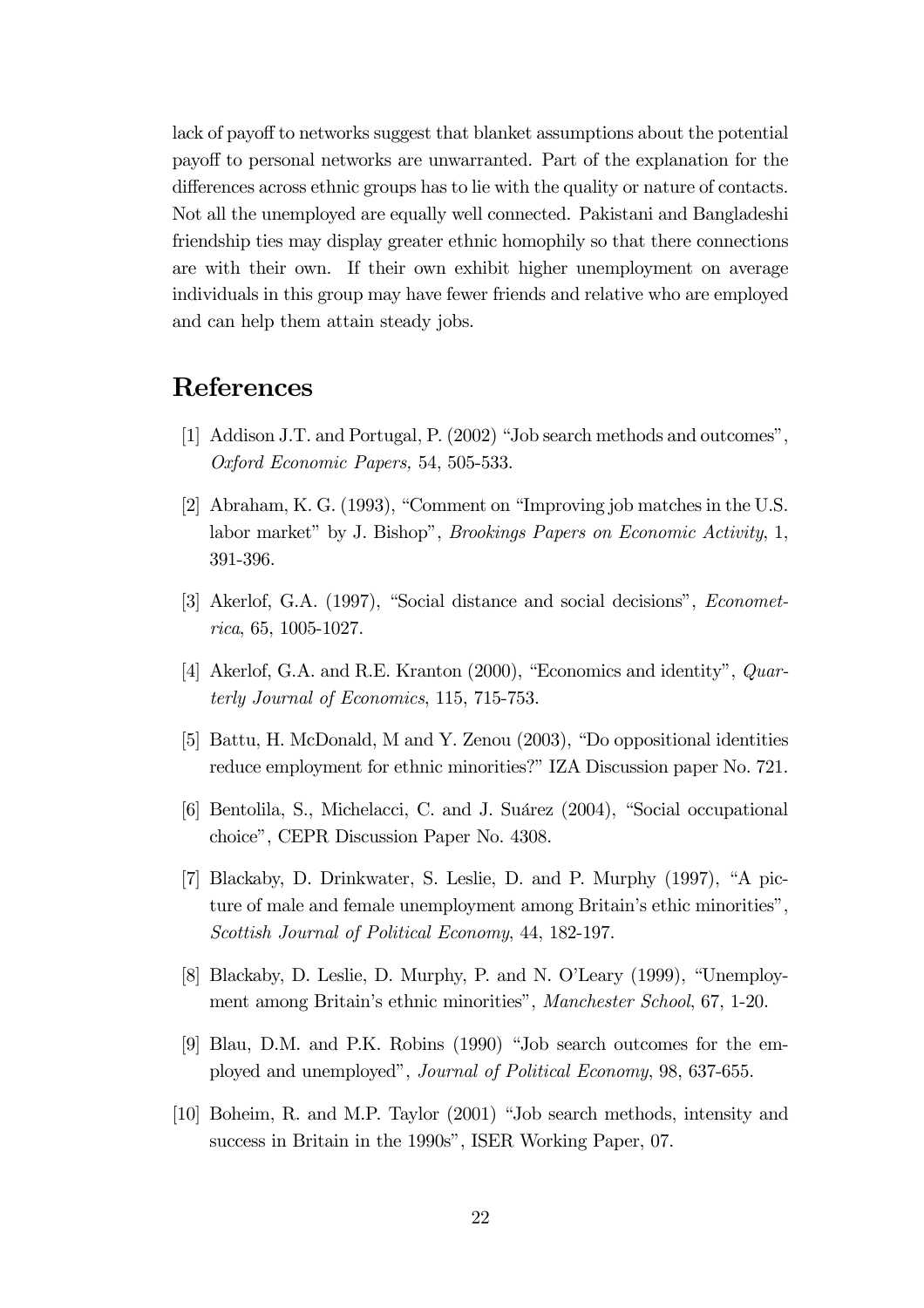- [11] Borjas, G. J. (1998), "To ghetto or not to ghetto: Ethnicity and residential segregation", Journal of Urban Economics, 44, 228-253.
- [12] Calvó-Armengol, A. (2004), "Job contact networks", Journal of Economic Theory, 115, 191-206.
- [13] Calvó-Armengol, A. and M.O. Jackson (2004), "The effects of social networks on employment and inequality", American Economic Review, 94, 426-454.
- [14] Calvó-Armengol, A. and Y. Zenou (2002) "Job Matching, Social Network and Word-of-Mouth Communication", CEPR Discussion Paper Series 2797.
- [15] Corcoran, M. Datcher, L. and G.J. Duncan (1980) "Most workers find jobs through word of mouth", Monthly Labor Review, 103, 33-35.
- [16] Cutler, D., Glaeser, E.L. and J.L. Vigdor (1999), "The rise and decline of the American ghetto", Journal of Political Economy, 107, 455-506.
- [17] Falcon, L. (1995), "Social networks and employment for Latinos, Blacks, and Whites", New England Journal of Public Policy, 11, 17-28.
- [18] Falcon, L.M and E. Melendez (1996), "The role of social networks in the labor market outcomes of Latinos, Blacks and Non-Hispanic Whites", Paper presented at the Russell Sage Foundation Conference on Residential Segregation Social Capital and Labor Markets, New York.
- [19] Fertig, M and C.M. Schmidt (2001), "First and second generation migrants in Germany. What do we know and what do people think?", IZA Discussion Paper No. 286.
- [20] Frijters, P. Shields, M.A. and S. Wheatley-Price (2003), "Immigrant job search in the UK: evidence from panel data" IZA Discussion Paper No. 902.
- [21] Granovetter, M. (1974), Getting a Job, Chicago, University of Chicago Press.
- [22] Granovetter, M.S. (1983), "The strength of weak ties: A network theory revisited", Sociological Theory, 1, 201-233.
- [23] Granovetter (1995), Getting a Job: A Study of Contacts and Careers, 2nd edition, Chicago, University of Chicago Press.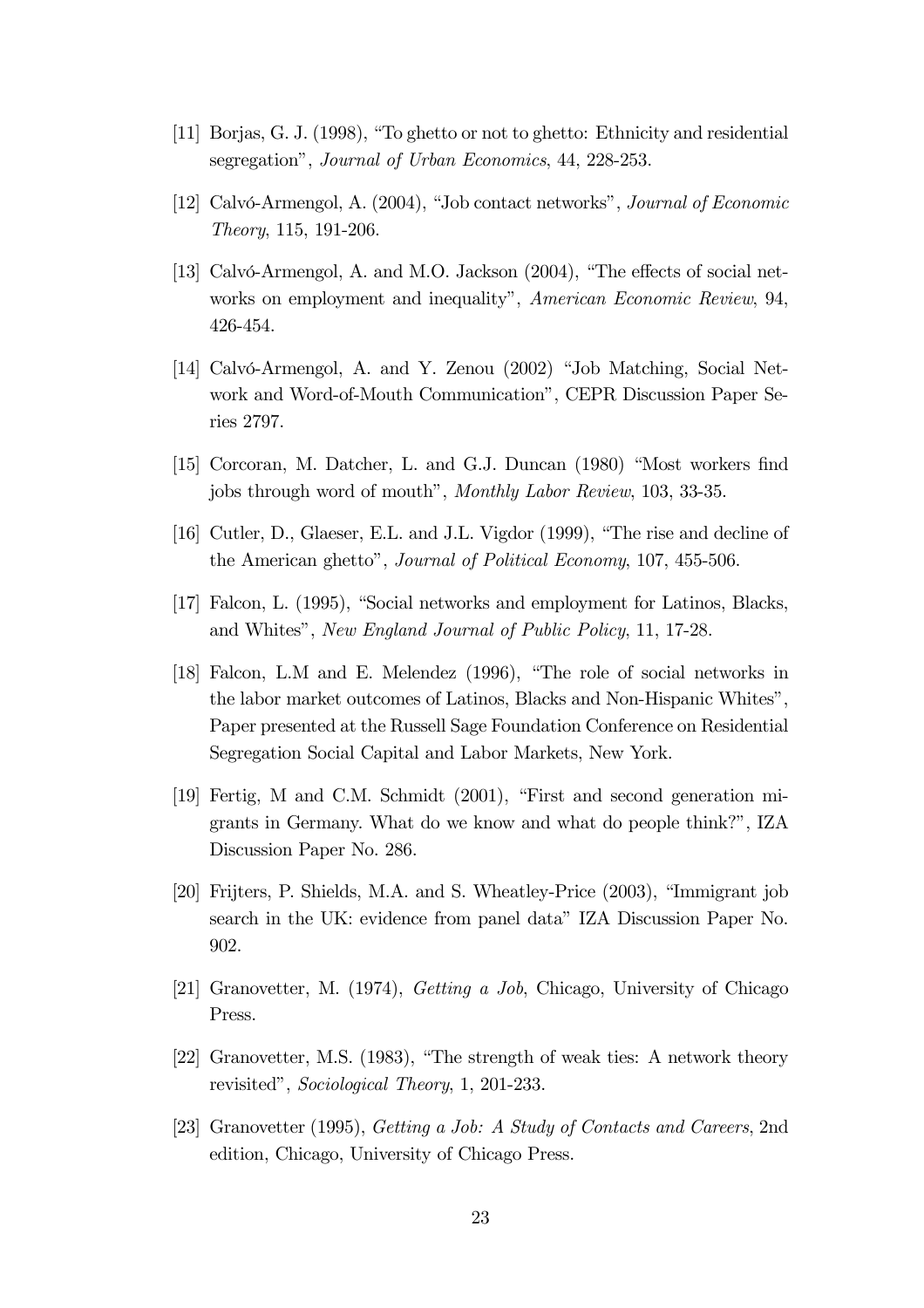- [24] Green, G.P, Tigges, L.M. and D. Diaz (1999), "Racial and ethnic differences in job search strategies in Atlanta, Boston and Los Angeles", Social Science Quarterly, 80, 263-278.
- [25] Gregg, P. and Wadsworth, J. (1996), "How effective are state employment agencies? Jobcentre use and job matching in Britain", Oxford Bulletin of Economics and Statistics, 58, 443-457.
- [26] Holzer, H.J. (1987) "Informal job search and black youth unemployment", American Economic Review, 77, 446-452.
- [27] Holzer, H.J. (1988) "Search method use by the unemployed youth", Journal of Labor Economics, 6, 1-20.
- [28] Korenman S and S.C. Turner (1996). "Employment contacts and minority-white wage differences", Industrial Relations, 35, 106-22.
- [29] Modood, T. et al. (1997), Ethnic Minorities in Britain: Diversity and Disadvantage, London: Policy Studies Institute.
- [30] Montgomery, J. (1991), "Social networks and labor-market outcomes: Toward an economic analysis", American Economic Review, 81, 1408-1418.
- [31] Mouw, T. (2002), Racial differences in the effects of job contacts: Conflicting evidence from cross-sectional and longitudinal data, Social Science Quarterly, 31, 511-538.
- [32] Mortensen, D.T. and T. Vishwanath (1994), "Personal contacts and earnings. It is who you know!", Labour Economics, 1, 187-201.
- [33] Peach, C. (1996), "Does Britain have ghettos?", Transactions of the Institute of British Geographers, 21, 216-235.
- [34] Pissarides, C. (2000), Equilibrium unemployment theory, 2nd edition, Cambridge, MIT Press.
- [35] Rees, A. (1966), "Information networks in labor markets", American Economic Review, 56, 559-566.
- [36] Schmitt, J. and J. Wadsworth (1993), "Unemployed benefit levels and search activity", Oxford Bulletin of Economics and Statistics, 55, 1-24.
- [37] Topa, G. (2000), "Social interactions, local spillovers and unemployment", Review of Economic Studies, 68, 261-295.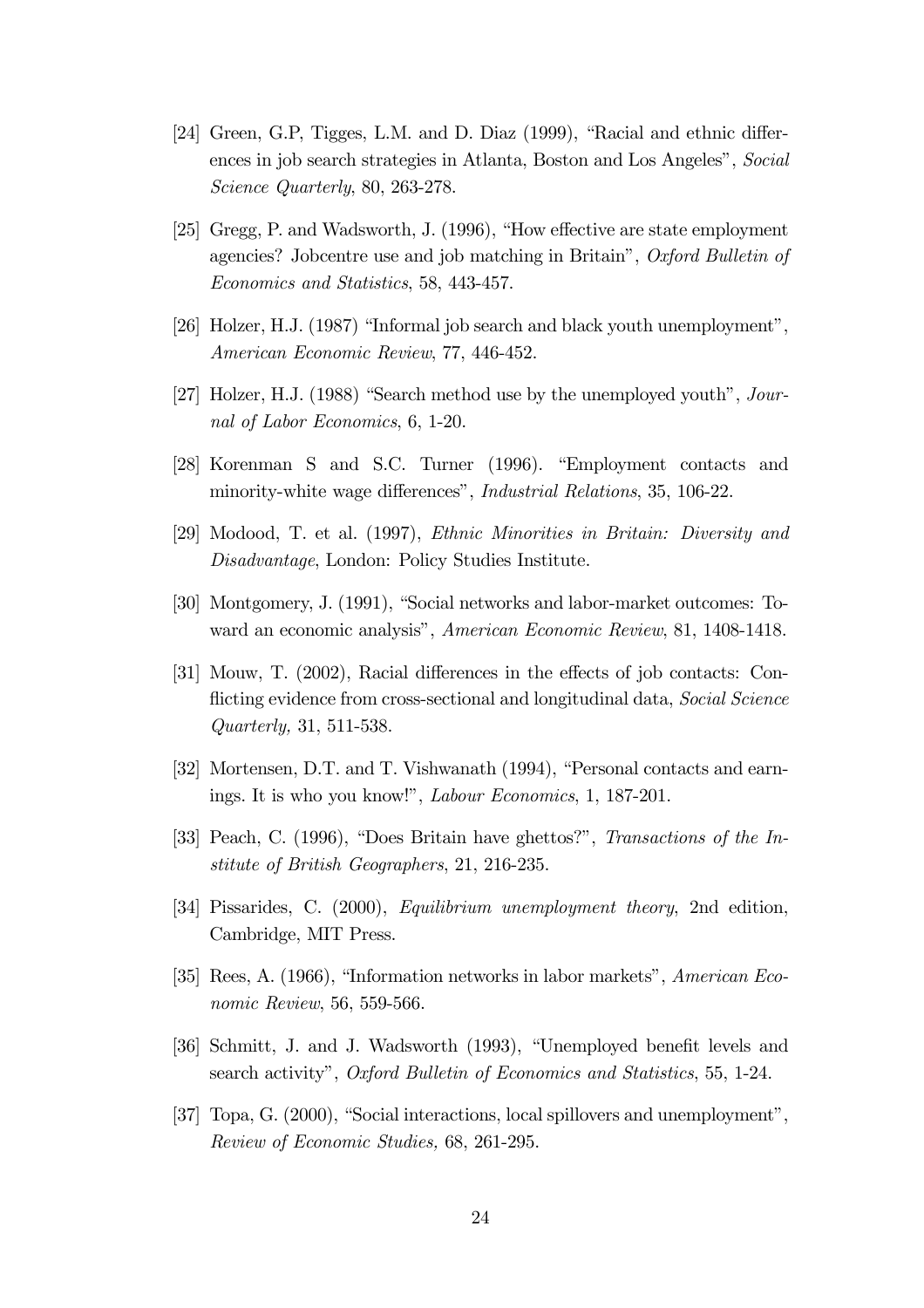- [38] Wahba, J. and Y. Zenou (2004), "Density, social networks and job search methods: Theory and application to Egypt", Unpublished manuscript, University of Southampton.
- [39] Yinger, J. (1976), "Racial prejudice and racial residential segregation in an urban model", Journal of Urban Economics, 3, 383-396.
- [40] Yinger, J. (1995), Closed Doors, Opportunities Lost: The Continuing Cost of Housing Discrimination, New York: Russel Sage Foundation.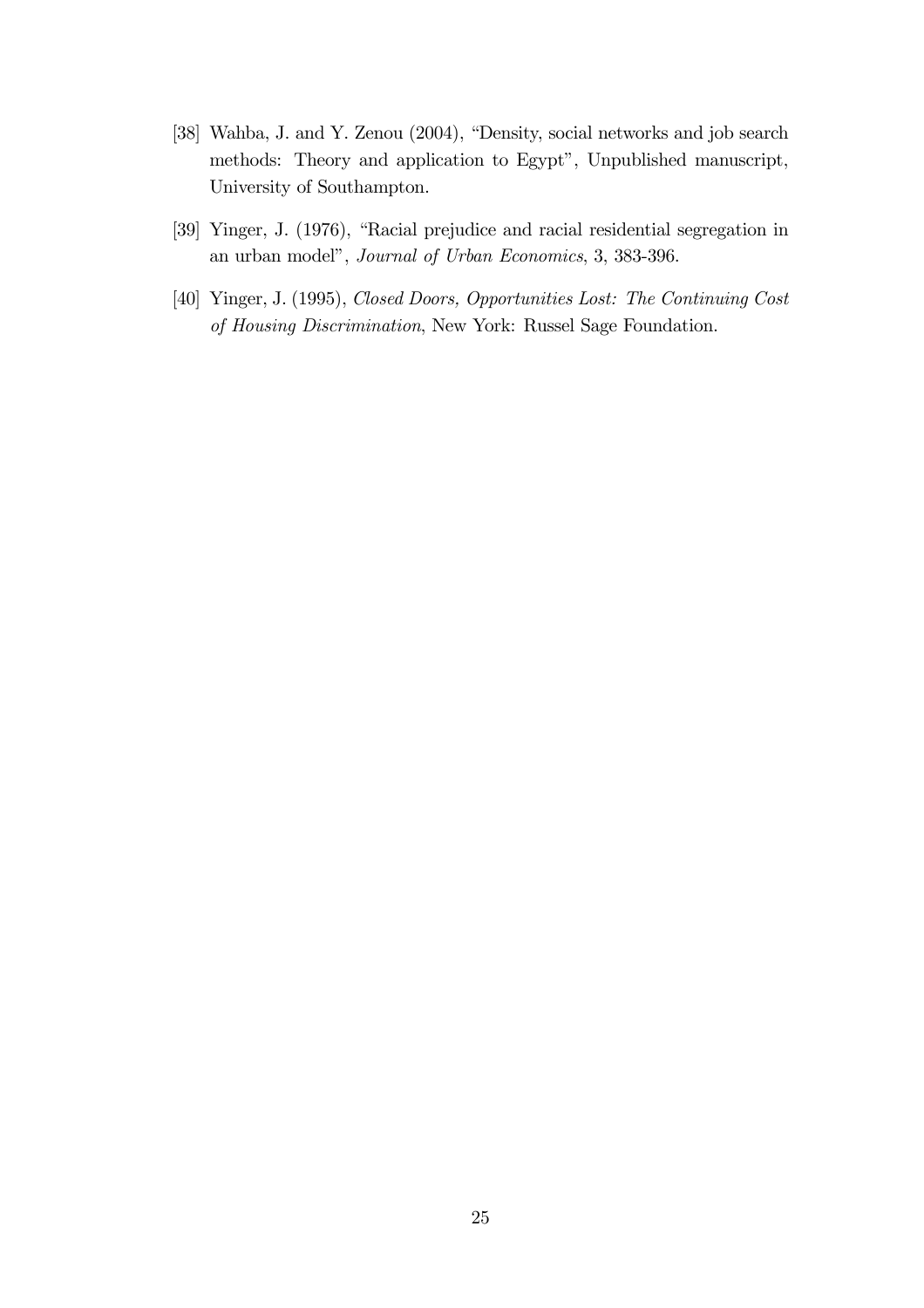#### Appendix

#### Proof of Proposition 1

By combining  $(8)$ ,  $(9)$  and  $(10)$ , we easily obtain:

$$
W_{efk}^{a} - W_{ufk}^{a} = \frac{w - b + C}{r + \delta + d_k p(\theta)}
$$
\n(13)

$$
W_{enk}^{a} - W_{unk}^{a} = \frac{w - b}{r + \delta + d_k \gamma_k p(\theta)}
$$
(14)

The critical size of a network that makes workers indifferent between using formal methods and networks is  $\widetilde{\gamma}_k$  and is the solution of

$$
W_{ufk}^a = W_{unk}^a
$$

Using  $(8)$ ,  $(9)$ ,  $(13)$  and  $(14)$ , this is equivalent to:

$$
\widetilde{\gamma}_k = 1 - \frac{\left[r + \delta + d_k p(\theta)\right]C}{d_k p(\theta)(w - b + C)}
$$
\n(15)

Let us demonstrate (*i*). For nonwhites,  $d_W = 1$  and thus using (5), we have (11). Since  $W^a_{unW}$  is increasing in  $\gamma$ , we obtain the result.

For  $(ii)$ , using  $(6)$ , we have that nonwhites use networks if and only if

$$
a(1 - u_W^l) n_W^l + (1 - a)(1 - u_{NW}^l) n_{NW}^l > \tilde{\gamma}_{NW}
$$

and use formal methods otherwise. Solving this equation, we easily obtain (12).

For the predominantly white neighborhood  $l = PW$ , using (1) we easily obtain (iia).

For the predominantly nonwhite neighborhood  $l = PB$ , using (2) we easily obtain *(iia)*.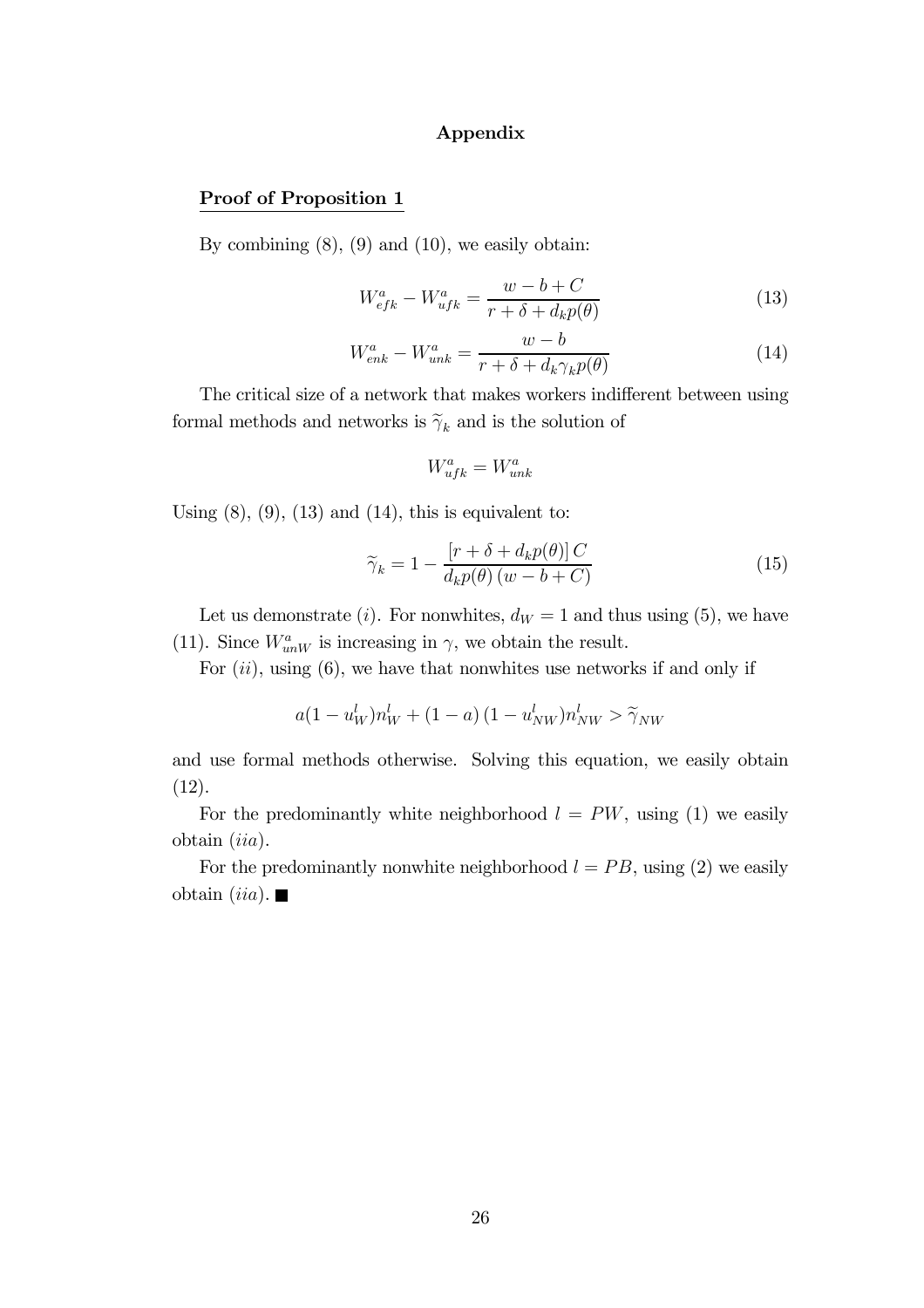|              | Direct   | Institutional<br>Adverts<br>Personal |                                                                                  | Total $(N)$     |        |
|--------------|----------|--------------------------------------|----------------------------------------------------------------------------------|-----------------|--------|
|              | Approach |                                      |                                                                                  | <b>Networks</b> |        |
| White        | 10.3     | 40.1                                 | 40.4                                                                             | 9.2             | 21,168 |
| <b>Black</b> | 7.6      | 37.8                                 | 46.4                                                                             | 8.2             | 870    |
| Indian       | 12.4     | 35.9                                 | 37.8                                                                             | 13.9            | 510    |
| Pak / Bang   | 13.5     | 28.3                                 | 44.0                                                                             | 14.2            | 654    |
| Other        | 11.4     | 35.0                                 | 41.0                                                                             | 12.6            | 725    |
| Total        | 10.3     | 39.5                                 | 40.7                                                                             | 9.5             |        |
| Total $(N)$  | 2,472    | 9,441                                | 9,729                                                                            | 2,283           | 23,927 |
|              |          |                                      | All figures, except those in the final row and the final column, are percentages |                 |        |

Table 1: The main job search method used by the unemployed at the time of the survey

Table 2: The job search method that generated success for the newly employed at the time

| of the survey |        |         |                                                                                  |                 |             |  |  |  |
|---------------|--------|---------|----------------------------------------------------------------------------------|-----------------|-------------|--|--|--|
|               | Direct | Adverts | Institutional                                                                    | Personal        | Total $(N)$ |  |  |  |
|               |        |         |                                                                                  | <b>Networks</b> |             |  |  |  |
| White         | 14.6   | 28.4    | 29.8                                                                             | 27.3            | 36,921      |  |  |  |
| <b>Black</b>  | 12.0   | 31.4    | 37.2                                                                             | 19.4            | 723         |  |  |  |
| Indian        | 16.5   | 25.8    | 33.8                                                                             | 23.9            | 636         |  |  |  |
| Pak / Bang    | 17.6   | 20.9    | 32.0                                                                             | 29.5            | 444         |  |  |  |
| Other         | 16.1   | 23.5    | 33.8                                                                             | 26.6            | 839         |  |  |  |
| Total         | 14.7   | 28.2    | 30.1                                                                             | 27.1            |             |  |  |  |
| Total (N)     | 5,809  | 11,150  | 11,896                                                                           | 10,708          | 39,563      |  |  |  |
|               |        |         | All figures, except those in the final row and the final column, are percentages |                 |             |  |  |  |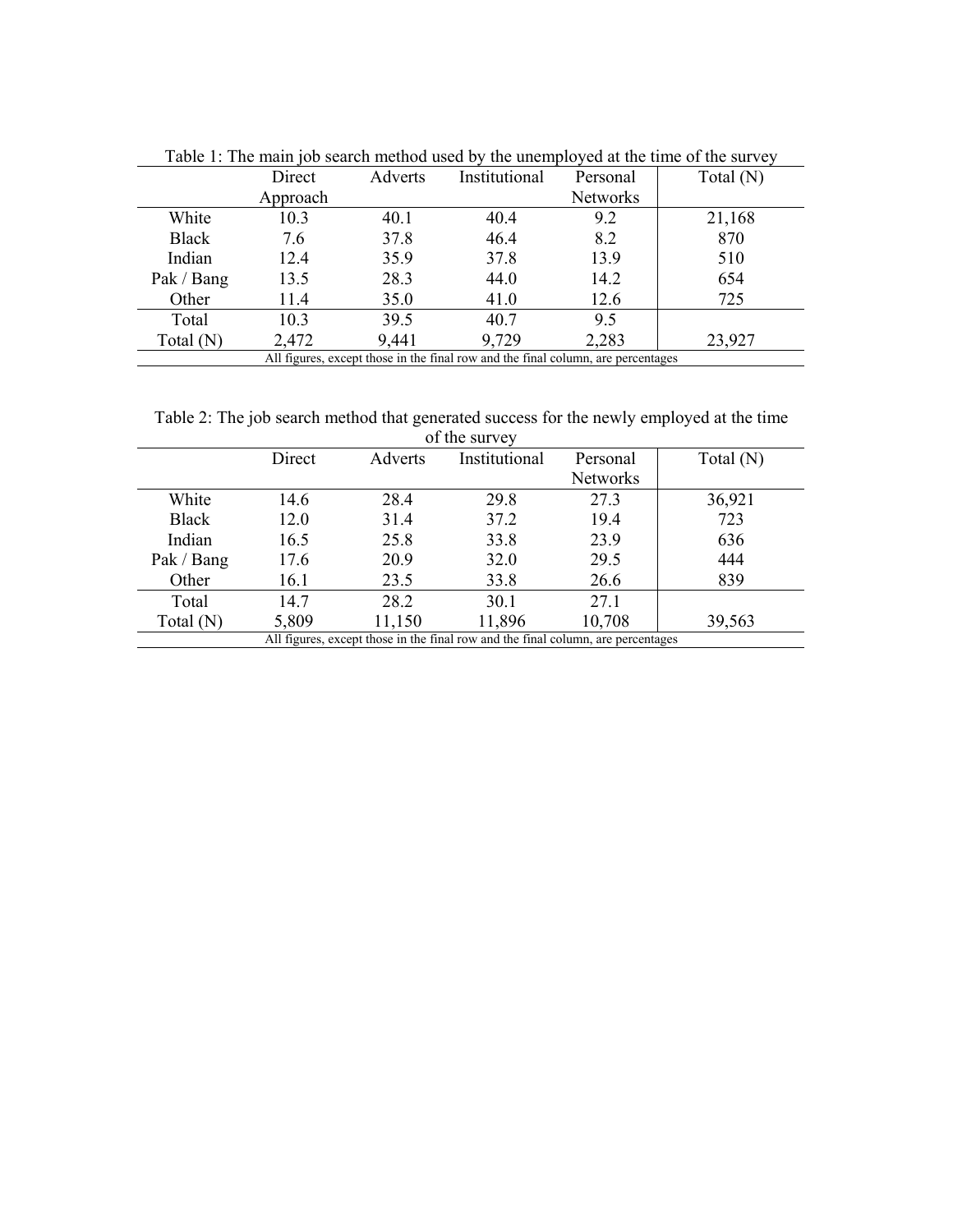| chosen                   |             |              |          |             |          |  |  |
|--------------------------|-------------|--------------|----------|-------------|----------|--|--|
|                          | All         | <b>Black</b> | Indian   | Pakistani / | Other    |  |  |
|                          | respondents |              |          | Bangladeshi |          |  |  |
| Years since migration    | 1.989       | 8.496        | 11.823   | 12.070      | 8.252    |  |  |
| Years since migration sq | 56.395      | 238.60       | 333.503  | 314.164     | 187.669  |  |  |
| Foreign born             | 0.110       | 0.496        | 0.546    | 0.621       | 0.597    |  |  |
| First six waves          | 0.649       | 0.619        | 0.623    | 0.601       | 0.612    |  |  |
| Female                   | 0.436       | 0.469        | 0.463    | 0.317       | 0.419    |  |  |
| Married                  | 0.392       | 0.236        | 0.486    | 0.494       | 0.345    |  |  |
| Female and married       | 0.176       | 0.093        | 0.224    | 0.119       | 0.131    |  |  |
| Age                      | 32.415      | 32.042       | 32.217   | 29.238      | 30.644   |  |  |
| Age sq                   | 1226.929    | 1161.1       | 1200.072 | 998.762     | 1071.506 |  |  |
| $Qual = Degree$          | 0.165       | 0.218        | 0.224    | 0.125       | 0.193    |  |  |
| $Qual = A-level$         | 0.226       | 0.235        | 0.190    | 0.184       | 0.186    |  |  |
| $Qual = O-level$         | 0.216       | 0.149        | 0.179    | 0.176       | 0.171    |  |  |
| $Qual = other$           | 0.160       | 0.227        | 0.211    | 0.247       | 0.289    |  |  |
| Time here 1              | 0.117       | 0.105        | 0.094    | 0.097       | 0.152    |  |  |
| Time here 2              | 0.789       | 0.812        | 0.845    | 0.834       | 0.739    |  |  |
| Health                   | 0.170       | 0.151        | 0.141    | 0.161       | 0.145    |  |  |
| Unemployment duration    |             | 13.045       | 9.675    | 10.708      | 9.936    |  |  |
| (ethnics only)           |             |              |          |             |          |  |  |
| Local unemployment       | 3.206       | 3.856        | 3.238    | 3.676       | 3.680    |  |  |
| rate                     |             |              |          |             |          |  |  |

Table 3: Descriptive statistics (means): variables used to explain the primary job search method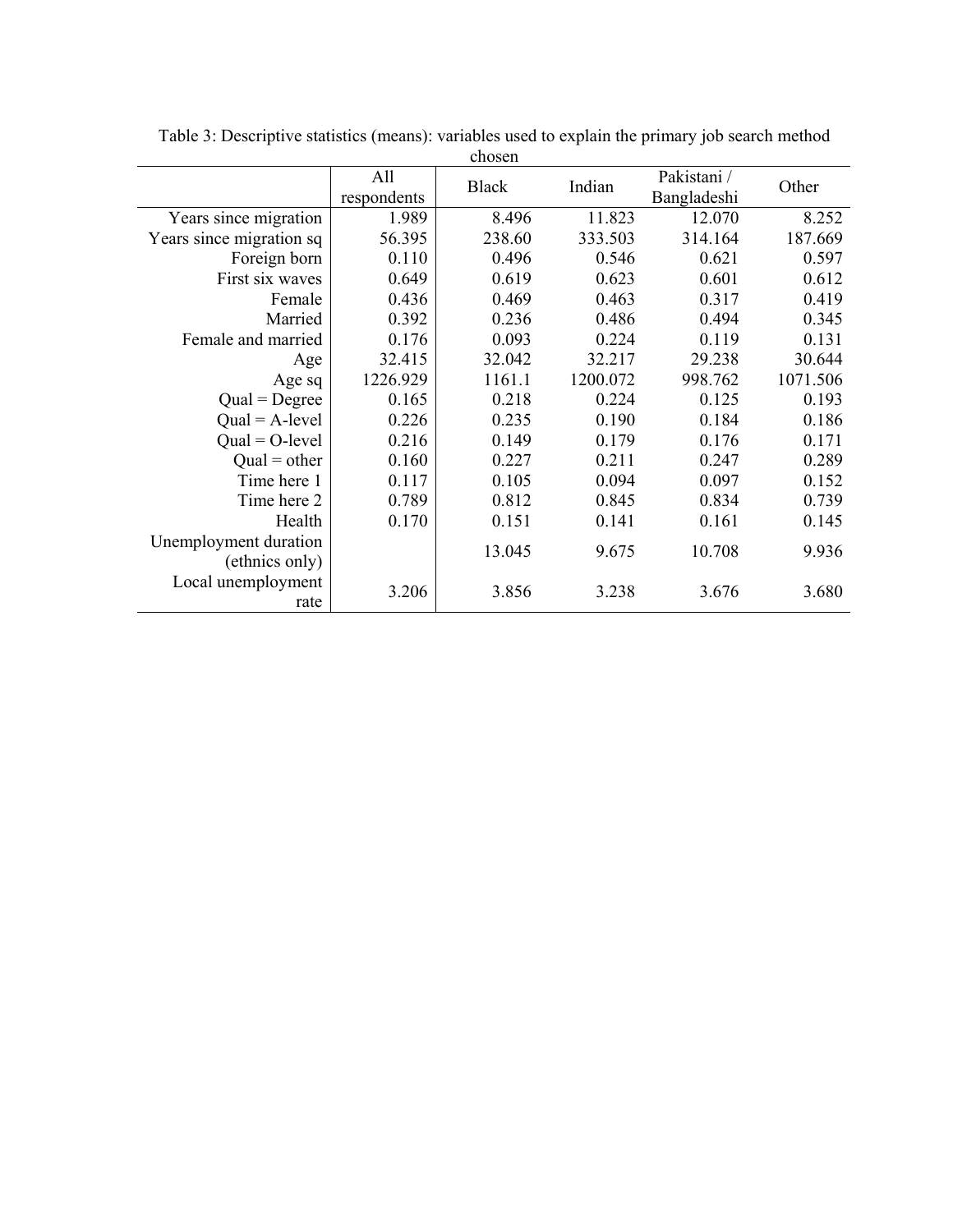|                     | Combined                                                    |                  |                  | Male             |                    | Female           |                    |                  |                     |
|---------------------|-------------------------------------------------------------|------------------|------------------|------------------|--------------------|------------------|--------------------|------------------|---------------------|
|                     | Direct                                                      | Adverts          | Personal         | Direct           | Adverts            | Personal         | Direct             | Adverts          | Personal            |
|                     |                                                             |                  | networks         |                  |                    | networks         |                    |                  | networks            |
| Ethnic              | 0.210<br>2.55                                               | $-0.040$ 0.69    | 0.291<br>3.51    | 0.148<br>1.32    | $-0.044$ 0.56      | 0.179<br>.68     | 0.291<br>2.33      | $-0.037$<br>0.42 | 0.458 3.41          |
| First six waves     | 0.97<br>0.048                                               | $0.022$ 0.66     | 0.109<br>2.06    | 0.056 0.84       | $-0.032$ 0.72      | 0.118<br>1.76    | 0.038 0.51         | 0.079<br>1.57    | 0.081<br>0.94       |
| Female              | 6.42<br>0.364                                               | 0.585 14.23      | 0.05<br>0.004    |                  |                    |                  |                    |                  |                     |
| Married             | 2.99<br>0.226                                               | 0.218 4.66       | 0.237<br>3.41    | 0.192 2.38       | $0.256$ 5.12       | 0.225 3.08       | 0.197 2.22         | 0.330<br>6.17    | 0.185 1.96          |
| Female and married  | 0.62<br>$-0.064$                                            | 0.165 2.52       | $-0.068$<br>0.64 |                  |                    |                  |                    |                  |                     |
| Age                 | 13.39<br>$-0.152$                                           | 0.019 2.49       | 1.32<br>$-0.015$ | $-0.144$<br>9.76 | $-0.019$ 1.96      | $-0.021$<br>1.49 | $-0.155$ 8.03      | 0.082<br>6.62    | $0.004$ 0.20        |
| Age squared         | 0.002<br>11.68                                              | $-0.000$ $0.87$  | 0.000<br>1.75    | 8.81<br>0.002    | $0.000 \quad 3.22$ | 0.000<br>2.03    | $0.002 \quad 6.52$ | $-0.001$<br>5.80 | $-0.000 \quad 0.30$ |
| $Qual = Degree$     | 0.190<br>2.43                                               | 0.505 9.91       | $-0.412$<br>4.72 | 0.220<br>2.13    | 0.692<br>10.16     | $-0.424$<br>3.78 | 0.106 0.88         | 0.247<br>3.17    | $-0.441$ 3.13       |
| $Qual = A-level$    | 1.70<br>0.117                                               | 0.312 6.65       | $-0.071$<br>1.01 | 0.202<br>2.27    | 0.459<br>7.46      | 0.025<br>0.29    | $-0.064$ 0.58      | 0.083<br>1.11    | $-0.326$ 2.57       |
| $Qual = O-level$    | 0.202<br>3.01                                               | 7.09<br>0.345    | $-0.003$<br>0.04 | 0.266 2.95       | 0.441<br>6.47      | 0.100<br>1.06    | 0.088 0.87         | 0.183<br>2.57    | $-0.196$ 1.67       |
| $Qual = other$      | $-0.204$ 2.52                                               | 1.93<br>0.099    | $-0.052$<br>0.69 | $-0.204$<br>1.89 | 0.169<br>2.38      | 0.018<br>0.19    | $-0.230$<br>1.87   | $-0.014$<br>0.18 | $-0.194$ 1.54       |
| Time here 1         | 1.69<br>$-0.170$                                            | 0.86<br>0.060    | 0.172<br>1.55    | $-0.084$<br>0.62 | 0.182<br>1.90      | 0.173<br>1.24    | $-0.279$<br>1.88   | $-0.071$<br>0.70 | 0.181<br>0.99       |
| Time here 2         | $0.012 \quad 0.16$                                          | 0.208 3.76       | 0.238<br>2.64    | 0.060 0.57       | 0.275<br>3.61      | 0.225<br>2.01    | $-0.048$<br>0.41   | 0.124<br>1.52    | 0.268<br>1.77       |
| Health              | 3.46<br>$-0.243$                                            | $-0.008$ 0.19    | $-0.105$<br>1.57 | $-0.261$<br>2.90 | 0.052<br>0.96      | $-0.119$<br>1.46 | $-0.219$<br>1.96   | $-0.078$<br>1.17 | $-0.068$ 0.59       |
| Unemp dur (ethnics) | 3.29<br>$-0.019$                                            | $-0.003$<br>1.26 | $-0.007$<br>1.92 | $-0.021$<br>2.92 | $-0.003$<br>1.23   | $-0.007$<br>1.73 | $-0.012$ 1.11      | 0.000<br>0.05    | $-0.001$ 0.14       |
| Local unemploy rate | 2.79<br>$-0.060$                                            | 6.73<br>$-0.099$ | $-0.031$<br>1.34 | $-0.026$<br>0.89 | $-0.074$<br>3.69   | 0.015<br>0.52    | $-0.110$ 3.36      | $-0.135$<br>6.17 | $-0.112$<br>2.95    |
| Constant            | 1.275<br>6.35                                               | 7.12<br>$-1.008$ | $-1.451$<br>6.69 | 0.945 3.56       | $-0.635$ 3.36      | $-1.576$<br>5.83 | 2.000<br>6.26      | $-1.041$<br>4.70 | $-1.308$ 3.48       |
| <b>Observations</b> |                                                             | 21,394           |                  |                  | 12,031             |                  | 9,363              |                  |                     |
|                     | Coefficients followed by the absolute value of z-statistics |                  |                  |                  |                    |                  |                    |                  |                     |

Table 4: The determinants of the primary job search method – Model 1 (single ethnic dummy)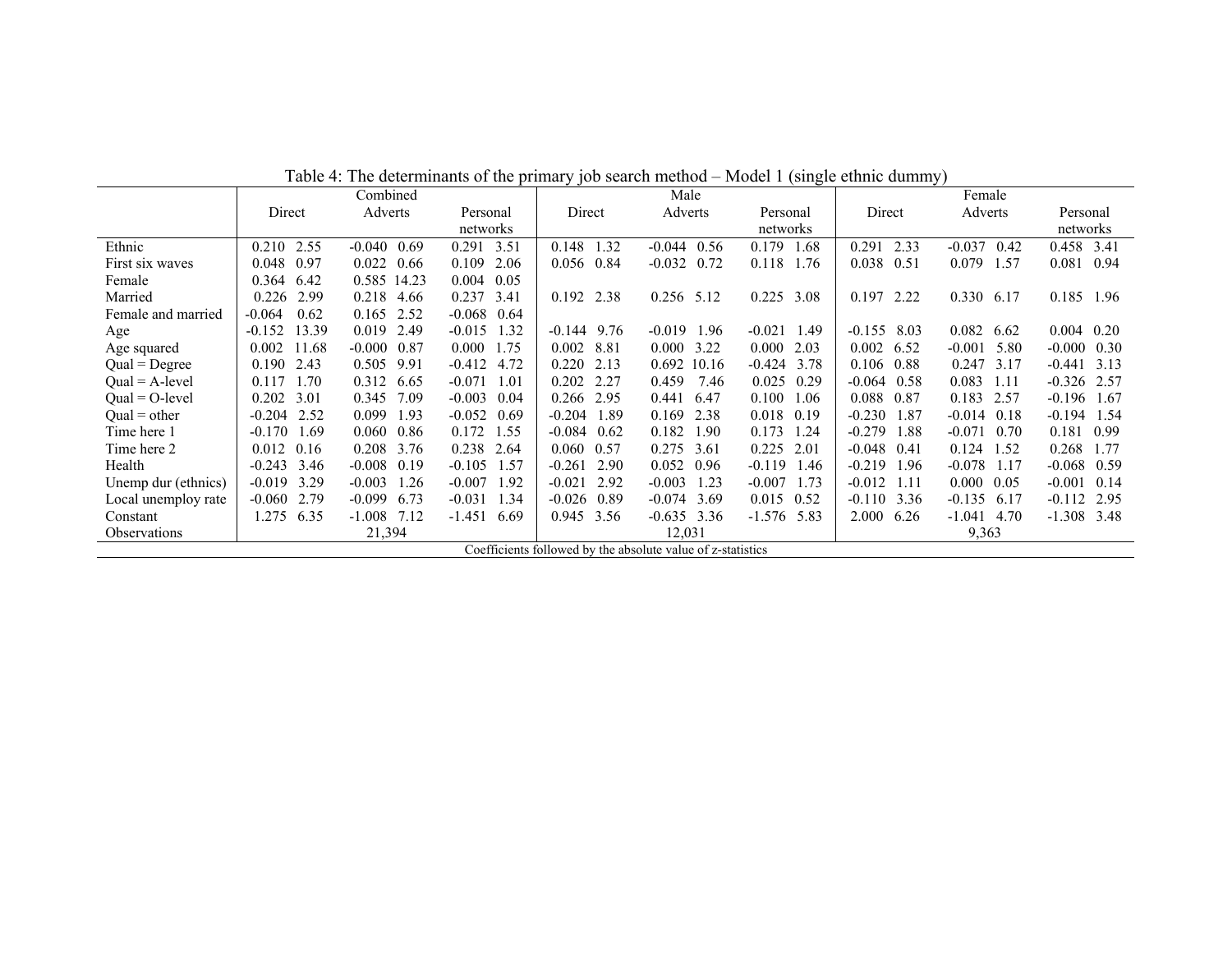|                                    |                  | Combined                                                    |                  |                  | Male              |                  |                  | Female           |                    |
|------------------------------------|------------------|-------------------------------------------------------------|------------------|------------------|-------------------|------------------|------------------|------------------|--------------------|
|                                    | Direct           | Adverts                                                     | Personal         | Direct           | Adverts           | Personal         | Direct           | Adverts          | Personal           |
|                                    |                  |                                                             | networks         |                  |                   | networks         |                  |                  | networks           |
| <b>Model 1</b>                     |                  |                                                             |                  |                  |                   |                  |                  |                  |                    |
| Ethnic                             | 0.210 2.55       | $-0.040$ 0.69                                               | 0.291 3.51       | 0.148 1.32       | $-0.044$ 0.56     | 0.179<br>1.68    | 2.33<br>0.291    | $-0.037$ 0.42    | 0.458 3.41         |
|                                    |                  |                                                             |                  |                  |                   |                  |                  |                  |                    |
| <b>Model 2</b>                     |                  |                                                             |                  |                  |                   |                  |                  |                  |                    |
| Black                              | $-0.100$ 0.72    | 0.009<br>0.10                                               | $-0.023$<br>0.16 | $-0.297$<br>1.38 | $-0.014$ 0.11     | $-0.133$<br>0.70 | $0.073$ 0.35     | 0.009<br>0.07    | $0.405$ 0.46       |
| Indian                             | 2.39<br>0.376    | $-0.033$ 0.29                                               | 0.555 3.64       | 0.272<br>1.24    | 0.039<br>0.25     | 0.239<br>1.12    | 0.495<br>2.15    | $-0.087$<br>0.50 | 0.916 4.09         |
| Pak / Bang                         | 0.287<br>2.09    | $-0.202$<br>1.90                                            | 0.301<br>2.16    | 0.255<br>1.47    | $-0.294$<br>2.20  | 0.182<br>1.09    | 0.403<br>1.76    | 0.009<br>0.05    | 0.594 2.31         |
| Other                              | 0.276<br>2.30    | 0.083<br>0.95                                               | 0.313<br>2.57    | 0.353<br>2.25    | 0.194<br>1.67     | 0.325<br>2.10    | 1.147<br>0.77    | $-0.079$<br>0.60 | 0.267<br>1.33      |
|                                    |                  |                                                             |                  |                  |                   |                  |                  |                  |                    |
| Model 3                            |                  |                                                             |                  |                  |                   |                  |                  |                  |                    |
| Yrs since migration                | 0.030 1.57       | 0.024 1.95                                                  | $-0.016$ 0.94    | 0.058 2.15       | 0.028<br>1.65     | $-0.019$<br>0.84 | $-0.001$ 0.02    | 0.022<br>1.20    | $-0.013$ 0.49      |
| $Yrs$ since migration <sup>2</sup> | $-0.001$<br>1.98 | $-0.001$<br>2.05                                            | 0.000<br>0.13    | 2.45<br>$-0.001$ | $-0.001$<br>1.71  | 0.000<br>0.09    | $-0.000$<br>0.23 | $-0.001$<br>1.27 | $0.000 \quad 0.23$ |
| Foreign born                       | 0.077<br>0.44    | $-0.328$ 2.76                                               | 0.581<br>3.72    | $-0.072$<br>0.29 | $-0.340$<br>2.01  | 0.497<br>2.43    | 0.210<br>0.84    | $-0.326$<br>1.91 | 0.682<br>2.80      |
|                                    |                  |                                                             |                  |                  |                   |                  |                  |                  |                    |
| Model 4                            |                  |                                                             |                  |                  |                   |                  |                  |                  |                    |
| Black                              | 1.06<br>$-0.161$ | 0.087<br>0.94                                               | $-0.156$ 1.04    | $-0.363$<br>1.64 | $0.062$ 0.49      | $-0.220$<br>1.12 | 0.041 0.19       | 0.078 0.57       | $-0.082$ 0.35      |
| Indian                             | 0.324<br>2.02    | $0.031$ 0.26                                                | 0.464<br>2.90    | 0.169<br>0.76    | 0.076 0.47        | 0.215<br>0.96    | 0.479<br>2.04    | $-0.010$<br>0.05 | 0.737 3.14         |
| Pak / Bang                         | 0.201<br>1.39    | $-0.130$ 1.16                                               | 0.176<br>1.17    | 0.60<br>0.112    | $-0.231$<br>-1.61 | 0.109<br>0.60    | 0.383<br>1.61    | 0.071<br>0.38    | 0.422 1.57         |
| Other                              | 0.209<br>1.64    | 0.164 1.78                                                  | 0.158<br>1.20    | 0.258<br>1.55    | 0.261<br>2.12     | 0.208<br>1.23    | 0.114 0.57       | 0.008<br>0.06    | $0.056$ 0.26       |
| Yrs since migration                | 0.024<br>1.26    | 2.12<br>0.027                                               | $-0.025$<br>1.40 | 0.052<br>1.93    | 0.032<br>1.83     | $-0.024$<br>1.05 | $-0.008$ 0.28    | 0.022<br>1.16    | $-0.025$<br>0.92   |
| $Yrs$ since migration <sup>2</sup> | $-0.001$<br>1.67 | $-0.001$ 2.14                                               | 0.000<br>0.56    | $-0.001$<br>2.22 | $-0.001$<br>1.82  | 0.000<br>0.33    | 0.000<br>0.04    | $-0.001$<br>1.23 | $-0.000$<br>0.64   |
| Foreign born                       | 0.055 0.31       | $-0.377$<br>3.08                                            | 3.48<br>0.564    | $-0.073$<br>0.28 | $-0.403$<br>2.29  | 0.481<br>2.23    | 0.177<br>0.70    | $-0.336$<br>1.92 | $-0.663$<br>2.64   |
|                                    |                  | Coefficients followed by the absolute value of z-statistics |                  |                  |                   |                  |                  |                  |                    |

Table 5: The determinants of the primary job search method – summary of Models 1 through to 4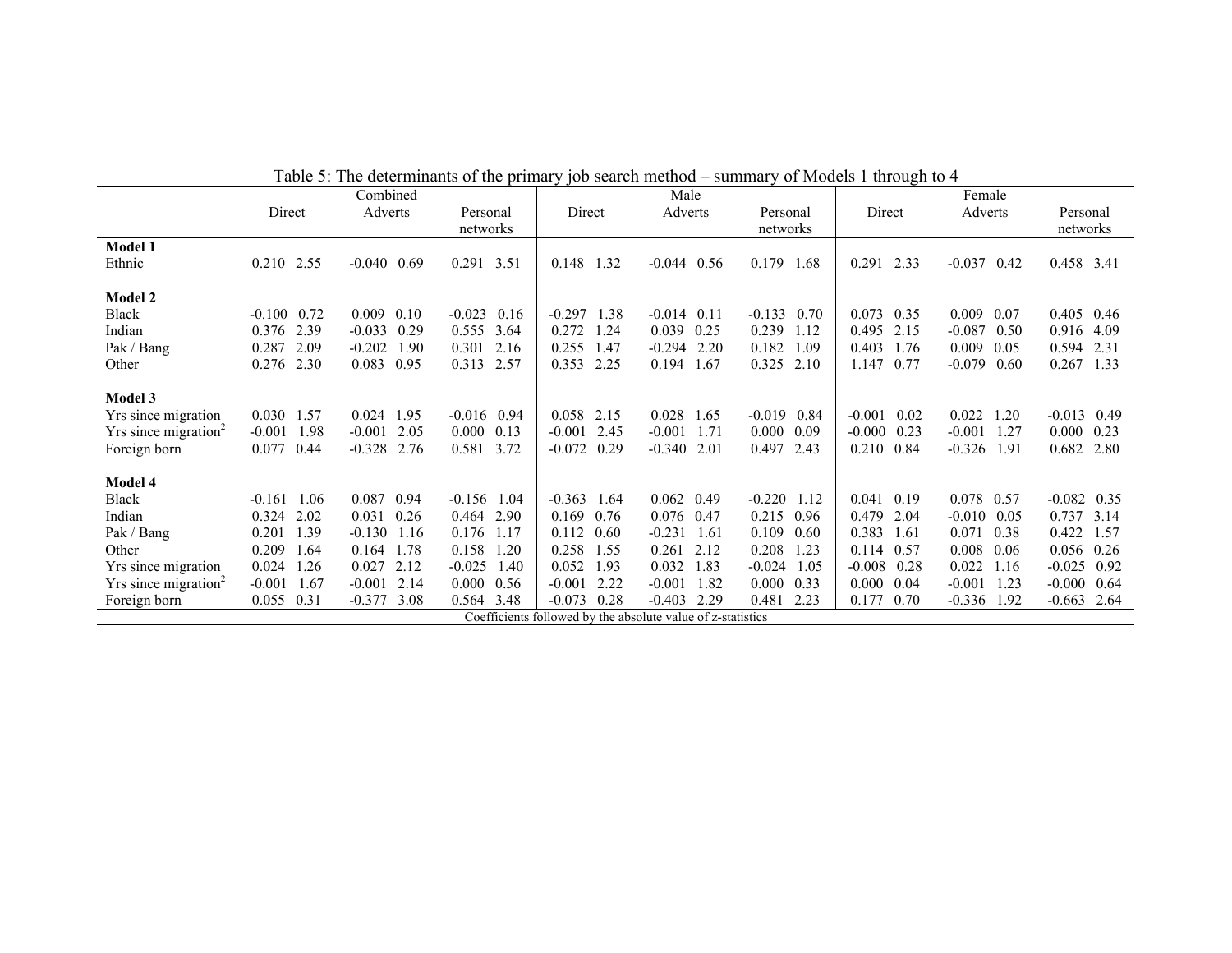|                                                |                                                    | <b>Model 1</b>                                                                                                                      |                                                          | <b>Model 2</b>                                                      |                                                                        |                                                                           |  |
|------------------------------------------------|----------------------------------------------------|-------------------------------------------------------------------------------------------------------------------------------------|----------------------------------------------------------|---------------------------------------------------------------------|------------------------------------------------------------------------|---------------------------------------------------------------------------|--|
|                                                | Combined                                           | Male                                                                                                                                | Female                                                   | Combined                                                            | Male                                                                   | Female                                                                    |  |
| Ethnic                                         | $-0.430 + 4.80$                                    | $-0.491$ 4.19                                                                                                                       | $-0.326$ 2.31                                            |                                                                     |                                                                        |                                                                           |  |
| <b>Black</b><br>Indian<br>Pak / Bang<br>Other  |                                                    |                                                                                                                                     |                                                          | $-0.486$ 2.97<br>$-0.383$<br>1.81<br>$-0.562$ 2.98<br>$-0.126$ 0.72 | $-0.860$ 3.62<br>$-0.318$<br>1.20<br>$-0.535$<br>2.49<br>0.122<br>0.56 | $-0.053$ 0.23<br>1.49<br>$-0.529$<br>$-0.733$<br>1.81<br>$-0.539$<br>1.77 |  |
| Direct                                         | $0.267$ 3.62                                       | $0.202$ 2.07                                                                                                                        | 0.357 3.13                                               | 0.261 4.44                                                          | 0.260 3.32                                                             | 0.257 2.88                                                                |  |
| Adverts                                        | $-0.027$ 0.52                                      | $-0.033$ 0.46                                                                                                                       | $-0.016$ 0.22                                            | $-0.017$ 0.40                                                       | $-0.014$ 0.24                                                          | $-0.024$ 0.40                                                             |  |
| Per Network                                    | 0.101 1.18                                         | 0.110 1.01                                                                                                                          | 0.086 0.63                                               | $0.021$ 0.32                                                        | 0.032 0.38                                                             | $-0.003$ 0.03                                                             |  |
| Direct * Eth<br>Adverts * Eth<br>Per Net * Eth | $-0.018$ 0.56<br>0.008<br>0.33<br>$-0.091$<br>2.21 | 0.035 0.84<br>0.013<br>0.39<br>$-0.101$<br>-1.86                                                                                    | $-0.093$<br>1.73<br>$-0.001$<br>0.03<br>$-0.080$<br>1.28 |                                                                     |                                                                        |                                                                           |  |
| Direct * Blk                                   |                                                    |                                                                                                                                     |                                                          | $-0.293$<br>0.76                                                    | $-0.332$ 0.49                                                          | $-0.471$ 0.98                                                             |  |
| Adverts* Blk                                   |                                                    |                                                                                                                                     |                                                          | $0.075$ 0.33                                                        | 0.329 0.95                                                             | $-0.195$<br>0.62                                                          |  |
| Per Net * Blk                                  |                                                    |                                                                                                                                     |                                                          | $-0.236$ 0.56                                                       | $-0.200$<br>0.30                                                       | $-0.351$<br>0.62                                                          |  |
| Direct * Ind                                   |                                                    |                                                                                                                                     |                                                          | $-0.135$ 0.35                                                       | $-0.166$<br>0.32                                                       | $-0.020$<br>0.03                                                          |  |
| Adverts* Ind                                   |                                                    |                                                                                                                                     |                                                          | $0.125$ 0.43                                                        | $0.037$ 0.10                                                           | 0.319<br>0.71                                                             |  |
| Per Net * Ind                                  |                                                    |                                                                                                                                     |                                                          | $-0.494$<br>1.16                                                    | $-1.137$ 1.68                                                          | 0.165<br>0.28                                                             |  |
| Direct * PB                                    |                                                    |                                                                                                                                     |                                                          | $-0.265$<br>0.72                                                    | $-0.021$<br>0.05                                                       | $-0.435$ 0.63                                                             |  |
| Adverts* PB                                    |                                                    |                                                                                                                                     |                                                          | 0.189<br>0.65                                                       | 0.178<br>0.47                                                          | 0.402 0.79                                                                |  |
| Per Net * PB                                   |                                                    |                                                                                                                                     |                                                          | $-1.010$<br>1.98                                                    | $-1.110$<br>1.72                                                       | $-0.734$ 0.86                                                             |  |
| Direct * Oth                                   |                                                    |                                                                                                                                     |                                                          | $-0.246$<br>0.73                                                    | $-0.185$<br>0.43                                                       | $-0.271$<br>0.49                                                          |  |
| Adverts* Oth                                   |                                                    |                                                                                                                                     |                                                          | $-0.320$<br>1.27                                                    | $-0.606$<br>1.75                                                       | $0.130 \quad 0.33$                                                        |  |
| Per Net * Oth                                  |                                                    |                                                                                                                                     |                                                          | $-0.581$ 1.46                                                       | $-0.874$ 1.73                                                          | $-0.123$ 0.19                                                             |  |
| Observations                                   | 17,983                                             | 10,118<br>These specifications included all the other explanatory variables presented in Table 4, plus a variable for the number of | 7,865                                                    | 17,983                                                              | 10,118                                                                 | 7,865                                                                     |  |

Table 6a: The determinants of finding employment (Models 1 & 2)

further waves of data the respondent was expected to be present in

The lower number of observations compared to Table 4 arose from the fact that we excluded those unemployed who only became unemployed in the fifth of their five appearances in the QLFS dataset (and therefore could not be observed finding employment)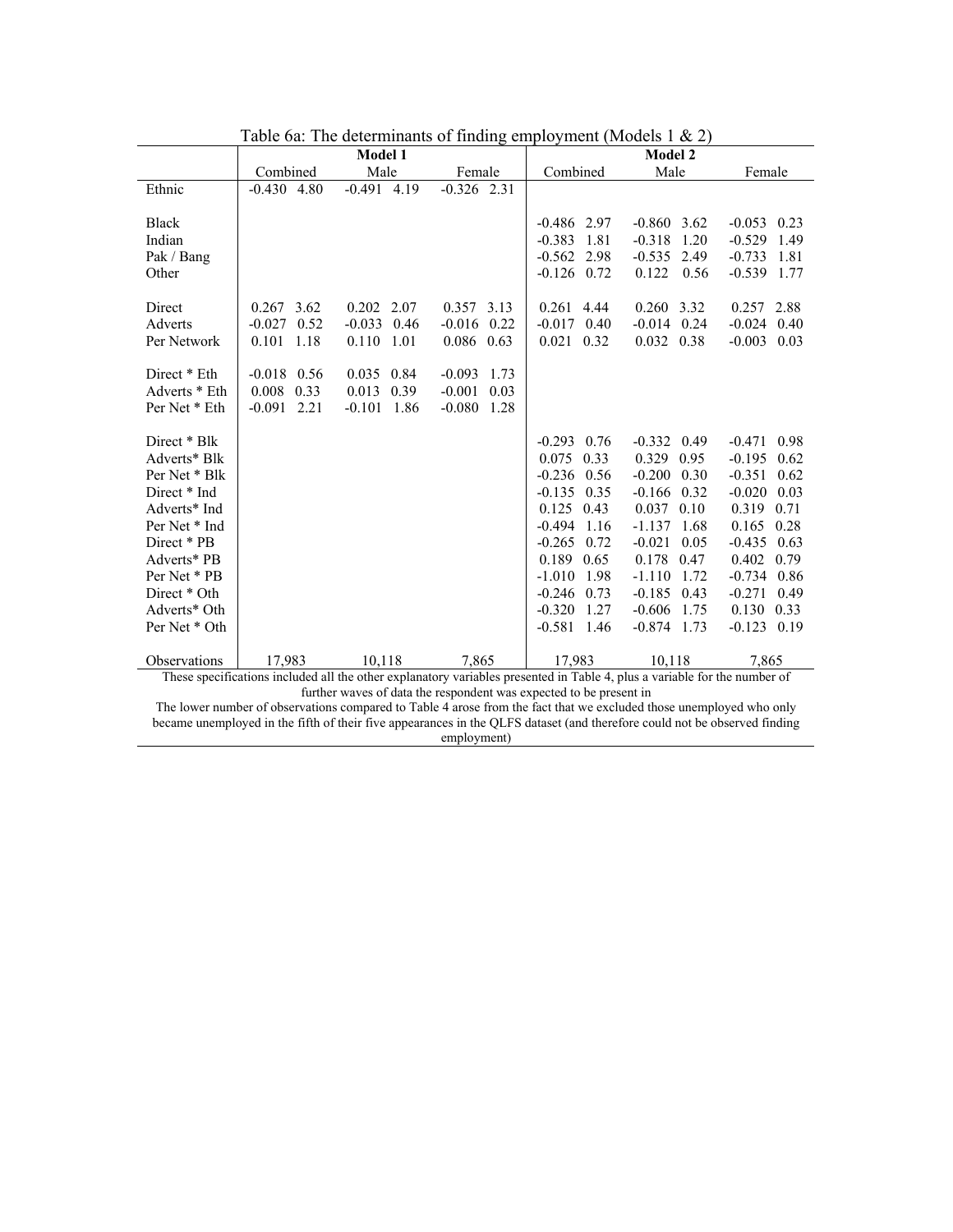|                     |                                                                                                                           | <b>Model 3</b>   |                  | <b>Model 4</b>     |                  |                  |  |  |
|---------------------|---------------------------------------------------------------------------------------------------------------------------|------------------|------------------|--------------------|------------------|------------------|--|--|
|                     | Combined                                                                                                                  | Male             | Female           | Combined           | Male             | Female           |  |  |
| <b>YSM</b>          | 0.19<br>0.003                                                                                                             | 0.035<br>1.59    | 1.37<br>$-0.029$ | $0.002 \quad 0.13$ | 0.033<br>1.50    | 1.41<br>$-0.030$ |  |  |
| YSM <sup>2</sup>    | 0.11<br>0.000                                                                                                             | $-0.001$<br>1.17 | 1.35<br>0.001    | $0.000 \quad 0.16$ | $-0.001$<br>1.08 | 1.40<br>0.001    |  |  |
| Foreign born        | $-0.330$ 2.35                                                                                                             | $-0.675$ 3.20    | $-0.004$<br>0.02 | $-0.181$ 1.17      | $-0.600$ 2.67    | 0.271<br>1.25    |  |  |
|                     |                                                                                                                           |                  |                  |                    |                  |                  |  |  |
| Direct              | 0.238 4.27                                                                                                                | 0.259 3.48       | $0.212$ 2.50     | $0.262$ 4.47       | 0.255 3.27       | 0.271<br>3.05    |  |  |
| Adverts             | $-0.017$<br>0.43                                                                                                          | 0.28<br>$-0.015$ | $-0.021$<br>0.35 | $-0.005$ 0.12      | $-0.013$<br>0.22 | 0.008<br>0.14    |  |  |
| Per Network         | $-0.031$ 0.50                                                                                                             | $-0.029$ 0.36    | 0.40<br>$-0.041$ | $0.037$ 0.56       | $0.021$ 0.25     | 0.063<br>0.58    |  |  |
|                     |                                                                                                                           |                  |                  |                    |                  |                  |  |  |
| Direct * For        |                                                                                                                           |                  |                  | $-0.245$ 1.25      | 0.049<br>0.19    | $-0.627$ 2.07    |  |  |
| Adverts * For       |                                                                                                                           |                  |                  | $-0.120$ $0.89$    | $-0.021$<br>0.11 | $-0.271$<br>142  |  |  |
| Per Net * For       |                                                                                                                           |                  |                  | $-0.676$ 3.10      | $-0.590$<br>195  | $-0.837$ 2.61    |  |  |
|                     |                                                                                                                           |                  |                  |                    |                  |                  |  |  |
| <b>Observations</b> | 17,983                                                                                                                    | 10,118           | 7,865            | 17,983             | 10,118           | 7.865            |  |  |
|                     | These specifications included all the other explanatory variables presented in Table 4, plus a variable for the number of |                  |                  |                    |                  |                  |  |  |

Table 6b: The determinants of finding employment (Models 3 & 4)

further waves of data the respondent was expected to be present in

The lower number of observations compared to Table 4 arose from the fact that we excluded those unemployed who only became unemployed in the fifth of their five appearances in the QLFS dataset (and therefore could not be observed finding employment)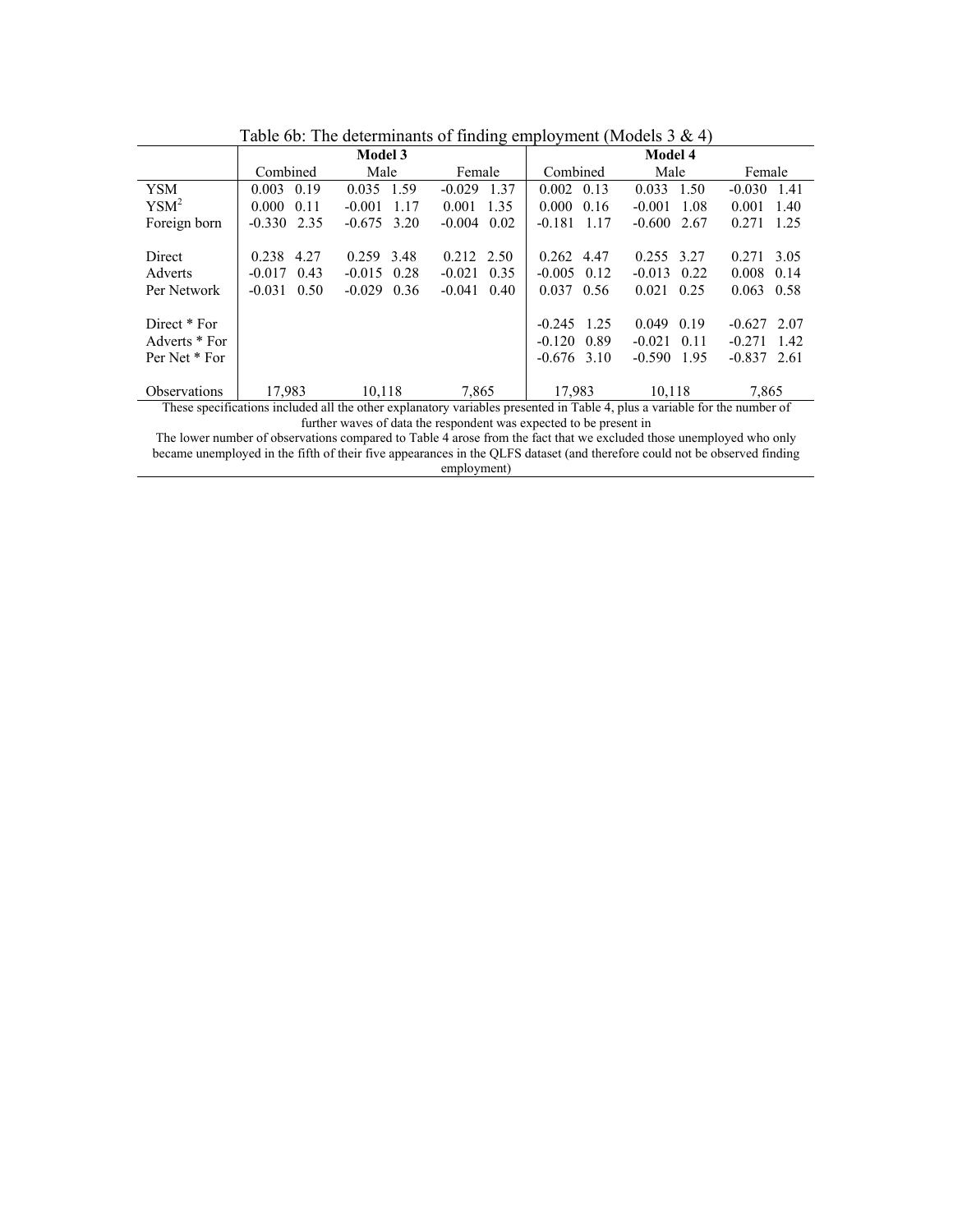|                                                                                                                    | Factor <i>of the determinants</i> of the level of job found (proders f $\alpha$ $\angle$ ) |  |  |  |
|--------------------------------------------------------------------------------------------------------------------|--------------------------------------------------------------------------------------------|--|--|--|
| <b>Model 1</b>                                                                                                     | <b>Model 2</b>                                                                             |  |  |  |
| Combined<br>Male<br>Female                                                                                         | Combined<br>Male<br>Female                                                                 |  |  |  |
| Ethnic<br>0.562 3.93<br>0.753 4.24<br>0.236 0.95                                                                   |                                                                                            |  |  |  |
|                                                                                                                    |                                                                                            |  |  |  |
| <b>Black</b>                                                                                                       | 0.459 2.01<br>0.495 1.65<br>0.422<br>1.15                                                  |  |  |  |
| Indian                                                                                                             | 0.084<br>0.197<br>0.61<br>0.333<br>0.79<br>0.16                                            |  |  |  |
| Pak / Bang                                                                                                         | 0.552<br>1.049<br>3.55<br>1.213<br>3.63<br>0.87                                            |  |  |  |
| Other                                                                                                              | 0.552 1.97<br>$-0.195$ 0.39<br>0.873 2.63                                                  |  |  |  |
|                                                                                                                    |                                                                                            |  |  |  |
| 0.286 2.52<br>Direct<br>0.237 2.77<br>0.176 1.31                                                                   | 0.237 2.77<br>0.288 2.53<br>1.32<br>0.177                                                  |  |  |  |
| 0.293<br>3.27<br>0.005<br>Adverts<br>0.164 2.66                                                                    | 0.164 2.65<br>0.292 3.46<br>0.05<br>0.006<br>0.06                                          |  |  |  |
| $-0.189$ 1.91<br>$-0.083$ 0.67<br>Per Network<br>$-0.353$                                                          | $-0.085$ 0.69<br>2.08<br>$-0.189$ 1.92<br>$-0.353$ 2.08                                    |  |  |  |
|                                                                                                                    |                                                                                            |  |  |  |
| $-0.370$<br>1.33<br>Direct * Eth<br>$-0.646$<br>1.80<br>$0.054$ 0.12                                               |                                                                                            |  |  |  |
| Adverts * Eth<br>$-0.288$<br>$0.095$ 0.28<br>1.32<br>$-0.464$<br>1.58                                              |                                                                                            |  |  |  |
| $-1.097$ 3.10<br>$-1.045$ 2.20<br>$-1.033$ 1.94<br>Per Net * Eth                                                   |                                                                                            |  |  |  |
|                                                                                                                    |                                                                                            |  |  |  |
| Direct * Blk                                                                                                       | 0.170 0.31<br>0.175 0.20<br>0.131<br>0.17                                                  |  |  |  |
| Adverts* Blk                                                                                                       | $-0.059$ 0.16<br>0.265 0.49<br>$-0.373$<br>0.69                                            |  |  |  |
| Per Net * Blk                                                                                                      | $-1.080$<br>1.53<br>0.348 0.33<br>$-1.997$<br>2.17                                         |  |  |  |
| Direct * Ind                                                                                                       | $-0.074$<br>$-0.400$ 0.53<br>0.14<br>0.168<br>0.20                                         |  |  |  |
| Adverts* Ind                                                                                                       | 0.299<br>$-0.207$<br>0.67<br>0.33<br>0.973<br>1.43                                         |  |  |  |
| Per Net * Ind                                                                                                      | 0.757<br>1.10<br>$-0.523$<br>0.51<br>0.81<br>$-0.781$                                      |  |  |  |
| Direct * PB                                                                                                        | $-0.632$<br>1.08<br>$-0.645$<br>0.90<br>$-0.516$<br>0.48                                   |  |  |  |
| Adverts* PB                                                                                                        | $-0.761$<br>$-0.427$<br>1.57<br>0.72<br>$-0.788$ 0.88                                      |  |  |  |
| Per Net * PB                                                                                                       | $-1.799$<br>2.88<br>$-2.709$<br>2.88<br>0.126<br>0.09                                      |  |  |  |
| Direct * Oth                                                                                                       | $-0.708$<br>$-1.082$<br>1.90<br>0.348<br>0.35<br>1.45                                      |  |  |  |
| Adverts* Oth                                                                                                       | $-0.636$<br>$-1.250$ 2.29<br>0.416<br>0.62<br>1.53                                         |  |  |  |
| Per Net * Oth                                                                                                      | $-0.857$<br>1.35<br>$-0.866$ 1.09<br>$-0.580$ 0.59                                         |  |  |  |
|                                                                                                                    |                                                                                            |  |  |  |
| Observations<br>4.991<br>2.254<br>2.737                                                                            | 4.991<br>2.737<br>2.254                                                                    |  |  |  |
| These specifications included the gender, marital status, age and educational qualification variables from Table 4 |                                                                                            |  |  |  |

Table 7a: The determinants of the level of job found (Models 1 & 2)

The lower number of observations compared to Table 4 arose from the fact that we are only looking at the newly employed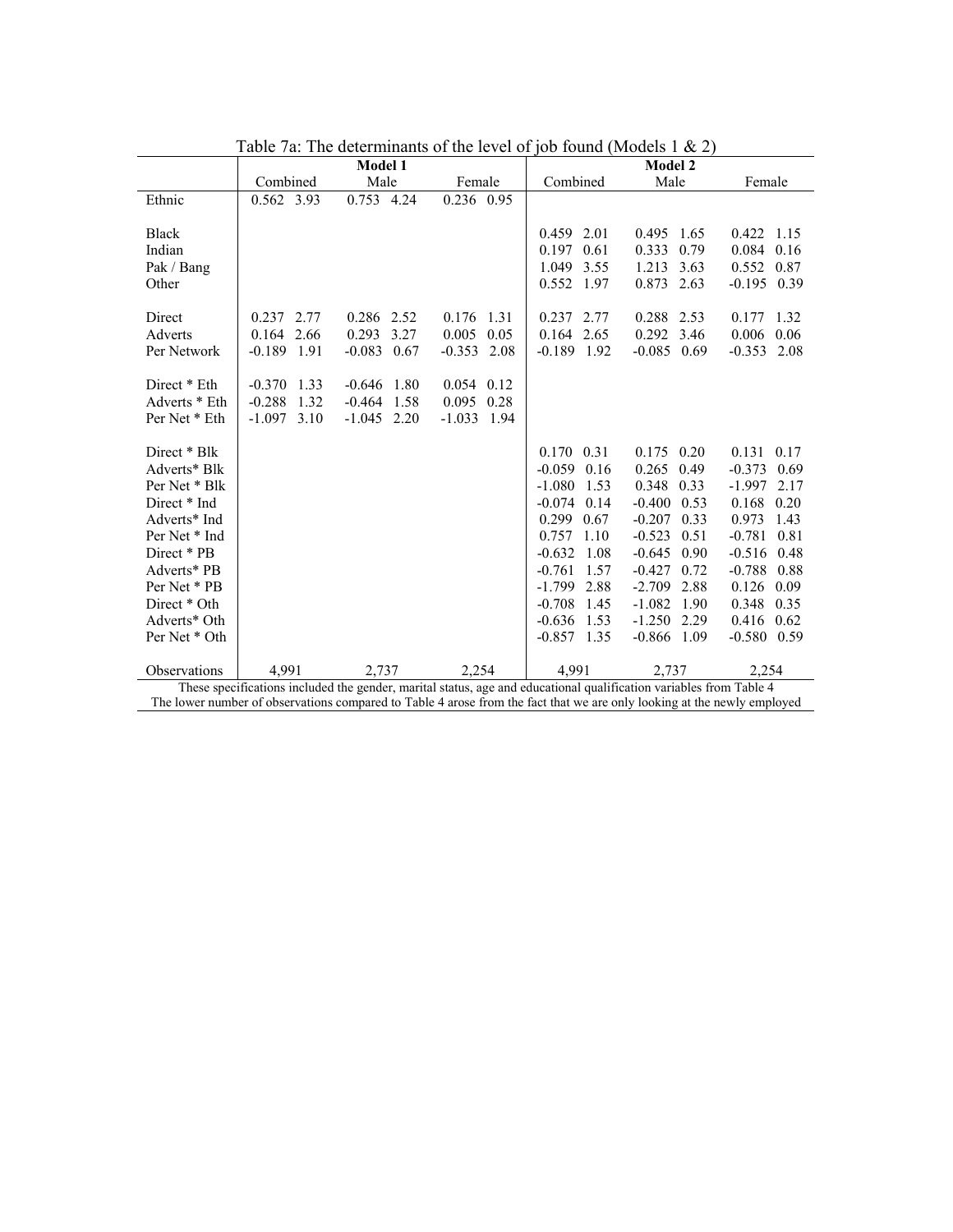| $1000$ and $1000$ and $1000$ and $1000$ and $1000$ and $1000$ and $1000$ and $1000$ and $1000$ and $1000$ and $1000$ and $1000$ and $1000$ and $1000$ and $1000$ and $1000$ and $1000$ and $1000$ and $1000$ and $1000$ and |                                                                                                                         |                  |                    |                    |                  |                  |  |  |
|-----------------------------------------------------------------------------------------------------------------------------------------------------------------------------------------------------------------------------|-------------------------------------------------------------------------------------------------------------------------|------------------|--------------------|--------------------|------------------|------------------|--|--|
|                                                                                                                                                                                                                             |                                                                                                                         | Model 3          |                    | Model 4            |                  |                  |  |  |
|                                                                                                                                                                                                                             | Combined                                                                                                                | Male             | Female             | Combined           | Male             | Female           |  |  |
| <b>YSM</b>                                                                                                                                                                                                                  | $0.014 \quad 0.62$                                                                                                      | 1.20<br>0.041    | $-0.014$ 0.44      | $0.011 \quad 0.47$ | 0.044 1.27       | $-0.023$<br>0.72 |  |  |
| YSM <sup>2</sup>                                                                                                                                                                                                            | $-0.000 \quad 0.75$                                                                                                     | $-0.001$<br>1.06 | $0.000 \quad 0.07$ | $-0.000$<br>0.62   | $-0.001$<br>1.14 | 0.000<br>0.30    |  |  |
| Foreign born                                                                                                                                                                                                                | 0.150 0.67                                                                                                              | $-0.128$<br>0.40 | 0.455 1.42         | 0.395<br>1.62      | $0.035$ 0.10     | 0.804 2.21       |  |  |
|                                                                                                                                                                                                                             |                                                                                                                         |                  |                    |                    |                  |                  |  |  |
| Direct                                                                                                                                                                                                                      | 0.211 2.58                                                                                                              | 2.13<br>0.230    | 0.189<br>1.47      | 3.04<br>0.257      | 0.286 2.55       | 0.230<br>1.72    |  |  |
| <b>Adverts</b>                                                                                                                                                                                                              | 0.137 2.30                                                                                                              | 0.241 2.98       | 0.18<br>0.017      | 0.160<br>2.57      | $0.256$ 3.04     | 0.49<br>0.046    |  |  |
| Per Network                                                                                                                                                                                                                 | $-0.274$ 2.89                                                                                                           | $-0.163$<br>1.37 | $-0.458$ 2.84      | $-0.219$ 2.22      | $-0.141$ 1.15    | $-0.339$ 2.00    |  |  |
|                                                                                                                                                                                                                             |                                                                                                                         |                  |                    |                    |                  |                  |  |  |
| Direct * For                                                                                                                                                                                                                |                                                                                                                         |                  |                    | $-0.639$ 2.00      | $-0.815$ 1.93    | $-0.483$ 0.96    |  |  |
| Adverts * For                                                                                                                                                                                                               |                                                                                                                         |                  |                    | $-0.242$ 1.15      | $-0.182$ 0.61    | $-0.270$ 0.87    |  |  |
| Per Net * For                                                                                                                                                                                                               |                                                                                                                         |                  |                    | $-0.679$<br>1.91   | $-0.272$ 0.58    | $-1.186$ 2.27    |  |  |
|                                                                                                                                                                                                                             |                                                                                                                         |                  |                    |                    |                  |                  |  |  |
| <b>Observations</b>                                                                                                                                                                                                         | 4,991                                                                                                                   | 2,737            | 2,254              | 4,991              | 2,737            | 2,254            |  |  |
| These specifications included the gender, marital status, age and educational qualification variables from Table 4                                                                                                          |                                                                                                                         |                  |                    |                    |                  |                  |  |  |
|                                                                                                                                                                                                                             | The lower number of observations compared to Table 4 arose from the fact that we are only looking at the newly employed |                  |                    |                    |                  |                  |  |  |

Table 7b: The determinants of the level of job found (Models 3 & 4)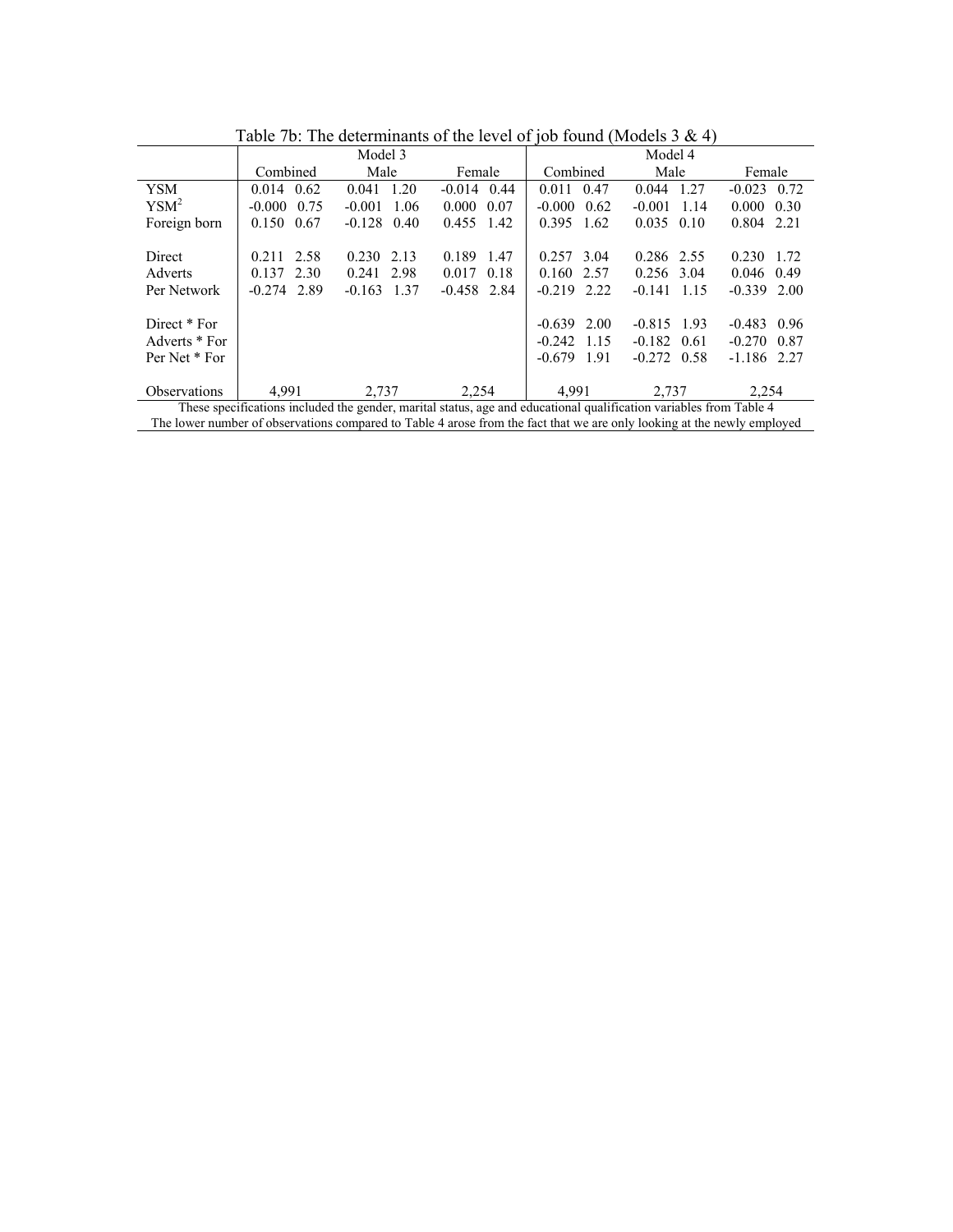### **2001 SERIES**

- $2001-01$ Regional Earnings Inequality in Great Britain: A Decomposition Analysis, Heather Dickey, January 2001
- 2001-02 The Regulation of Professional Team Sports, Peter Sloane, January 2001
- $2001 03$

Externalities from Co-Workers' Education: The Effects on Earnings, Job Satisfaction and Establishment Performance, Harminder Battu, Clive Belfield and Peter Sloane, January 2001

- 2001-04 **Centre for European Labour Market Research** Training and Hysteresis Effects on the Wage Inflation - Unemployment Relationship, WD McCausland and I Theodossiou, May 2001
- 2001-05 **Centre for European Labour Market Research** Personnel Decisions, Wage Profiles and Firms Investment, J Skatun and I Theodossiou, May 2001
- 2001-06 **Centre for European Labour Market Research** Occupational Segregation and the Male Female Wage Gap in Germany between 1985 and 1995, KG Mavromaras and H Rudolph, May 2001
- 2001-07 Residential water demand modeling: A nonlinear approach, A Mentes, Y Mylopoulos and I. Theodossiou, May 2001
- 2001-08 **Centre for European Labour Market Research** The Effects of Socio-Economic Conditions on the Health of the Elderly, K Bender and I Theodossiou, September 2001
- 2001-09 The Role of Job Attributes in Understanding the Public-Private Sector Wage Differential, K. A. Bender and R. F. Elliott, September 2001
- 2001-10 **Centre for European Labour Market Research** The impact of research assessment and teaching quality exercises on the UK university system, Peter J Sloane, December 2001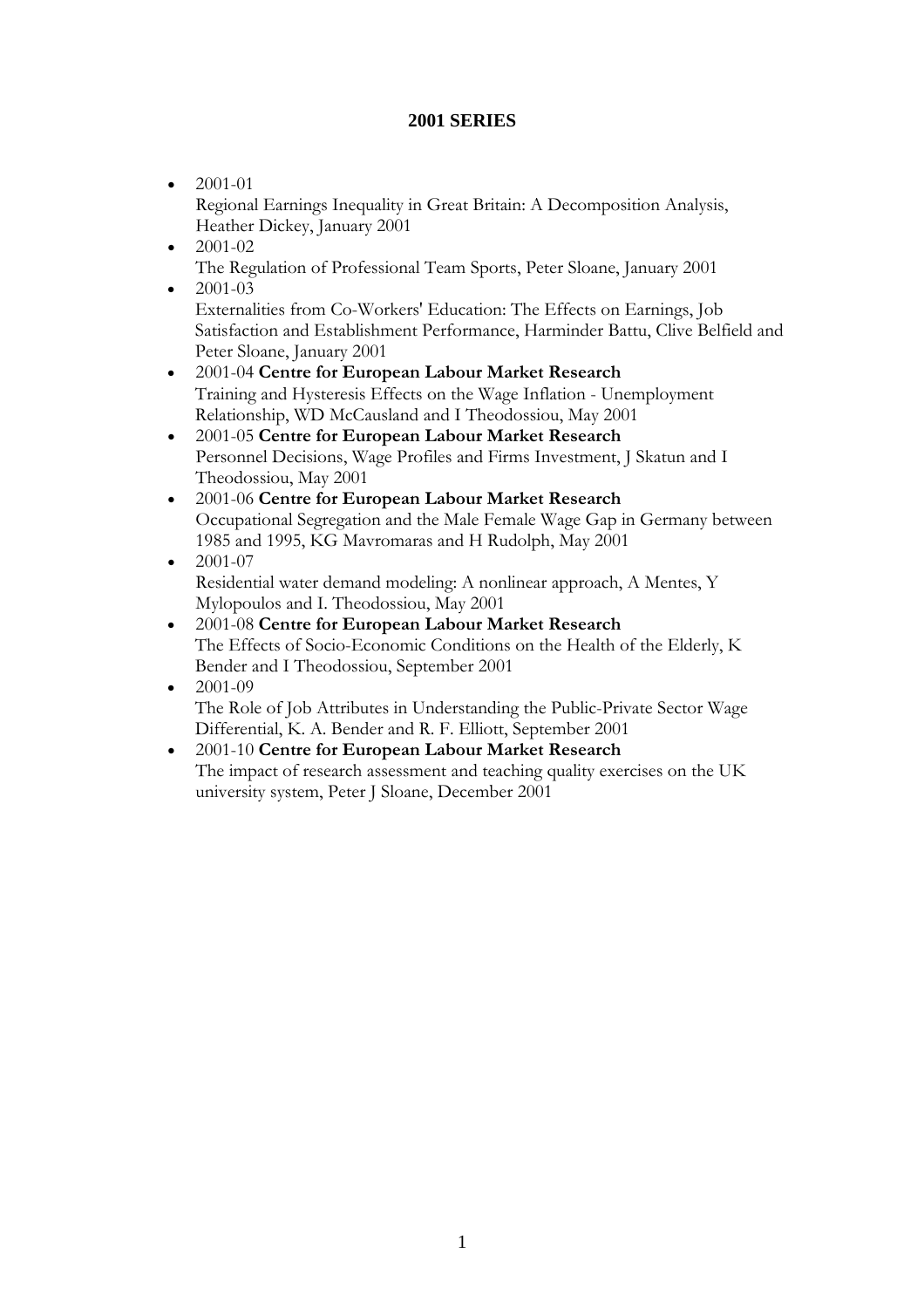### **2002 SERIES**

- $\bullet$  2002-01 The Euro, Income Divergence and Monetary Union, I McAvinchey and W. D. McCausland, January 2002
- 2002-02 **Centre for European Labour Market Research** Productivity Effects of Research Assessment Exercises, William J Moore, Robert J Newman, Peter J Sloane and Jeremy D Steely, February 2002
- 2002-03 **Centre for European Labour Market Research** Female participation and wages in rural labour markets: evidence from the British Household Panel Survey, Euan Phimister, March 2002
- 2002-04 **Centre for European Labour Market Research** Low pay and income in rural areas: evidence from the BHPS, Alana Gilbert, Euan Phimister and Ioannis Theodossiou, March 2002
- 2002-05 **Centre for European Labour Market Research** Take some days off, why don't you: endogenous sick leave and pay, John D Skåtun, April 2002
- 2002-06 **Centre for European Labour Market Research** Higher return on capital and Spirit of the Entrepreneurs, ambition and satisfaction among the Turkish and Bangladeshi Ethnic Minorities in London, Saziye Gazioglu, July 2002
- 2002-07 **Centre for European Labour Market Research** Returns to Qualifications and Occupation: Evidence from the British Workplace Employment Relations Survey (WERS) 1998, Ioannis Theodossiou, July 2002
- 2002-08 **Centre for European Labour Market Research** The Theory of Differential Overqualification: Does it Work?, Felix Büchel and Harminder Battu, September 2002
- 2002-09 **Centre for European Labour Market Research** Intra generational occupational mobility: Markov model for ethnic differences in the United Kingdom, Saziye Gazioglu, October 2002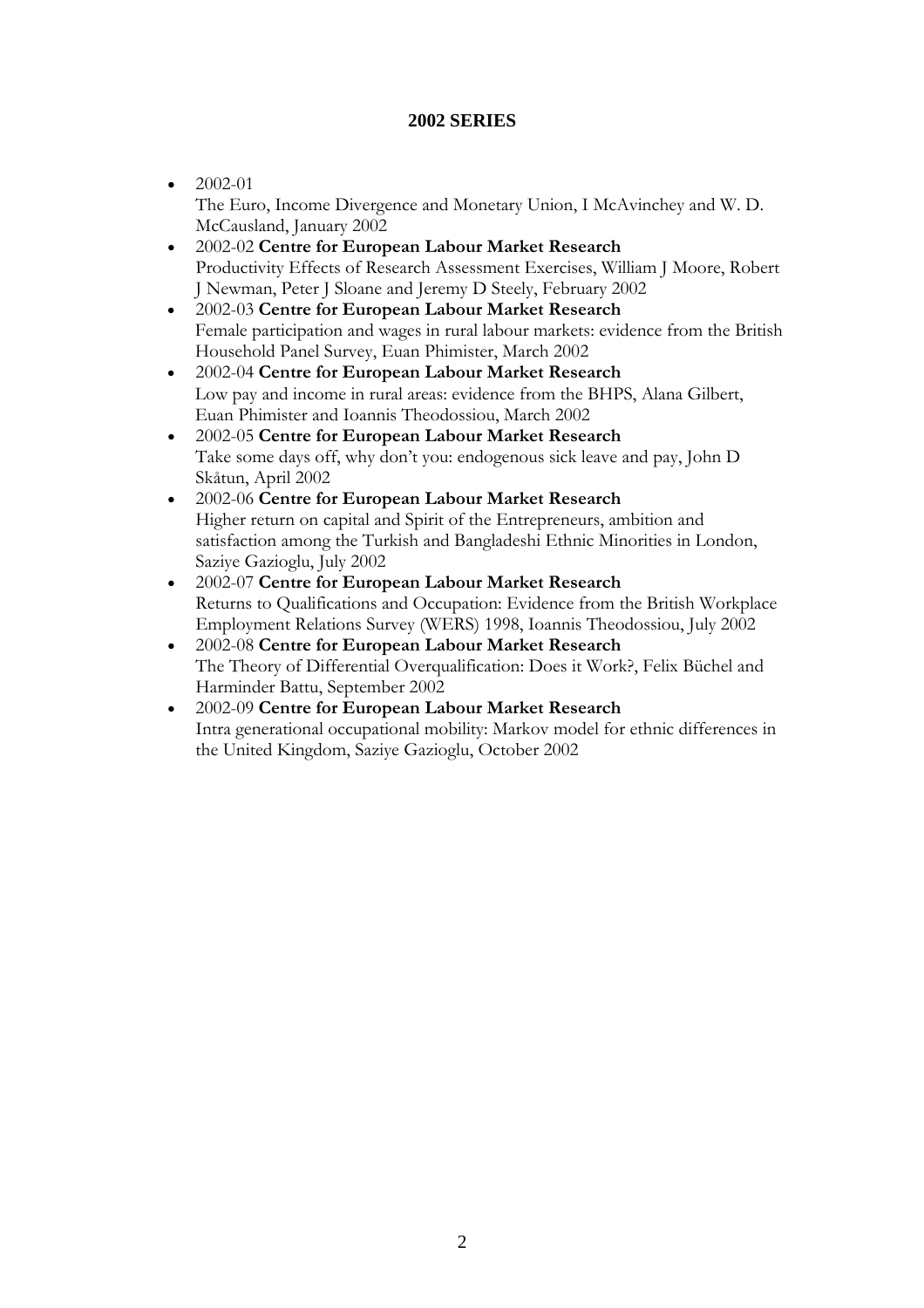### **2003 SERIES**

- 2003-01 **Centre for European Labour Market Research** Do oppositional identities reduce employment for ethnic minorities?, Harminder Battu, McDonald Mwale and Yves Zenou, February 2003
- 2003-02 Theories of Regional Clusters: Competition and Cooperation, David Newlands, July 2003
- $\bullet$  2003-03 The Role of Universities in Learning Regions: Some Grounds for Scepticism, David Newlands, July 2003

### **2004 SERIES**

- 2004-01 **Centre for European Labour Market Research** Worker Absenteeism: A Study of Contagion effects, Tim Barmby and Makram Larguem, February 2004
- 2004-02 **Centre for European Labour Market Research** Ethnic enclaves and employment in England and Wales, Harminder Battu and Macdonald Mwale, February 2004
- 2004-03 **Centre for European Labour Market Research** A Note on the Labour Supply Behaviour of NYC Cabdrivers: Does Experience Count?, Tim Barmby, March 2004
- 2004-04 **Centre for European Labour Market Research** Urban Effects on Participation and Wages: Are there Gender Differences, Euan Phimister, August 2004
- 2004-05 **Centre for European Labour Market Research** Is it Easier to Escape from Low Pay in Urban Areas? Evidence from the UK, Euan Phimister, Ioannis Theodossiou and Richard Upward, August 2004
- 2004-06 **Centre for European Labour Market Research** Explaining Student Retention: The case of the University of Aberdeen, W David McCausland, Kostas Mavromaras and Ioannis Theodossiou, September 2004
- 2004-07 **Centre for European Labour Market Research** Effects of rotation scheme on fishing behaviour with price discrimination and limited durability: Theory and evidence, Erika Seki, October 2004
- 2004-08 **Centre for European Labour Market Research** Do social preferences increase productivity?: Field experimental evidence from fishermen in Toyama Bay, Jeffrey Carpenter and Erika Seki , October 2004
- 2004-09 **Centre for European Labour Market Research**  Seniority profiles in unionised workplaces: Do unions still have the edge? Alexandros Zangelidis, October 2004
- 2004-10 **Centre for European Labour Market Research**  Profitable Career Paths: The Importance of Occupational and Industry Expertise Alexandros Zangelidis, October 2004